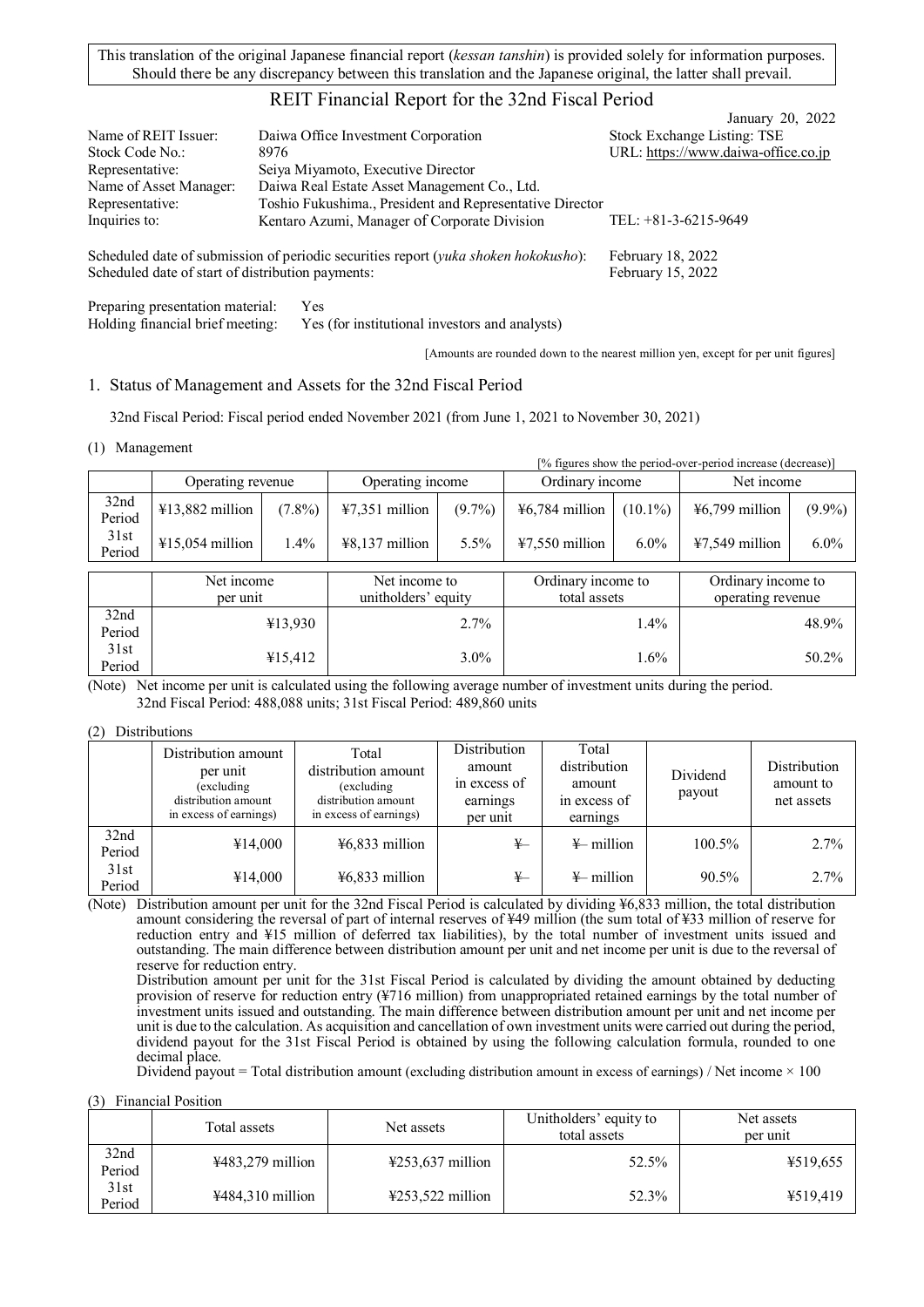## (4) Cash Flows

|                | Net cash                  | Net cash                                       | Net cash                                       | Cash and                             |
|----------------|---------------------------|------------------------------------------------|------------------------------------------------|--------------------------------------|
|                | provided by (used in)     | provided by (used in)                          | provided by (used in)                          | cash equivalents                     |
|                | operating activities      | investing activities                           | financing activities                           | at end of period                     |
| 32nd<br>Period | $48,559$ million          | $(*2,646$ million)                             | $(*7,833$ million)                             | $\text{\#30,291}$ million            |
| 31st<br>Period | $\text{\#12,340}$ million | $(\text{\textsterling}1, 301 \text{ million})$ | $(\text{\textsterling}10,678 \text{ million})$ | $\text{\textsterling}32,211$ million |

# 2. Management Status Forecasts for the 33rd Fiscal Period and 34th Fiscal Period

33rd Fiscal Period: Fiscal period ending May 2022 (from December 1, 2021 to May 31, 2022) 34th Fiscal Period: Fiscal period ending November 2022 (from June 1, 2022 to November 30, 2022)

|                |                   |           |                                     |           |                  | [% figures show the period-over-period increase (decrease)] |                                     |            |
|----------------|-------------------|-----------|-------------------------------------|-----------|------------------|-------------------------------------------------------------|-------------------------------------|------------|
|                | Operating revenue |           | Operating income                    |           | Ordinary income  |                                                             | Net income                          |            |
| 33rd<br>Period | $¥14,440$ million | $4.0\%$   | $47,977$ million                    | $8.5\%$   | $47,411$ million | $9.2\%$                                                     | $\text{\textsterling}7,410$ million | $9.0\%$    |
| 34th<br>Period | $413,818$ million | $(4.3\%)$ | $\text{\textsterling}7,210$ million | $(9.6\%)$ | $46,639$ million | $(10.4\%)$                                                  | $46,638$ million                    | $(10.4\%)$ |

|                | Distribution amount per unit<br>(excluding distribution amount in excess of earnings) | Distribution amount in excess of earnings per unit |
|----------------|---------------------------------------------------------------------------------------|----------------------------------------------------|
| 33rd<br>Period | ¥14,000                                                                               |                                                    |
| 34th<br>Period | ¥14,000                                                                               |                                                    |

(Reference) Estimated net income per unit for the 33rd Fiscal Period: ¥15,182; 34th Fiscal Period: ¥13,600

(Note) Distribution amount per unit for the 33rd Fiscal Period is calculated based on the assumption that the amount remaining after deducting the provision of reserve for reduction entry (¥577 million) from unappropriated retained earnings will be distributed. Reversal of reserve for reduction entry may change depending on the management status. Distribution amount per unit for the 34th Fiscal Period is calculated based on the assumption that the amount after adding reversal of reserve for reduction entry (¥195 million) to unappropriated retained earnings will be distributed. Reversal of reserve for reduction entry may change depending on the management status.

# 3. Other

- (1) Changes in Accounting Policies, Changes in Accounting Estimates and Retrospective Restatement
	- (i) Changes in accounting policies due to amended accounting standards, etc.: Yes (ii) Changes in accounting policies other than (i): None<br>(iii) Changes in accounting estimates: None  $(iii)$  Changes in accounting estimates: (iv) Retrospective restatement: None
	-

(Note) For details, please see "Notes to Changes in Accounting Policies" on page 19.

(2) Total Number of Investment Units Issued and Outstanding

| (i) Total number of investment units issued and outstanding at end of period (including treasury units): |               |                     |               |  |  |  |
|----------------------------------------------------------------------------------------------------------|---------------|---------------------|---------------|--|--|--|
| 32nd Fiscal Period:                                                                                      | 488.088 units | 31st Fiscal Period: | 488,088 units |  |  |  |
| (ii) Total number of treasury units at end of period:                                                    |               |                     |               |  |  |  |
| 32nd Fiscal Period:                                                                                      | $-$ units     | 31st Fiscal Period: | $-$ units     |  |  |  |
|                                                                                                          |               |                     |               |  |  |  |

(Note) Please refer to "Notes to Per Unit Information" on page 27 for the number of investment units used as the basis for calculating the net income per unit.

\* This financial report (*kessan tanshin*) is exempt from the audit by a certified public accountant or an auditing company.

\* Special note

The forecast figures are forward-looking statements based on information currently available to Daiwa Office Investment Corporation and involve uncertainties. Accordingly, the actual operating revenue, operating income, ordinary income, net income, distribution amount per unit and distribution amount in excess of earnings per unit may vary due to changes in the status. In addition, the forecast is not a guarantee of the distribution amount. For details on the assumptions underlying the forecast figures above, please refer to "Assumptions for the Management Status Forecasts for the 33rd Fiscal Period and 34th Fiscal Period" on page 8.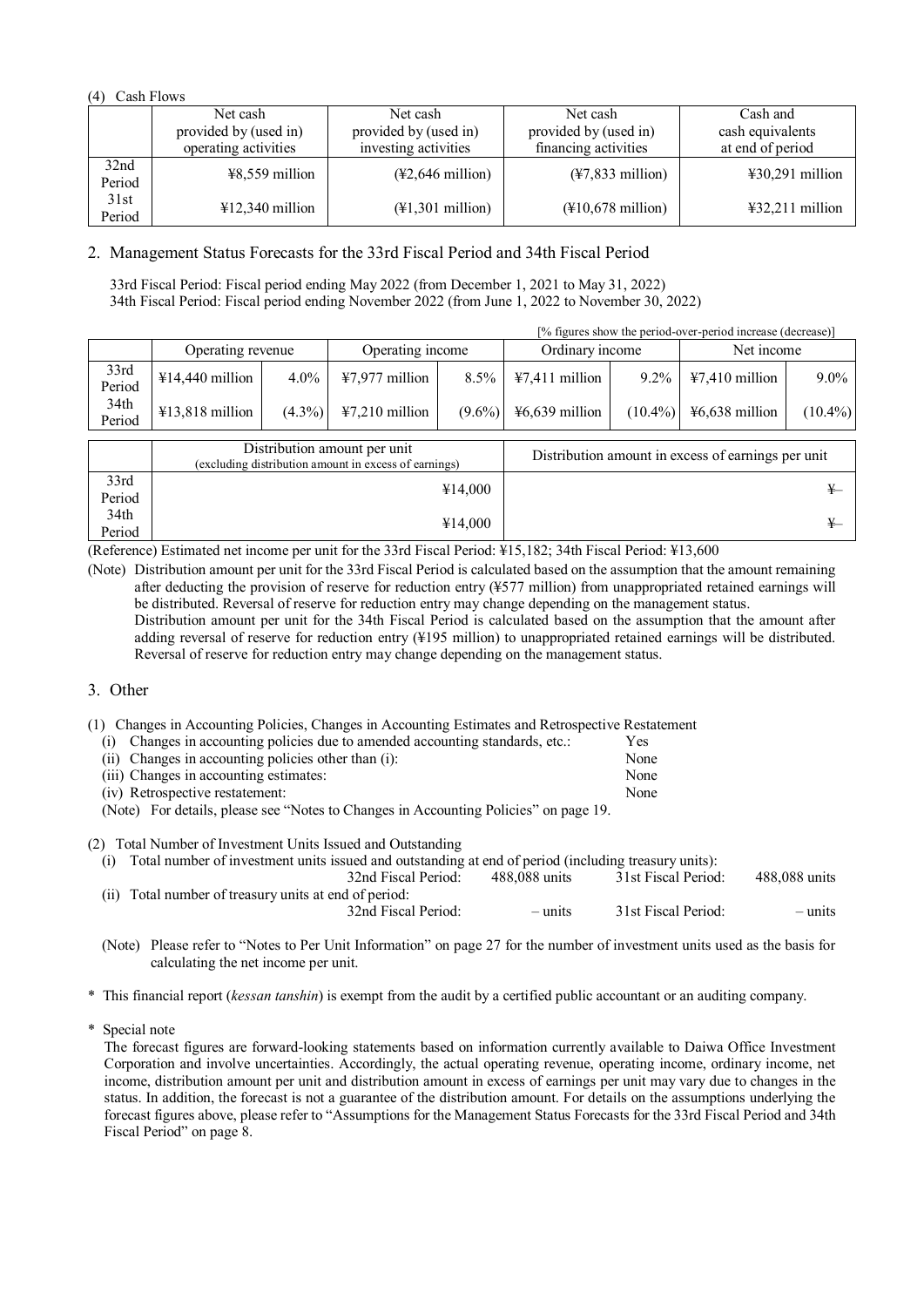| ○ Table of Contents |  |
|---------------------|--|
|                     |  |
|                     |  |
|                     |  |
|                     |  |
|                     |  |
|                     |  |
|                     |  |
|                     |  |
|                     |  |
|                     |  |
|                     |  |
|                     |  |
|                     |  |
|                     |  |
|                     |  |
|                     |  |
|                     |  |
|                     |  |
|                     |  |
|                     |  |
|                     |  |
|                     |  |
|                     |  |
|                     |  |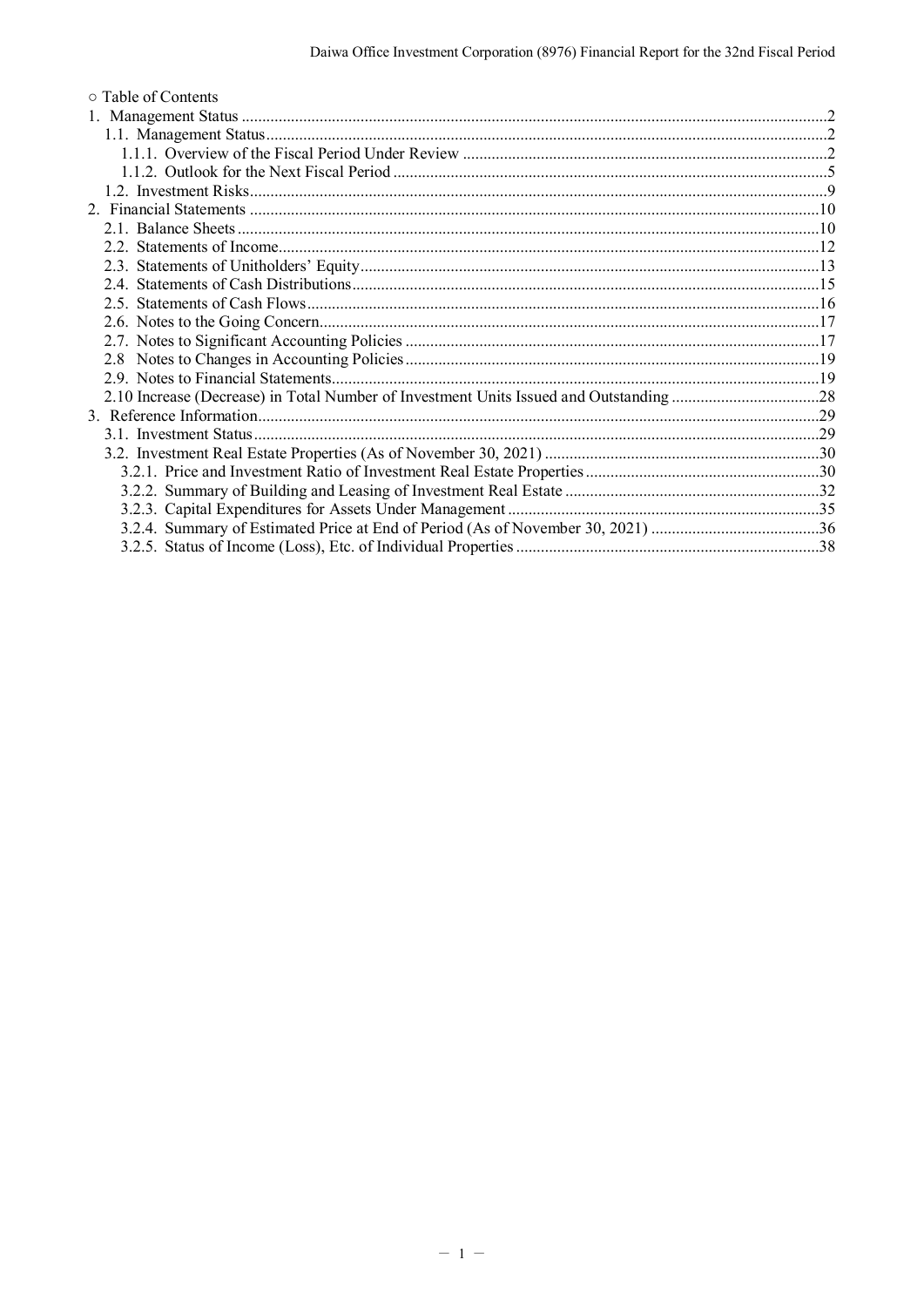### <span id="page-3-0"></span>1. Management Status

### <span id="page-3-1"></span>1.1. Management Status

- <span id="page-3-2"></span>1.1.1. Overview of the Fiscal Period Under Review
	- A. Brief History of the Investment Corporation

The Investment Corporation was established on July 11, 2005, in accordance with the Act on Investment Trusts and Investment Corporations (Act No. 198 of 1951; including amendments thereto) with Daiwa Real Estate Asset Management Co., Ltd. (former name K.K. daVinci Select) (the "Asset Manager") as the organizer. After its establishment, the Investment Corporation implemented an additional issuance of investment units through a public offering (99,600 units) on October 18, 2005 and then listed on the Tokyo Stock Exchange, Inc. (TSE) Real Estate Investment Trust Section (stock code: 8976) on the following day.

Though initial assets under management were 79,573 million yen (sum total of acquisition price), subsequent activities, such as additional acquisition of properties and replacement of portfolio properties, resulted in the assets under management amounting to 463,388 million yen as of the last day of November 2021.

The Investment Corporation strives to secure stable revenue and sustained growth of the investment assets based on a clear portfolio development policy of specializing in investment in office buildings, with a particular focus on investment in a total floor area of more than about  $2,000 \text{ m}^2$  situated in downtown Tokyo, as well as through dedicated efforts to heighten tenant satisfaction levels.

B. Investment Environment and Management Performance

### a. Investment Environment

The Japanese economy during the fiscal period under review saw deterioration due to a significant decrease in automobile production alongside a shortage of semi-conductors, etc. as well as a drop in individual consumption due to the impact of the declaration of a state of emergency concerning COVID-19 up until September 30, 2021. As a result, the real GDP growth rate (Second Preliminary Estimates) for July to September 2021 sat at an annual rate of - 3.6%, registering negative growth.

In the office building leasing market in central Tokyo, the vacancy rate had continued to be on an improving trend since June 2013, but office consolidations and relocations to smaller offices due to future economic uncertainties and deterioration in business performance stemming from the spread of COVID-19 and other reasons have led to contract cancellations and such, resulting in the vacancy rate (Miki Shoji's average vacancy rate for the five central wards of Tokyo) rising to 6.35% as of the end of November 2021. Office rent had continued to rise, albeit slightly, but turned to a downward trend after peaking in July 2020.

For the office building transaction market, a strong appetite for property acquisitions continued among real estate companies, funds (including J-REITs) and overseas investors with the continuing proactive lending attitude by financial institutions, and there has been no material impact of COVID-19. Nevertheless, future developments warrant close monitoring.

### b. Management Performance

In view of increasing the ordinary EPS (EPS (net income per unit) after deducting gain on sale from properties) over the medium to long term, the Investment Corporation continued to work on "external growth," which aims to boost revenue through acquisition of properties, and "internal growth," which aims to maximize income generating from owned properties.

Concerning external growth, the Investment Corporation acquired "Kandabashi PR-EX" (acquisition price: ¥1,970 million) in September 2021. As a result, the Investment Corporation's assets under management as of the end of the 32nd Fiscal Period (November 30, 2021) totaled 60 properties, the sum total of acquisition prices of which amounted to 463,388 million yen.

Concerning internal growth, the Investment Corporation conducted proactive leasing, such as capturing needs for floor expansion within the same property through strengthening relationships with existing tenants and reinforcing collaboration with leasing brokers and property managers. Consequently, the occupancy rate as of the end of the 32nd Fiscal Period (November 30, 2021) was 97.8%.

### C. Overview of Capital Procurement

a. Procurement of Capital for Repayment of Borrowings

- In the 32nd Fiscal Period, the Investment Corporation made the following borrowings to fund the repayment of borrowings.
- (i) The Investment Corporation took out loans of 1,000 million yen from Shinsei Bank, Limited on August 31, 2021, to fund the repayment of the same amount borrowed from the same bank due for repayment on the same day.
- (ii) The Investment Corporation took out loans totaling 5,500 million yen from Sumitomo Mitsui Banking Corporation, the Development Bank of Japan Inc. and MUFG Bank, Ltd. to fund the repayment of loans totaling 6,500 million yen. The remaining 1,000 million yen was repaid with cash on hand.

The Investment Corporation concluded interest-rate swap agreements in the 32nd Fiscal Period for 15,400 million yen of loans with floating interest rates. Converting the interest payable to fixed rates, these are for the purpose of hedging against future interest rate fluctuation risks.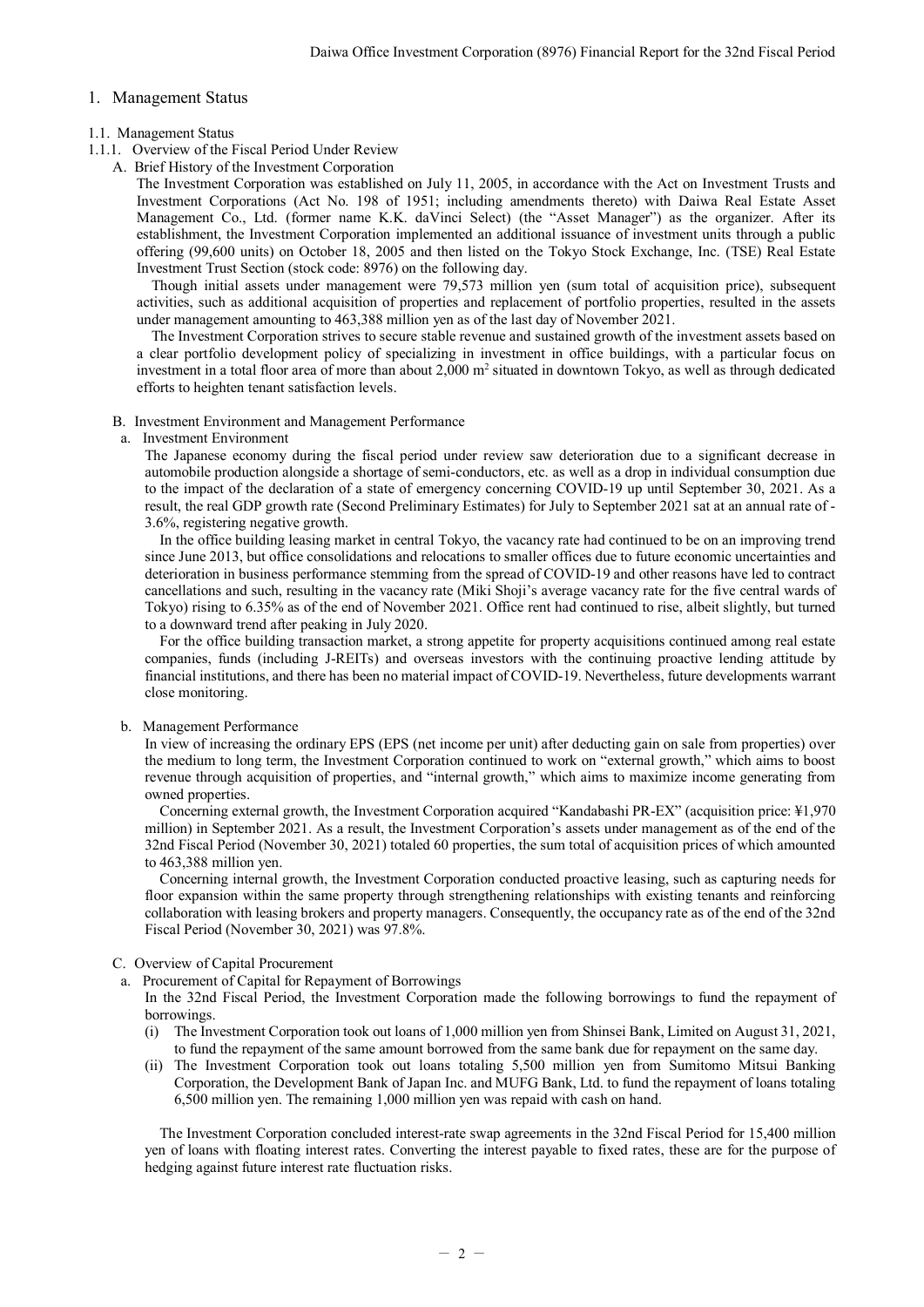b. Status of Interest-Bearing Liabilities at End of the Fiscal Period under Review

As a result of the above, the balance of interest-bearing liabilities outstanding as of the end of the 32nd Fiscal Period (November 30, 2021) stood at 202,350 million yen in total (short-term loans payable: 2,400 million yen; long-term loans payable: 190,950 million yen; investment corporation bonds: 9,000 million yen). The balance of the current portion of long-term loans payable stood at 31,600 million yen.

The average remaining period of interest-bearing liabilities as of the end of the 32nd Fiscal Period stands at 3.9 years.

| Lender                              | Loan amount       | Drawdown   | Repayment  | Loan period |
|-------------------------------------|-------------------|------------|------------|-------------|
|                                     | (Millions of yen) | date       | date       | (Years)     |
| Shinsei Bank, Ltd.                  | 1.000             | 2021/8/31  | 2030/8/30  | 9.0         |
| Sumitomo Mitsui Banking Corporation | 2.000             | 2021/11/30 | 2030/5/31  | 8.5         |
| MUFG Bank, Ltd.                     | 1.000             | 2021/11/30 | 2030/5/31  | 8.5         |
| Sumitomo Mitsui Banking Corporation | 1.500             | 2021/11/30 | 2029/11/30 | 8.0         |
| Development Bank of Japan Inc.      | 1.000             | 2021/11/30 | 2029/11/30 | 8.0         |

#### List of Borrowings in the 32nd Fiscal Period

| Balance of Borrowings from Each Financial Institution (As of November 30, 2021) |  |  |  |  |
|---------------------------------------------------------------------------------|--|--|--|--|
|                                                                                 |  |  |  |  |

| Lender                                          | End of the 32nd Fiscal Period<br>(Millions of yen) | Share $(\%)$ (Note) |  |  |
|-------------------------------------------------|----------------------------------------------------|---------------------|--|--|
| Sumitomo Mitsui Banking Corporation             | 39,400                                             | 20.38               |  |  |
| Sumitomo Mitsui Trust Bank, Ltd.                | 23,500                                             | 12.15               |  |  |
| Development Bank of Japan Inc.                  | 21,750                                             | 11.25               |  |  |
| MUFG Bank, Ltd.                                 | 19,500                                             | 10.09               |  |  |
| Mizuho Bank, Ltd.                               | 19,400                                             | 10.03               |  |  |
| Shinsei Bank, Ltd.                              | 14,000                                             | 7.24                |  |  |
| Resona Bank, Limited                            | 12,500                                             | 6.46                |  |  |
| Mizuho Trust and Banking Co., Ltd.              | 9,500                                              | 4.91                |  |  |
| The Bank of Fukuoka, Ltd.                       | 6,500                                              | 3.36                |  |  |
| Kansai Mirai Bank, Ltd.                         | 5,000                                              | 2.59                |  |  |
| The Nishi-Nippon City Bank Ltd.                 | 3,000                                              | 1.55                |  |  |
| The 77 Bank, Ltd.                               | 3,000                                              | 1.55                |  |  |
| The Norinchukin Bank                            | 3,000                                              | 1.55                |  |  |
| The Gunma Bank, Ltd.                            | 2,500                                              | 1.29                |  |  |
| The Musashino Bank, Ltd.                        | 2,000                                              | 1.03                |  |  |
| Tokio Marine & Nichido Fire Insurance Co., Ltd. | 2,000                                              | 1.03                |  |  |
| The Yamaguchi Bank, Ltd.                        | 2,000                                              | 1.03                |  |  |
| Nippon Life Insurance Company                   | 1,300                                              | 0.67                |  |  |
| The Hyakugo Bank, Ltd.                          | 1.000                                              | 0.52                |  |  |
| The Yamanashi Chuo Bank, Ltd.                   | 1,000                                              | 0.52                |  |  |
| Momiji Bank, Ltd.                               | 1,000                                              | 0.52                |  |  |
| Taiyo Life Insurance Company                    | 300                                                | 0.16                |  |  |
| Fukoku Mutual Life Insurance Company            | 200                                                | 0.10                |  |  |
| Total                                           | 193,350                                            | 100.00              |  |  |

(Note) Share is rounded to two decimal places.

### c. Rating Information (As of November 30, 2021)

| Credit rating agency                          | Rating | Outlook |
|-----------------------------------------------|--------|---------|
| Rating and Investment Information, Inc. (R&I) | A A -  | Stable  |
| Japan Credit Rating Agency, Ltd. (JCR)        | AΑ     | Stable  |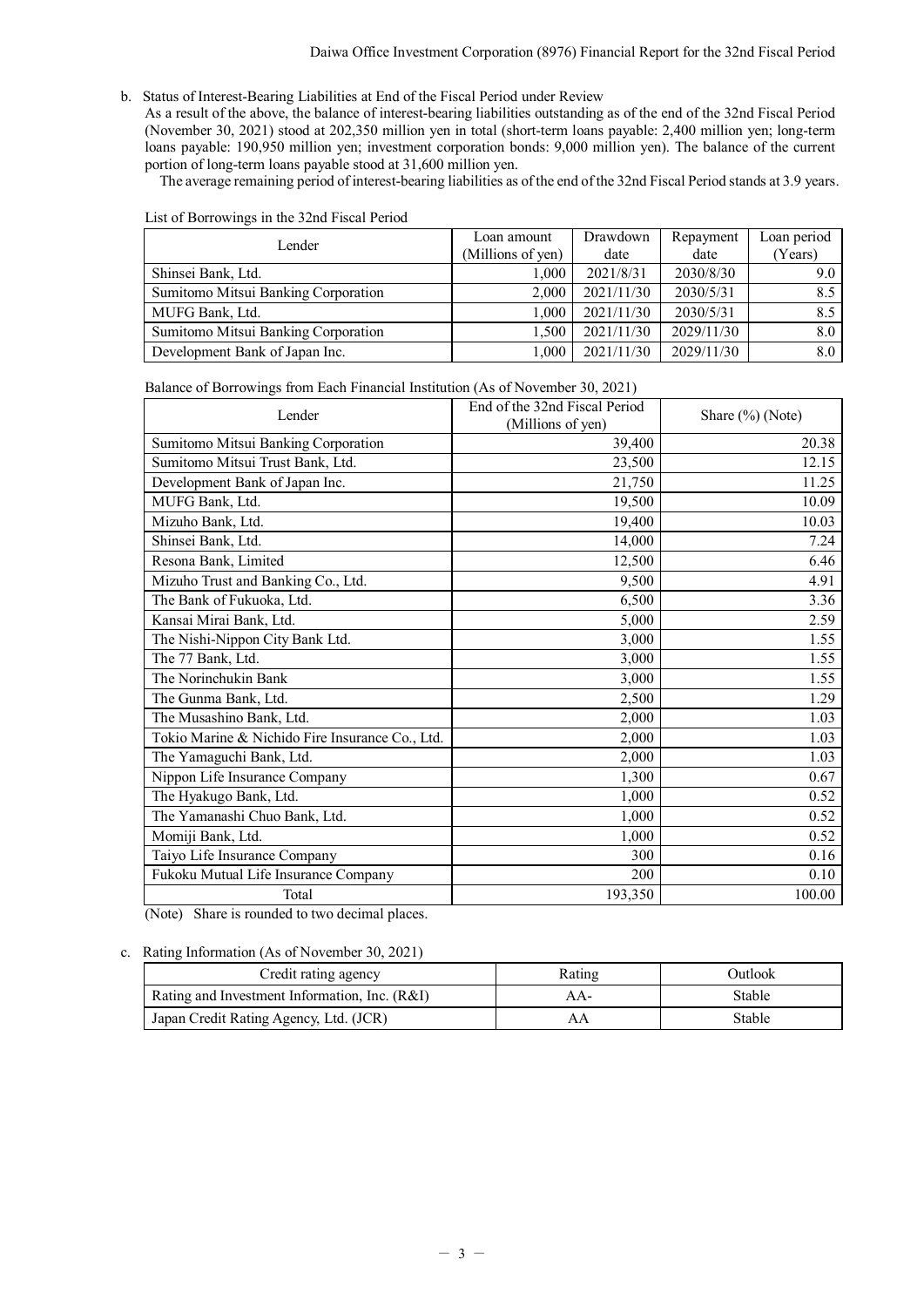### d. Shelf Registration

The Investment Corporation filed a shelf registration statement pertaining to investment corporation bonds on October 1, 2021, as below. The total issuable amount as of the date of this document is 100.0 billion yen.

| Investment corporation bonds (excluding short-term investment corporation bonds) |                                                                                                                                                                                                                                                                              |  |  |  |
|----------------------------------------------------------------------------------|------------------------------------------------------------------------------------------------------------------------------------------------------------------------------------------------------------------------------------------------------------------------------|--|--|--|
| Planned issue amount                                                             | $100,000$ million yen                                                                                                                                                                                                                                                        |  |  |  |
| Planned issue period                                                             | From October 9, 2021 to October 8, 2023                                                                                                                                                                                                                                      |  |  |  |
| Use of funds                                                                     | Funds for acquisition of specified assets, repayment of borrowings, redemption of<br>investment corporation bonds (including short-term investment corporation bonds), refund<br>of leasehold and security deposits, payment of repairs, and funds for working capital, etc. |  |  |  |

#### D. Sustainability Initiatives

The Sustainability Promotion Committee was set up in 2014 and the Policy Regarding ESG was established in March 2019 based on the Investment Corporation's recognition that emphasizing ESG in asset management would contribute to the enhancement of corporate value over the medium to long term.

The Sustainability Promotion Office was also set up at the Asset Manager in June 2021 in order to further strengthen sustainability initiatives. In these and other ways, sustainability initiatives are underway in an organized manner.

As initiatives for the environment, efforts are being made to reduce the environmental load of the portfolio through energy saving and reduction of greenhouse gas emissions by installing/adopting highly energy-efficient LED lighting and other measures for reducing environmental load, and through water saving and other effective utilization of limited resources. In addition, as of the date of submission of this document, the total number of properties owned by the Investment Corporation that have obtained environmental certification is 31 properties and the ratio of such properties to the entire portfolio (based on total floor area of the portfolio properties) is 61.3%.

As initiatives for society, efforts are being made to heighten tenant satisfaction levels and contribute to the sustained development of local communities by coordinating and working together with the outside parties involved in the portfolio properties by forming favorable relationships with them. In the 32nd Fiscal Period, initiatives were taken for the safety and security of tenants by installing sanitizers and air purifiers in the common areas of portfolio properties, posting documents pertaining to the control of infection and through other means as COVID-19 control measures.

As initiatives for corporate governance, the Asset Manager ensures thorough prevention of conflicts of interest, risk management and legal compliance, and adopts an asset management fee system that focuses on linking with unitholder interests and is linked to management results.

The Investment Corporation has continued to participate in GRESB Real Estate Assessment since 2011, earning the rating of Green Star, which is awarded to participants excelling in both the "Management Component" (assessment of which includes the ESG promotion policy and organizational structure) and the "Performance Component" (assessment of which includes the portfolio properties' environmental performance and initiatives with tenants), for 10 consecutive years. Furthermore, in the GRESB Rating, which assigns a rating out of five stars based on where the participant's overall score ranks globally, the Investment Corporation earned a rating of "4 Star."

Also, in the GRESB Public Disclosure assessment, which measures the comprehensiveness of ESG information disclosure, the Investment Corporation was assessed as providing outstanding information disclosure relating to environmental and sustainability initiatives, receiving the top rating of "A" on the five-tiered evaluation scale.

#### E. Overview of Financial Performance and Distributions

As a result of the management described above, the Investment Corporation posted financial performance for the 32nd Fiscal Period of 13,882 million yen in operating revenue, 7,351 million yen in operating income, 6,784 million yen in ordinary income and 6,799 million yen in net income.

Concerning distributions, it is planned that the amount equivalent to distributions from earnings would be included in the amount of tax-deductible expenses based on application of special provisions for taxation of corporation tax (Article 67-15 of the Act on Special Measures Concerning Taxation (Act No. 26 of 1957; including amendments thereto) (the "Special Taxation Measures Act")). Accordingly, the Investment Corporation decided to distribute the entire amount in which 33,973,619 yen of reversal of internally reserved reserve for reduction entry is added to unappropriated retained earnings, and as a result declared a distribution amount per unit of 14,000 yen.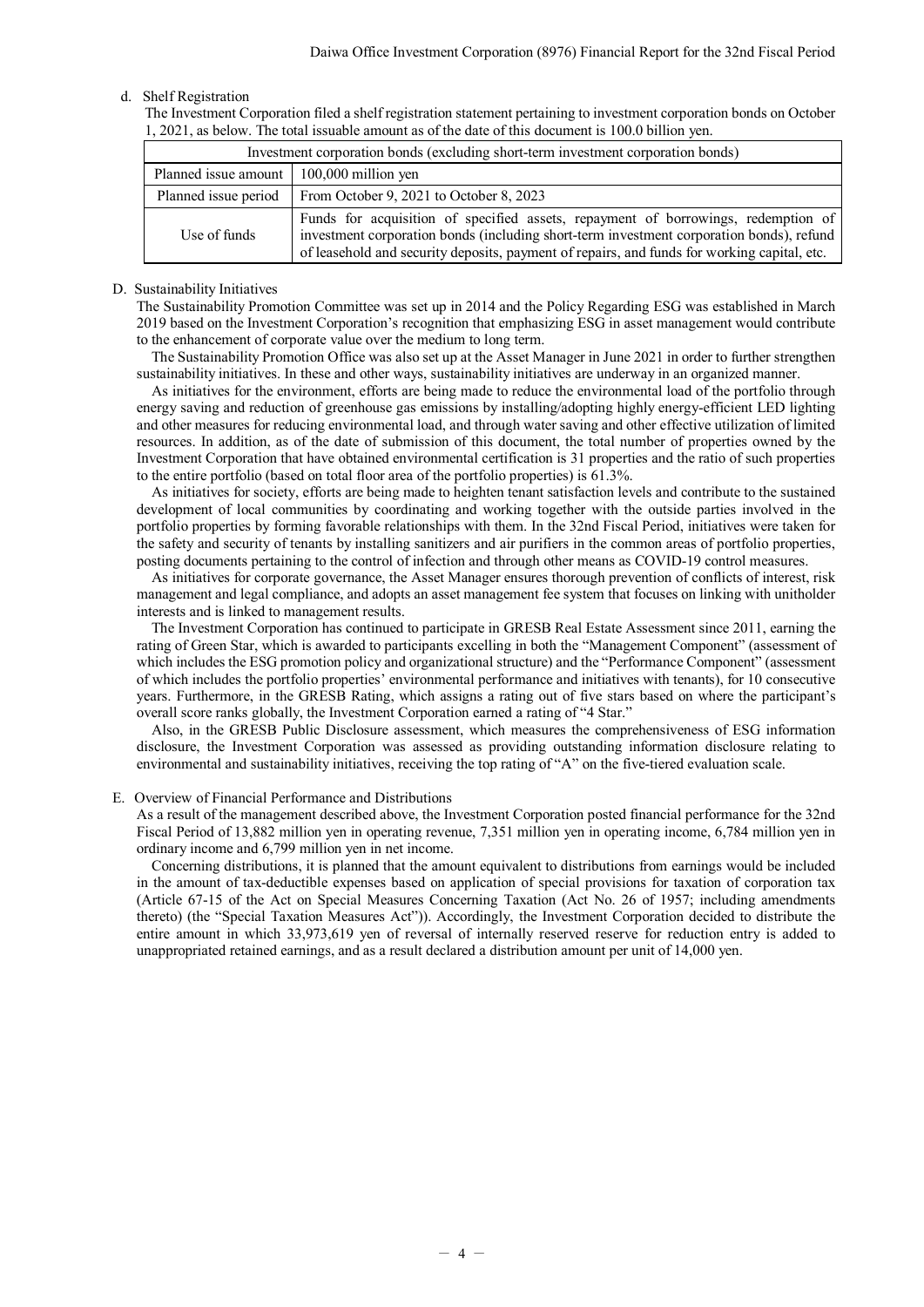### <span id="page-6-0"></span>1.1.2. Outlook for the Next Fiscal Period

### A. Investment Environment

Although it continues to hover at low levels due to the impact of COVID-19 for the time being, the Japanese economy going forward is expected to head toward recovery with vaccinations, development of oral medication and other advancements in measures to contain the spread of COVID-19, as well as the lifting of the declaration of a state of emergency, leading to normalization of economic activities. Nevertheless, the Japanese economy may slow down due to prolongation of the COVID-19 pandemic (spread of highly contagious variants, etc.), interest rate trends and other factors. Accordingly, careful attention is required.

In the Tokyo office building leasing market, although recovery is expected with normalization of economic activities going forward, developments in office consolidations and relocations to smaller offices triggered by COVID-19 leading to the vacancy rate rising and rent dropping moderately mainly in central Tokyo continue to warrant close monitoring.

In the office building transaction market, backed by the favorable financing environment, among other factors, the property acquisition appetite among overseas investors, real estate companies and funds (including J-REITs) is thought to remain strong. However, the prolongation of the COVID-19 pandemic, interest rate trends and other factors may impact future developments in the transaction market.

#### B. Future Management Policy and Tasks

a. Strategy for Managing Existing Properties

As to macro trends for the office market, the trend of contraction of office space is ongoing given the impact of partial cancellations due to review of excess space, etc. as well as consolidation of offices and such as the pandemic drags on. On the other hand, new resilient demand mainly from small- to medium-sized companies is being steadily obtained for class B buildings which is the Investment Corporation's main focus. In addition, rents are being secured at slightly higher levels by advancing tenant replacement through leasing activities offering flexible terms. Therefore, the Investment Corporation considers that maintaining/improving competitiveness of buildings to qualify as prime offices that can increase the productivity of employees and accommodate needs of the times and environment will be the future issue, and is determined to continue carrying out operational management under the following policy.

(i) Maintain and raise occupancy rates

Concerning existing tenants, strive to reduce cancellation risks by improving the quality of buildings, equipment and management system. In addition, concerning new tenants, strive to maintain and raise occupancy rates through the provision of highly satisfactory services from gaining deeper understanding of tenant needs through proactive involvement in the market.

- (ii) Maintain and raise profitability Aim to secure stable revenue over the medium to long term through further strengthening good relationships with existing tenants, as well as proactively tapping the needs of new tenants by discerning the market environment.
- (iii) Control operational management costs Strive to control operational management costs based on maintaining office environments with high tenant satisfaction levels by implementing efficient operational management and reviewing systematic construction work through optimal leveraging of economies of scale achieved from proactively realizing external growth.

b. Strategy for New Property Investments

The Investment Corporation will invest in office buildings that have a total floor area of about  $2,000$  m<sup>2</sup> or more based on various external growth strategies, while maintaining a balance with the asset acquisition environment and financing situation. In principle, considerations will focus on Tokyo as the investment target area, but the Investment Corporation will also consider investing in competitive properties in cities other than Tokyo from a viewpoint of territorially-distributed investments.

As pipeline support, in addition to expanding its own information-sourcing channels, the Investment Corporation will continue to search for properties that meet its investment criteria by proactively gathering real estate transaction market information through greater collaboration with the Asset Manager and Sponsor Group and utilizing the Group's extensive network of clients, partners, etc.

Moreover, during the 32nd Fiscal Period the Investment Corporation acquired Kandabashi PR-EX located in Tokyo. The acquisition is thought to further the stabilization and enhancement of the portfolio. The Investment Corporation will continue to seek out property acquisitions in accordance with the above investment strategy.

Also, in order to acquire relatively new properties in prime locations and realize an increase in profitability in the medium to long term in a competitive real estate transaction market environment, the Investment Corporation has launched an effort for acquiring land close to train stations in central Tokyo and developing new office buildings.

### c. Financial Strategy

- The Investment Corporation will conduct disciplined financial management of the following basic content.
- (i) Control leverage by keeping the ratio of interest-bearing liabilities to total assets (LTV) within the range of 40% to 50% at maximum, taking into consideration also the LTV, etc. based on appraisal value, as a principle.
- (ii) Diversify repayment deadlines, targeting 30.0 billion yen as the maximum amount of interest-bearing liabilities that shall become due during any single fiscal period as a principle.
- (iii) Aim to have long-term loans account for at least 70% of balance of loans as a principle.
- (iv) Achieve diversification of lenders, which shall mainly be Japanese financial institutions.
- (v) Pursuant to its fund management rules, maintain stability in its financial standing by managing necessary funds, such as the amount equivalent to distributions paid, separately from working capital.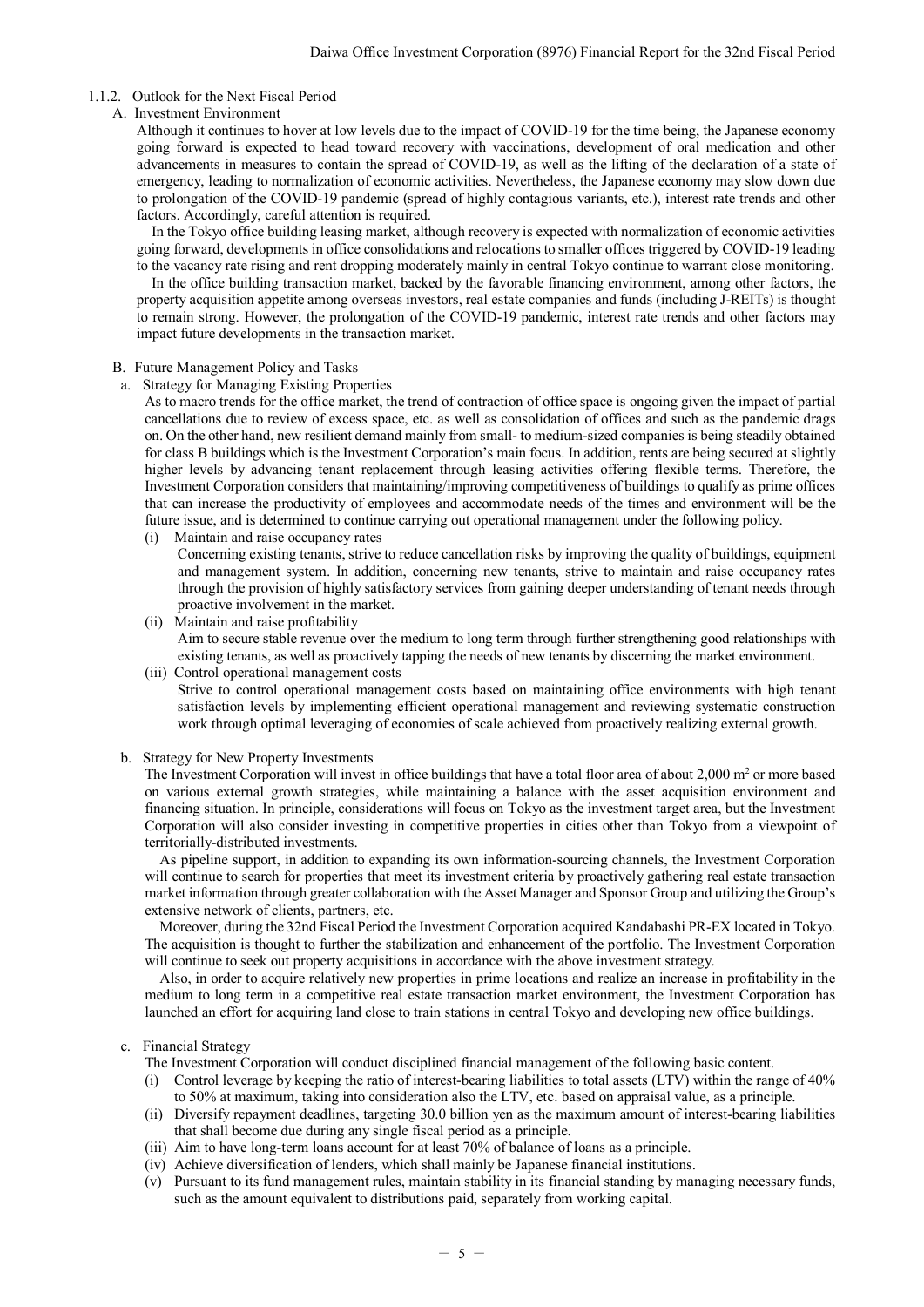- C. Significant Subsequent Events
	- a. Acquisition and Transfer of Assets through Replacement
	- The Investment Corporation conducted the following acquisition and transfer of trust beneficiary interest in real estate through replacement on December 16, 2021.

| Overview of Replacement                                                        |                                                              |
|--------------------------------------------------------------------------------|--------------------------------------------------------------|
| Scheduled date of<br>conclusion of replacement   October 20, 2021<br>agreement |                                                              |
| Scheduled delivery date                                                        | December 16, 2021                                            |
| The counterparties of the<br>replacement                                       | World Residential Co., Ltd.<br>Nichimo Real Estate Co., Ltd. |

### Overview of the Acquired Asset

| Asset name            | Kandasudacho 2-Chome Development Site (land)                                      |
|-----------------------|-----------------------------------------------------------------------------------|
| Type of asset         | Trust beneficiary interest in domestic real estate                                |
| Location (lot number) | 19-19, and 17 other parcels of land, Kanda Suda-cho 2-chome, Chiyoda-ku,<br>Tokyo |
| Acquisition price     | 10,600 million yen<br>(excluding acquisition expenses and consumption tax, etc.)  |
| Seller                | World Residential Co., Ltd. and Nichimo Real Estate Co., Ltd.                     |

## Overview of the Transferred Asset

| Asset name        | Daiwa Kojimachi 4-chome<br>Daiwa Minami-Aoyama     |                   |  |  |
|-------------------|----------------------------------------------------|-------------------|--|--|
| Type of asset     | Trust beneficiary interest in domestic real estate |                   |  |  |
| Sale price (Note) | 4,990 million yen                                  | 3,200 million yen |  |  |
| Purchaser         | World Residential Co., Ltd.                        |                   |  |  |

(Note) The sale price excludes settlement amounts of fixed asset tax and city planning tax, consumption tax, etc.

## b. Borrowing of Funds

On January 20, 2022, the Investment Corporation decided on borrowing of funds as described below. The funds were allocated to the acquisition of new property indicated in "a. Acquisition and Transfer of Assets through Replacement" above.

| Lender                                        | <b>Balance</b><br>(million)<br>yen) | Interest rate                                          | Borrowing<br>date   | Repayment<br>method                     | Maturity              |  |
|-----------------------------------------------|-------------------------------------|--------------------------------------------------------|---------------------|-----------------------------------------|-----------------------|--|
| Sumitomo Mitsui<br><b>Banking Corporation</b> | 1,000                               | 3-month<br>Japanese yen<br>$TIBOR + 0.250\%$<br>(Note) |                     |                                         | January 31,<br>2025   |  |
| Sumitomo Mitsui Trust<br>Bank, Ltd.           | 1,000                               | 3-month<br>Japanese yen<br>$TIBOR + 0.200\%$<br>(Note) | January 31,<br>2022 | <b>Bullet</b><br>payment /<br>Unsecured | September 30,<br>2024 |  |
| MUFG Bank, Ltd.                               | 950                                 | 3-month<br>Japanese yen                                |                     |                                         | January 31,           |  |
| Shinsei Bank, Ltd.                            | 500                                 | $TIBOR + 0.250\%$<br>(Note)                            |                     |                                         | 2025                  |  |

Details of Borrowing

(Note) Interest payment date shall be the final day of February, May, August and November each year. (If any such date is not a business day, it will be the following business day. If such date falls within the next month, the preceding business day of the month will be the payment day.) Interest rate is calculated based on the 3-month Japanese yen TIBOR which the Japanese Bankers Association announces two business days prior to the first day of the applicable period.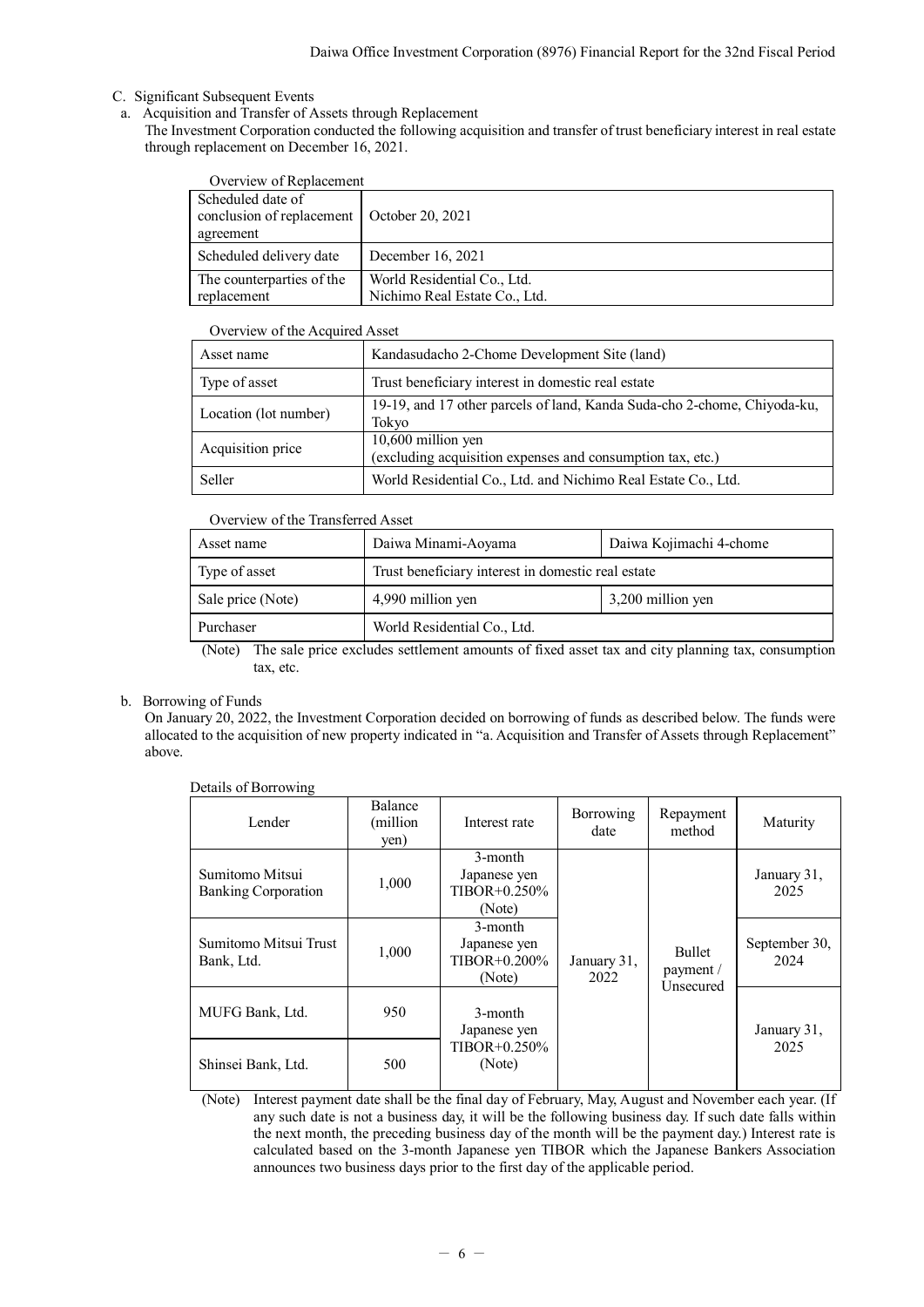### D. Outlook for Management Status

The Investment Corporation forecasts the following management status for the 33rd Fiscal Period (fiscal period ending May 2022 (from December 1, 2021 to May 31, 2022)). For the assumptions underlying the management status forecasts, please refer to the "Assumptions for the Management Status Forecasts for the 33rd Fiscal Period and 34th Fiscal Period" on page 8.

|  |  |  | 33rd Fiscal Period (fiscal period ending May 2022 (from December 1, 2021 to May 31, 2022)) |  |  |
|--|--|--|--------------------------------------------------------------------------------------------|--|--|
|--|--|--|--------------------------------------------------------------------------------------------|--|--|

| Operating revenue                                  |                         | 14,440 million yen |
|----------------------------------------------------|-------------------------|--------------------|
| Operating income                                   |                         | 7,977 million yen  |
| Ordinary income                                    |                         | 7,411 million yen  |
| Net income                                         |                         | 7,410 million yen  |
| Distribution amount per unit                       | 14,000 $\,\mathrm{ven}$ |                    |
| Distribution amount in excess of earnings per unit |                         | yen                |

In addition, on the basis that the "Assumptions for the Management Status Forecasts for the 33rd Fiscal Period and 34th Fiscal Period" will remain unchanged, the Investment Corporation forecasts the following management status for the 34th Fiscal Period (fiscal period ending November 2022 (from June 1, 2022 to November 30, 2022)).

34th Fiscal Period (fiscal period ending November 2022 (from June 1, 2022 to November 30, 2022))

| Operating revenue                                  |            | 13,818 million yen |
|----------------------------------------------------|------------|--------------------|
| Operating income                                   |            | 7,210 million yen  |
| Ordinary income                                    |            | 6,639 million yen  |
| Net income                                         |            | 6,638 million yen  |
| Distribution amount per unit                       | 14,000 yen |                    |
| Distribution amount in excess of earnings per unit |            | $-$ ven            |
|                                                    |            |                    |

(Note) The forecast figures above are the current forecasts calculated based on certain assumptions. Accordingly, the actual operating revenue, operating income, ordinary income, net income, distribution amount per unit and distribution amount in excess of earnings per unit may vary due to changes in the status. Moreover, the forecasts set forth herein should not be construed as a guarantee of distribution amounts.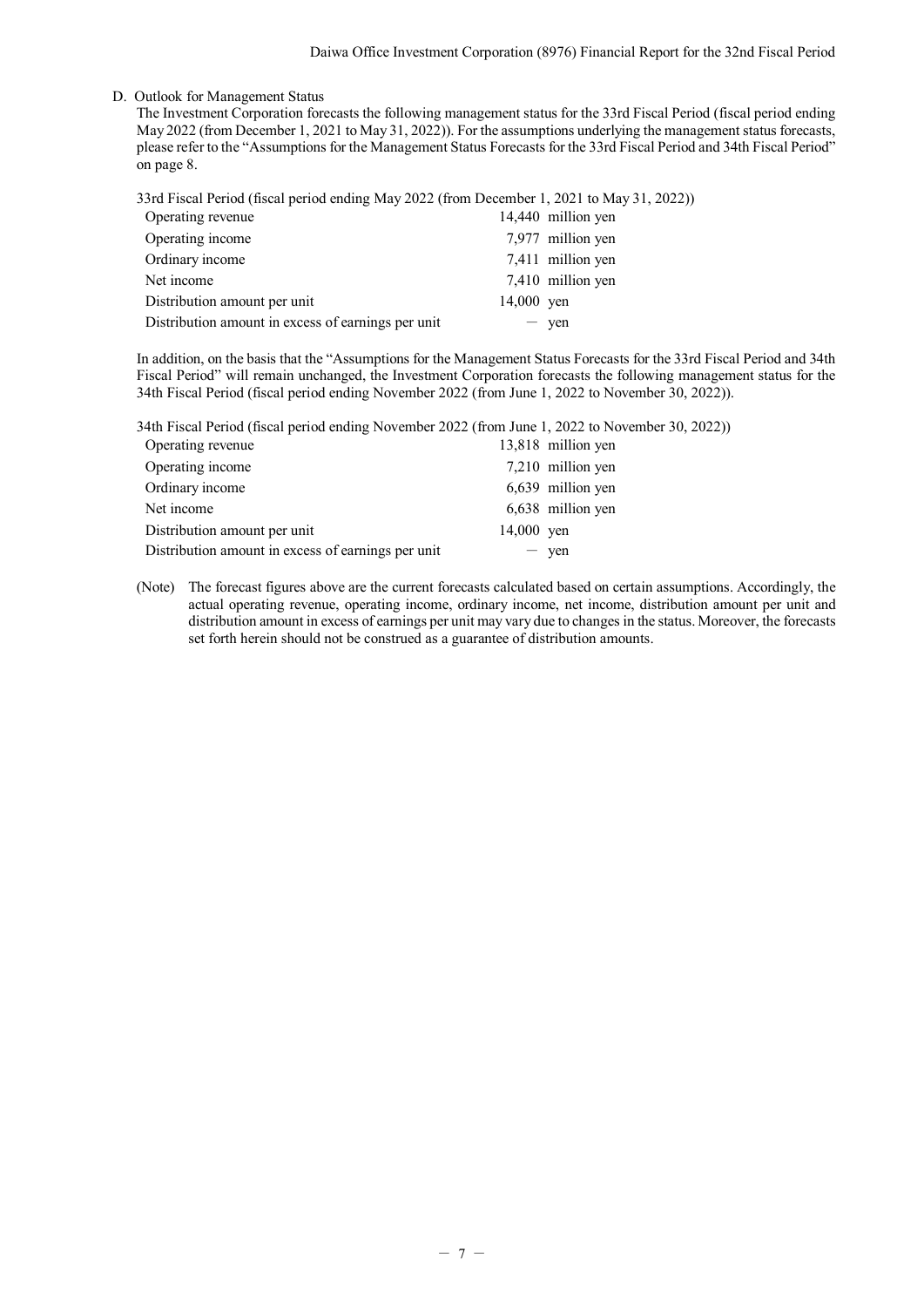|  | Assumptions for the Management Status Forecasts for the 33rd Fiscal Period and 34th Fiscal Period |  |  |  |  |  |
|--|---------------------------------------------------------------------------------------------------|--|--|--|--|--|
|  |                                                                                                   |  |  |  |  |  |

| Item                                               | Assumptions                                                                                                                                                                                                                                                                                                                                                                                                                                                                                                                                                                                                                                                                                                                                                                                                                                                                                                                                                                                                                                                                                                                                                                                                                                                                                                                                                                                                                                                                                                                                                                                                                                                                                                                                                                                        |
|----------------------------------------------------|----------------------------------------------------------------------------------------------------------------------------------------------------------------------------------------------------------------------------------------------------------------------------------------------------------------------------------------------------------------------------------------------------------------------------------------------------------------------------------------------------------------------------------------------------------------------------------------------------------------------------------------------------------------------------------------------------------------------------------------------------------------------------------------------------------------------------------------------------------------------------------------------------------------------------------------------------------------------------------------------------------------------------------------------------------------------------------------------------------------------------------------------------------------------------------------------------------------------------------------------------------------------------------------------------------------------------------------------------------------------------------------------------------------------------------------------------------------------------------------------------------------------------------------------------------------------------------------------------------------------------------------------------------------------------------------------------------------------------------------------------------------------------------------------------|
| Assets under<br>management                         | • 33rd Fiscal Period: Assets under management are assumed to be 59 properties after applying the<br>asset replacement on December 16, 2021, of Kandasudacho 2-Chome Development Site<br>(acquired asset), Daiwa Minami-Aoyama and Daiwa Kojimachi 4-chome (transferred assets) to<br>the 60 properties owned as of November 30, 2021.<br>• 34th Fiscal Period: Assets under management are assumed to be the properties mentioned above<br>together with the completion of the building included in Nihonbashi-Bakurocho 1-Chome<br>Development Project (scheduled for November 2022).                                                                                                                                                                                                                                                                                                                                                                                                                                                                                                                                                                                                                                                                                                                                                                                                                                                                                                                                                                                                                                                                                                                                                                                                             |
|                                                    | • The actual number of properties may vary due to changes in the assets under management other<br>than above.                                                                                                                                                                                                                                                                                                                                                                                                                                                                                                                                                                                                                                                                                                                                                                                                                                                                                                                                                                                                                                                                                                                                                                                                                                                                                                                                                                                                                                                                                                                                                                                                                                                                                      |
| Operating<br>revenue                               | • Rent revenue from existing properties is calculated based on historical data and taking into<br>account variable factors.<br>• Gain on sale of real estate, etc. of 906 million yen from the transfer of Daiwa Minami-Aoyama<br>and Daiwa Kojimachi 4-chome is anticipated for the 33rd Fiscal Period.                                                                                                                                                                                                                                                                                                                                                                                                                                                                                                                                                                                                                                                                                                                                                                                                                                                                                                                                                                                                                                                                                                                                                                                                                                                                                                                                                                                                                                                                                           |
| Operating<br>expenses                              | • Expenses related to rent business, which constitute a major component of operating expenses, are<br>calculated based on historical data and taking into account variable factors.<br>• Repair expenses for buildings are recorded as expenses in the amount expected to be necessary<br>in the respective fiscal period based on the medium to long term repair plan established by the<br>Asset Manager.<br>• Operating income from property leasing (excluding gain on sale from real estate properties) after<br>deducting expenses related to rent business (including depreciation) is expected to be 8,481<br>million yen in the 33rd Fiscal Period and 8,594 million yen in the 34th Fiscal Period.<br>• Consignment expenses are expected to be 949 million yen in the 33rd Fiscal Period and 965<br>million yen in the 34th Fiscal Period.<br>• Taxes and dues (fixed property tax, city planning tax, etc.) are expected to be 1,144 million yen<br>in the 33rd Fiscal Period and 1,172 million yen in the 34th Fiscal Period.<br>• While, in general, fixed property tax, city planning tax, etc. in the transaction of real estate, etc.<br>are calculated on a pro rata basis and reimbursed at the time of acquisition with the current owner,<br>but for the Investment Corporation, the amount equivalent to the reimbursement is included in<br>the cost of acquisition and thus it is not recognized as expenses in the period of acquisition of<br>properties. As such, fixed property tax, city planning tax, etc. for properties acquired will be<br>recorded as expenses starting from the fiscal year following the acquisition year.<br>• Depreciation is expected to be 1,785 million yen in the 33rd Fiscal Period and 1,791 million yen<br>in the 34th Fiscal Period. |
| Non-operating<br>expenses                          | • Non-operating expenses in the 33rd Fiscal Period are expected to be 566 million yen, of which<br>the interest expenses, interest expenses on investment corporation bonds, and borrowing related<br>expenses are expected to be 556 million yen.<br>• Non-operating expenses in the 34th Fiscal Period are expected to be 570 million yen, of which<br>the interest expenses, interest expenses on investment corporation bonds, and borrowing related<br>expenses are expected to be 561 million yen.                                                                                                                                                                                                                                                                                                                                                                                                                                                                                                                                                                                                                                                                                                                                                                                                                                                                                                                                                                                                                                                                                                                                                                                                                                                                                           |
| Interest-bearing<br>liabilities<br>Total number of | • The total amount of interest-bearing liabilities is assumed to be 205,800 million yen at the end of<br>the 33rd Fiscal Period and 205,800 million yen at the end of the 34th Fiscal Period.<br>• In the 33rd Fiscal Period, new borrowings of 3,450 million yen were borrowed on January 31,<br>2022, to be allocated to funds used for the acquisition of Kandasudacho 2-Chome Development<br>Site (land) on December 16, 2021, and it is assumed that the entire amount of borrowings due for<br>repayment on February 28, 2022 (2,000 million yen), March 31, 2022 (2,000 million yen) and<br>May 31, 2022 (12,400 million yen) is refinanced.<br>• In the 34th Fiscal Period, it is assumed that the entire amount of borrowings due for repayment<br>on August 31, 2022 $(5,300 \text{ million yen})$ and November 30, 2022 $(12,300 \text{ million yen})$ is<br>refinanced.<br>• The total number of investment units issued and outstanding is assumed to be the 488,088 units                                                                                                                                                                                                                                                                                                                                                                                                                                                                                                                                                                                                                                                                                                                                                                                                            |
| investment units<br>issued and<br>outstanding      | as of November 30, 2021.<br>• It is assumed that there are no changes to the number of investment units other than stated above<br>until the end of the 34th Fiscal Period through the issuance of new investment units, etc.                                                                                                                                                                                                                                                                                                                                                                                                                                                                                                                                                                                                                                                                                                                                                                                                                                                                                                                                                                                                                                                                                                                                                                                                                                                                                                                                                                                                                                                                                                                                                                      |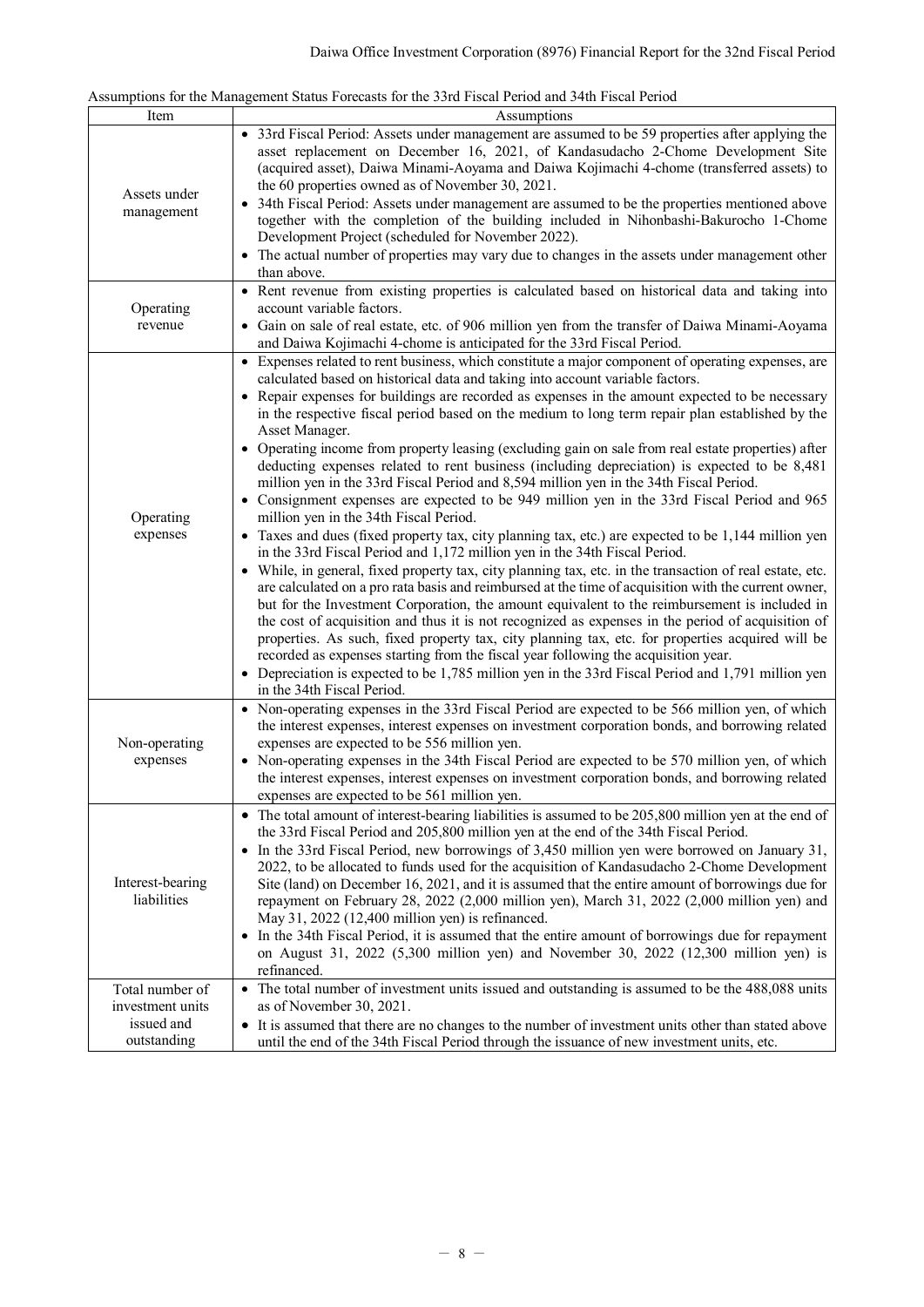Daiwa Office Investment Corporation (8976) Financial Report for the 32nd Fiscal Period

| Item                                                     | Assumptions                                                                                                                                                                                                                                                                                                                                                                                                                                                                                                                                                                                                                                                                                                                                                                                                                                                                                                                                                                                                                                                                                                                                                                                                                                                                                                                                                     |
|----------------------------------------------------------|-----------------------------------------------------------------------------------------------------------------------------------------------------------------------------------------------------------------------------------------------------------------------------------------------------------------------------------------------------------------------------------------------------------------------------------------------------------------------------------------------------------------------------------------------------------------------------------------------------------------------------------------------------------------------------------------------------------------------------------------------------------------------------------------------------------------------------------------------------------------------------------------------------------------------------------------------------------------------------------------------------------------------------------------------------------------------------------------------------------------------------------------------------------------------------------------------------------------------------------------------------------------------------------------------------------------------------------------------------------------|
| Distribution amount<br>per unit                          | • The distribution amount per unit is calculated based on the cash distribution policy as set out in<br>the articles of incorporation of the Investment Corporation.<br>• The distribution amount per unit for the 33rd Fiscal Period is based on the assumption that part<br>of the gain on sale from the transfer of Daiwa Minami-Aoyama and Daiwa Kojimachi 4-chome<br>will be internally reserved through application of the Special Provisions for Taxation in Cases of<br>Repurchase of Specified Assets and that the amount remaining after deducting provision of<br>reserve for reduction entry (577 million yen) from unappropriated retained earnings will be<br>distributed. Reversal of reserve for reduction entry may change depending on the management<br>status.<br>• The distribution amount per unit for the 34th Fiscal Period is based on the assumption that part<br>(195 million yen) of the reserve for reduction entry retained as internal reserves will be reversed<br>and distributed. Reversal of reserve for reduction entry may change depending on the<br>management status.<br>• The distribution amount per unit may vary depending on a variety of factors, such as changes in<br>the assets under management, changes in the rent revenue due to tenant changes and other causes,<br>and incurrence of unforeseen repairs. |
| Distribution amount<br>in excess of earnings<br>per unit | • At present, there is no plan to make any distribution in excess of earnings (distribution amount in<br>excess of earnings per unit).                                                                                                                                                                                                                                                                                                                                                                                                                                                                                                                                                                                                                                                                                                                                                                                                                                                                                                                                                                                                                                                                                                                                                                                                                          |
| Other                                                    | • It is assumed that there are no changes to laws and ordinances, the tax system, accounting<br>standards, listing regulations, the rules of Tokyo Stock Exchange, Inc. and The Investment Trusts<br>Association, Japan, etc. that will affect the abovementioned forecast figures.<br>It is assumed that there will be no major unforeseen changes in general economic trends, real<br>$\bullet$<br>estate market conditions, etc.                                                                                                                                                                                                                                                                                                                                                                                                                                                                                                                                                                                                                                                                                                                                                                                                                                                                                                                             |

## <span id="page-10-0"></span>1.2. Investment Risks

Disclosure is omitted because there are no significant changes from the "Part I: Fund Information; Section 1: Fund Status; 3. Investment Risks" set out in the most recent periodic securities report (*yuka shoken hokokusho*) (submitted on August 23, 2021).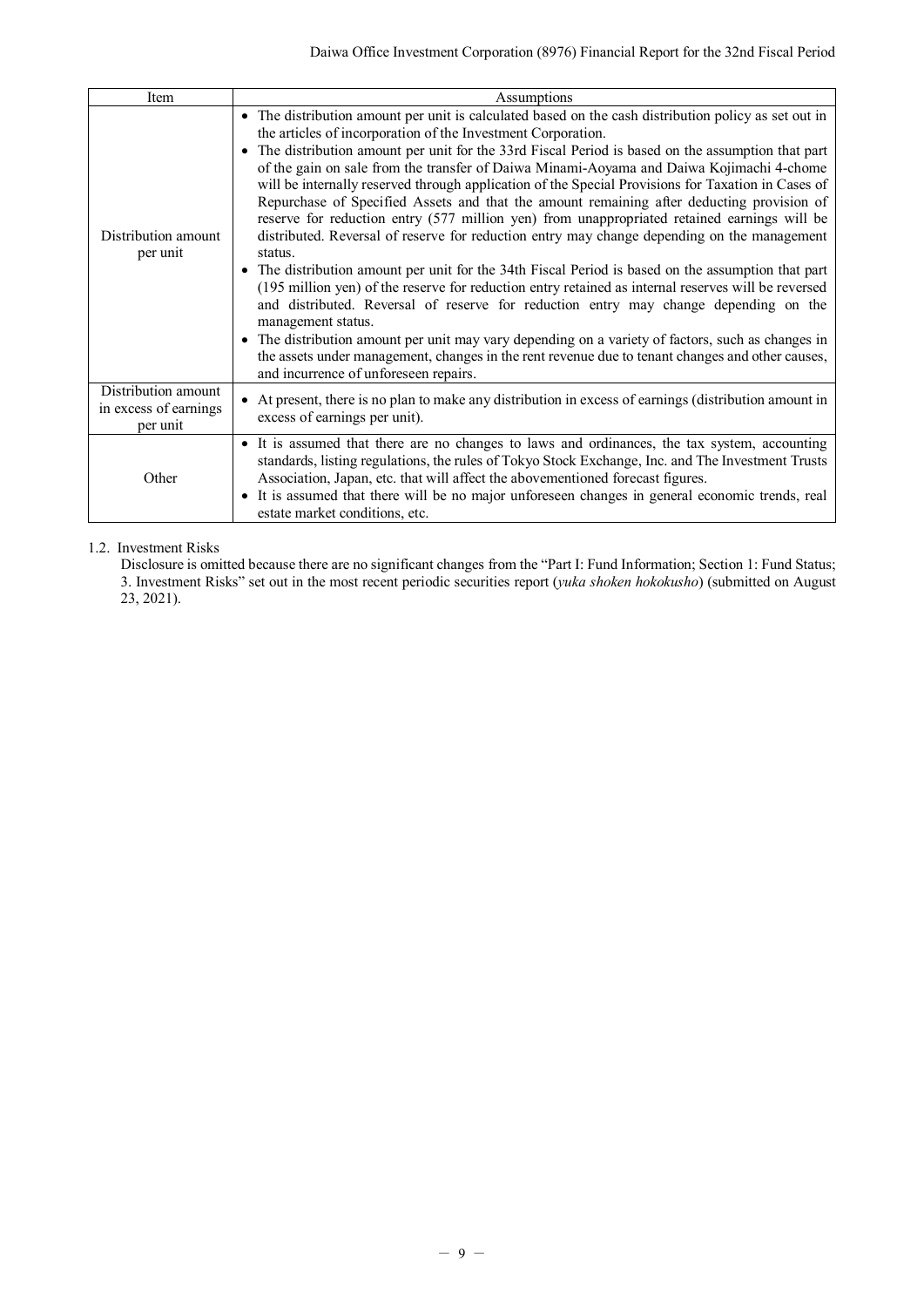# <span id="page-11-0"></span>2. Financial Statements

<span id="page-11-1"></span>2.1. Balance Sheets

|                                             |          |                      |          | (Unit: Thousands of yen) |
|---------------------------------------------|----------|----------------------|----------|--------------------------|
|                                             |          | 31st Fiscal Period   |          | 32nd Fiscal Period       |
|                                             |          | [As of May 31, 2021] |          | [As of Nov. 30, 2021]    |
| Assets                                      |          |                      |          |                          |
| Current assets                              |          |                      |          |                          |
| Cash and deposits                           |          | 28,515,172           |          | 26,650,594               |
| Cash and deposits in trust                  |          | 3,696,461            |          | 3,640,841                |
| Operating accounts receivable               |          | 195,627              |          | 189,915                  |
| Prepaid expenses                            |          | 357,076              |          | 340,300                  |
| Other                                       |          | 83,509               |          | 94,138                   |
| Total current assets                        |          | 32,847,848           |          | 30,915,790               |
| Noncurrent assets                           |          |                      |          |                          |
| Property, plant and equipment               |          |                      |          |                          |
| <b>Buildings</b>                            |          | 3,298,171            |          | 3,322,446                |
| Accumulated depreciation                    |          | (2,608,711)          |          | (2,681,712)              |
| Buildings, net                              |          | 689,460              |          | 640,734                  |
| <b>Structures</b>                           |          | 14,344               |          | 14,344                   |
| Accumulated depreciation                    |          | (8,356)              |          | (8,797)                  |
| Structures, net                             |          | 5,987                |          | 5,547                    |
| Tools, furniture and fixtures               |          | 20,847               |          | 20,976                   |
| Accumulated depreciation                    |          | (15,075)             |          | (16,039)                 |
| Tools, furniture and fixtures, net          |          | 5,771                |          | 4,936                    |
| Land                                        |          | 12,302,226           |          | 12,302,226               |
| Construction in progress                    |          | 3,786                |          | 4,703                    |
| Buildings in trust                          |          | 108,495,377          |          | 109,177,340              |
| Accumulated depreciation                    |          | (28, 653, 187)       |          | (30,327,004)             |
| Buildings in trust, net                     | $*1, *2$ | 79,842,189           | $*1, *2$ | 78,850,336               |
| Structures in trust                         |          | 772,739              |          | 776,399                  |
| Accumulated depreciation                    |          | (221, 472)           |          | (232,765)                |
| Structures in trust, net                    | $*2$     | 551,266              | $*2$     | 543,634                  |
| Machinery and equipment in trust            |          | 884,250              |          | 924,505                  |
| Accumulated depreciation                    |          | (512, 570)           |          | (544, 085)               |
| Machinery and equipment in trust, net       |          | 371,680              |          | 380,419                  |
| Tools, furniture and fixtures in trust      |          | 333,390              |          | 354,822                  |
| Accumulated depreciation                    |          | (199, 989)           |          | (217, 321)               |
| Tools, furniture and fixtures in trust, net |          | 133,400              |          | 137,500                  |
| Land in trust                               | $*$      | 353,434,357          | $*2$     | 355,212,305              |
| Construction in progress in trust           |          | 50,081               |          | 230,034                  |
| Total property, plant and equipment         |          | 447,390,211          |          | 448,312,380              |
| Intangible assets                           |          |                      |          |                          |
| Right of trademark                          |          | 52                   |          | 7                        |
| Leasehold rights                            |          | 2,398,275            |          | 2,398,275                |
| Leasehold rights in trust                   |          | 306,884              |          | 306,884                  |
| Other                                       |          | 6,251                |          | 2,875                    |
| Total intangible assets                     |          | 2,711,464            |          | 2,708,043                |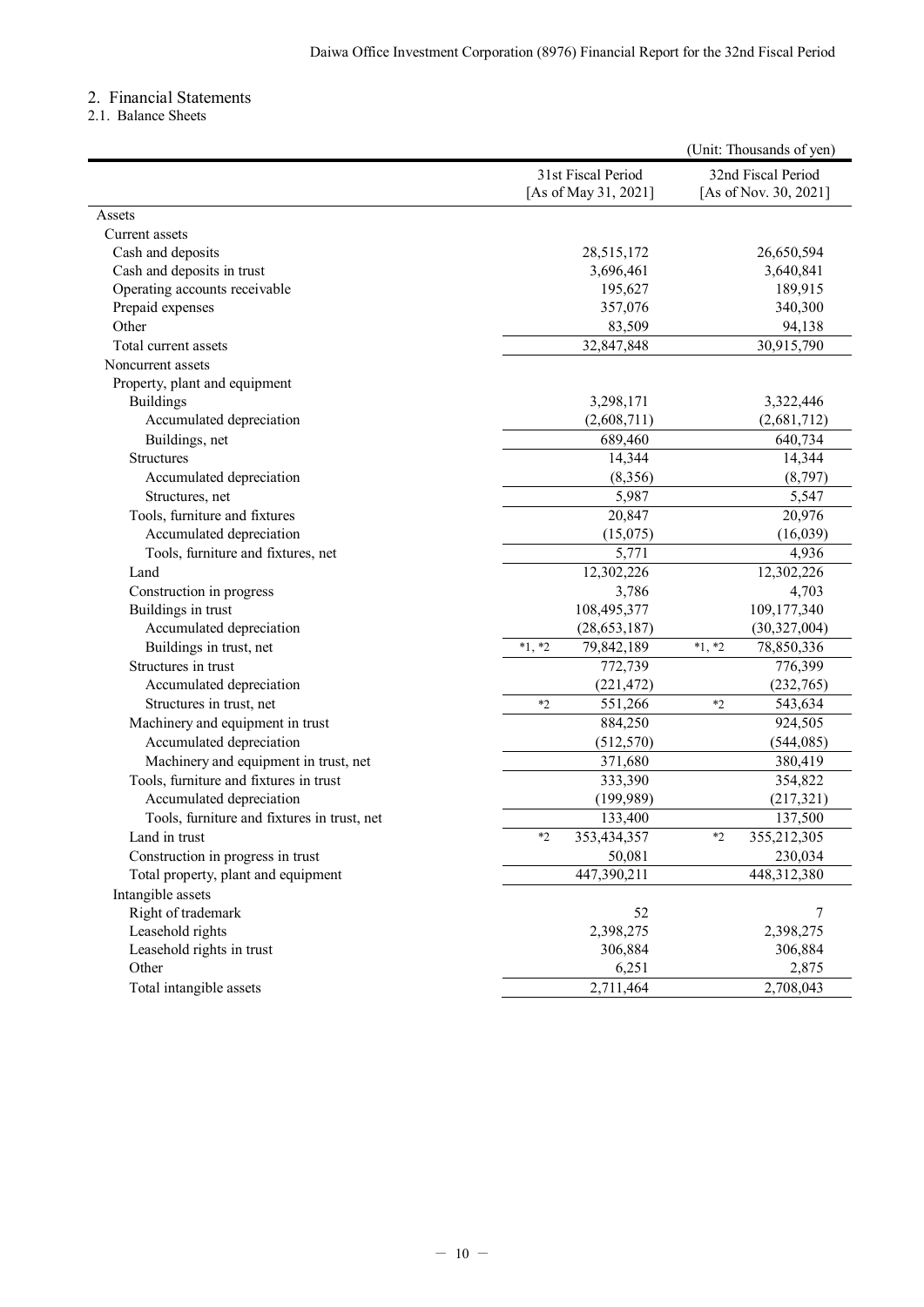|                                                    |                                            | (Unit: Thousands of yen)                    |
|----------------------------------------------------|--------------------------------------------|---------------------------------------------|
|                                                    | 31st Fiscal Period<br>[As of May 31, 2021] | 32nd Fiscal Period<br>[As of Nov. 30, 2021] |
| Investments and other assets                       |                                            |                                             |
| Leasehold and guarantee deposits in trust          | 113,684                                    | 113,684                                     |
| Long-term prepaid expenses                         | 1,098,268                                  | 1,066,645                                   |
| Derivatives                                        | 3,956                                      | 19,157                                      |
| Other                                              | 90,507                                     | 94,770                                      |
| Total investments and other assets                 | 1,306,416                                  | 1,294,257                                   |
| Total noncurrent assets                            | 451,408,092                                | 452,314,681                                 |
| Deferred assets                                    |                                            |                                             |
| Investment corporation bonds issuance costs        | 54,391                                     | 49,360                                      |
| Total deferred assets                              | 54,391                                     | 49,360                                      |
| Total assets                                       | 484,310,332                                | 483,279,832                                 |
| Liabilities                                        |                                            |                                             |
| Current liabilities                                |                                            |                                             |
| Operating accounts payable                         | 924,290                                    | 813,836                                     |
| Short-term loans payable                           | 2,400,000                                  | 2,400,000                                   |
| Current portion of long-term loans payable         | 21,500,000                                 | 31,600,000                                  |
| Accounts payable - other                           | 634,448                                    | 619,303                                     |
| Income taxes payable<br>Accrued consumption taxes  | 888<br>335,635                             | 880                                         |
| Advances received                                  | 2,366,227                                  | 286,169<br>2,351,548                        |
| Other                                              | 573,944                                    | 642,362                                     |
| Total current liabilities                          | 28,735,434                                 | 38,714,100                                  |
| Noncurrent liabilities                             |                                            |                                             |
| Investment corporation bonds                       | 9,000,000                                  | 9,000,000                                   |
| Long-term loans payable                            | 170,450,000                                | 159,350,000                                 |
| Tenant leasehold and security deposits             | 20,272,859                                 | 20,388,209                                  |
| Tenant leasehold and security deposits in trust    | 1,942,181                                  | 1,930,698                                   |
| Deferred tax liabilities                           | 2,240                                      | 55,150                                      |
| Derivatives liabilities                            | 210,647                                    | 29,436                                      |
| Other                                              | 174,578                                    | 174,578                                     |
| Total noncurrent liabilities                       | 202,052,507                                | 190,928,072                                 |
| <b>Total liabilities</b>                           | 230,787,942                                | 229,642,173                                 |
| Net Assets                                         |                                            |                                             |
| Unitholders' equity                                |                                            |                                             |
| Unitholders' capital                               | 251,551,759                                | 251,551,759                                 |
| Deduction from unitholders' capital                | (6,458,395)<br>$*3$                        | $*3$<br>(6,458,395)                         |
| Unitholders' capital, net                          | 245,093,364                                | 245,093,364                                 |
| Surplus                                            |                                            |                                             |
| Voluntary retained earnings                        |                                            |                                             |
| Reserve for reduction entry                        | 1,038,691                                  | 1,755,357                                   |
| Total voluntary retained earnings                  | 1,038,691                                  | 1,755,357                                   |
| Unappropriated retained earnings (undisposed loss) | 7,549,897                                  | 6,799,258                                   |
| Total surplus                                      | 8,588,589                                  | 8,554,615                                   |
| Total unitholders' equity                          | 253,681,953                                | 253,647,979                                 |
| Valuation and translation adjustments              |                                            |                                             |
| Deferred gains or losses on hedges                 | (159, 563)                                 | (10,319)                                    |
| Total valuation and translation adjustments        | (159, 563)                                 | (10, 319)                                   |
| Total net assets                                   | 253,522,389<br>$*_{4}$                     | $*_{4}$<br>253,637,659                      |
| Total liabilities and net assets                   | 484,310,332                                | 483,279,832                                 |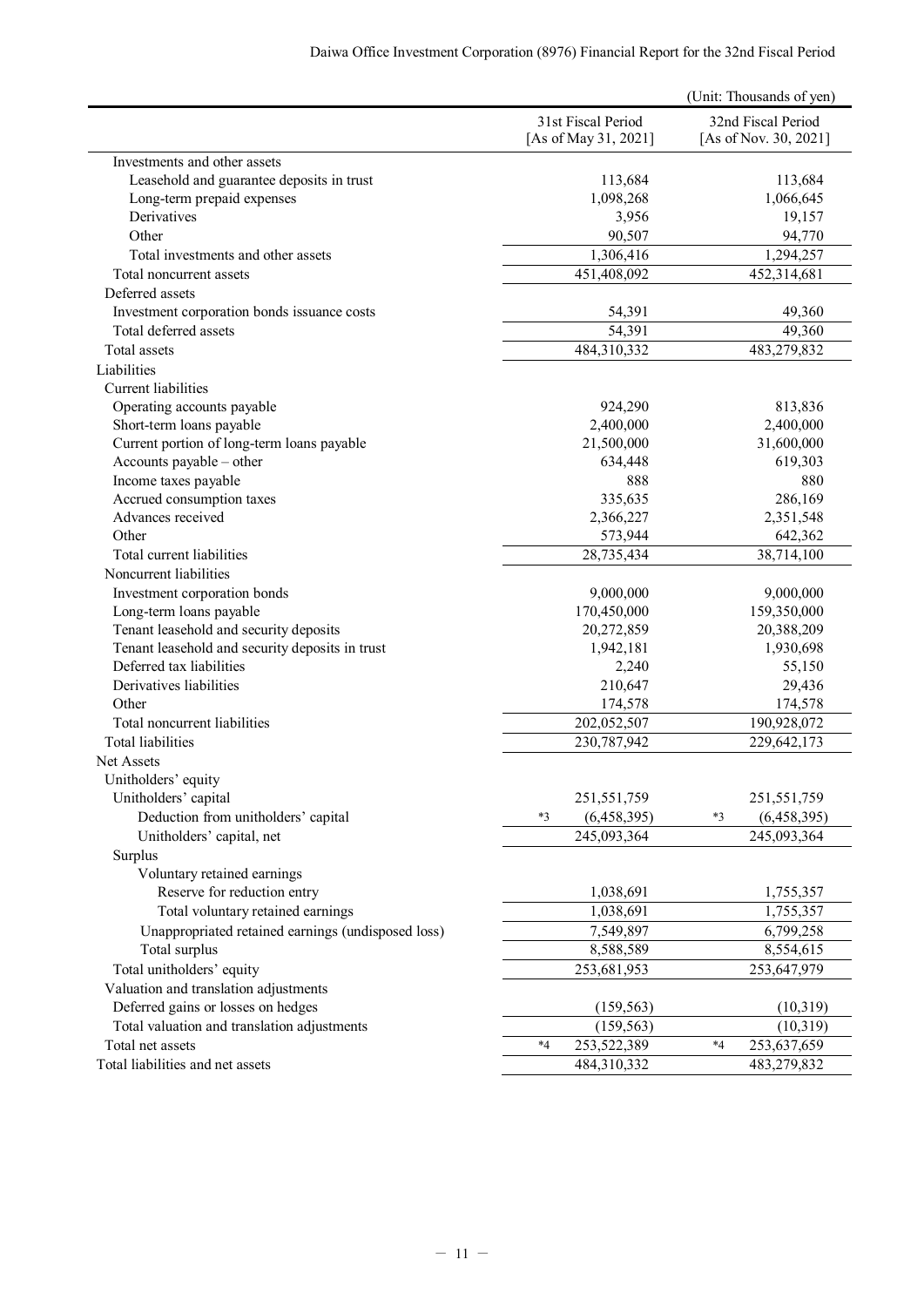## <span id="page-13-0"></span>2.2. Statements of Income

|                                                    |         |                                                                |         | (Unit: Thousands of yen)                                         |
|----------------------------------------------------|---------|----------------------------------------------------------------|---------|------------------------------------------------------------------|
|                                                    |         | 31st Fiscal Period<br>[From: Dec. 1, 2020<br>To: May 31, 2021] |         | 32nd Fiscal Period<br>[From: June 1, 2021]<br>To: Nov. 30, 2021] |
| Operating revenue                                  |         |                                                                |         |                                                                  |
| Rent revenue - real estate                         | $*_{1}$ | 13,887,151                                                     | $*_{1}$ | 13,846,420                                                       |
| Other lease business revenue                       | $*_{1}$ | 140,695                                                        | $*1$    | 35,944                                                           |
| Gain on sales of real estate properties            | $*2$    | 1,026,965                                                      |         |                                                                  |
| Total operating revenue                            |         | 15,054,812                                                     |         | 13,882,364                                                       |
| Operating expenses                                 |         |                                                                |         |                                                                  |
| Expenses related to rent business                  | $^*1$   | 5,454,733                                                      | $^*1$   | 5,146,252                                                        |
| Asset management fees                              |         | 1,188,807                                                      |         | 1,153,133                                                        |
| Asset custody fees                                 |         | 24,303                                                         |         | 24,171                                                           |
| Administrative service fees                        |         | 73,343                                                         |         | 72,902                                                           |
| Trust fees                                         |         | 18,786                                                         |         | 18,219                                                           |
| Directors' compensation                            |         | 7,200                                                          |         | 7,200                                                            |
| Other operating expenses                           |         | 150,049                                                        |         | 109,453                                                          |
| Total operating expenses                           |         | 6,917,224                                                      |         | 6,531,333                                                        |
| Operating income                                   |         | 8,137,588                                                      |         | 7,351,030                                                        |
| Non-operating income                               |         |                                                                |         |                                                                  |
| Interest income                                    |         | 15                                                             |         | 15                                                               |
| Reversal of distribution payable                   |         | 624                                                            |         | 515                                                              |
| Insurance income                                   |         | 2,622                                                          |         | 555                                                              |
| Miscellaneous income                               |         | 2,042                                                          |         | 46                                                               |
| Total non-operating income                         |         | 5,304                                                          |         | 1,133                                                            |
| Non-operating expenses                             |         |                                                                |         |                                                                  |
| Interest expenses                                  |         | 419,271                                                        |         | 406,711                                                          |
| Interest expenses on investment corporation bonds  |         | 26,276                                                         |         | 26,041                                                           |
| Borrowing expenses                                 |         | 135,066                                                        |         | 128,321                                                          |
| Other                                              |         | 11,499                                                         |         | 6,542                                                            |
| Total non-operating expenses                       |         | 592,113                                                        |         | 567,617                                                          |
| Ordinary income                                    |         | 7,550,779                                                      |         | 6,784,546                                                        |
| Income before income taxes                         |         | 7,550,779                                                      |         | 6,784,546                                                        |
| Income taxes $-$ current                           |         | 889                                                            |         | 881                                                              |
| Income taxes - deferred                            |         | (7)                                                            |         | (15, 593)                                                        |
| Total income taxes                                 |         | 882                                                            |         | (14, 712)                                                        |
| Net income                                         |         | 7,549,897                                                      |         | 6,799,258                                                        |
| Retained earnings brought forward                  |         | $\overline{\phantom{0}}$                                       |         |                                                                  |
| Unappropriated retained earnings (undisposed loss) |         | 7,549,897                                                      |         | 6,799,258                                                        |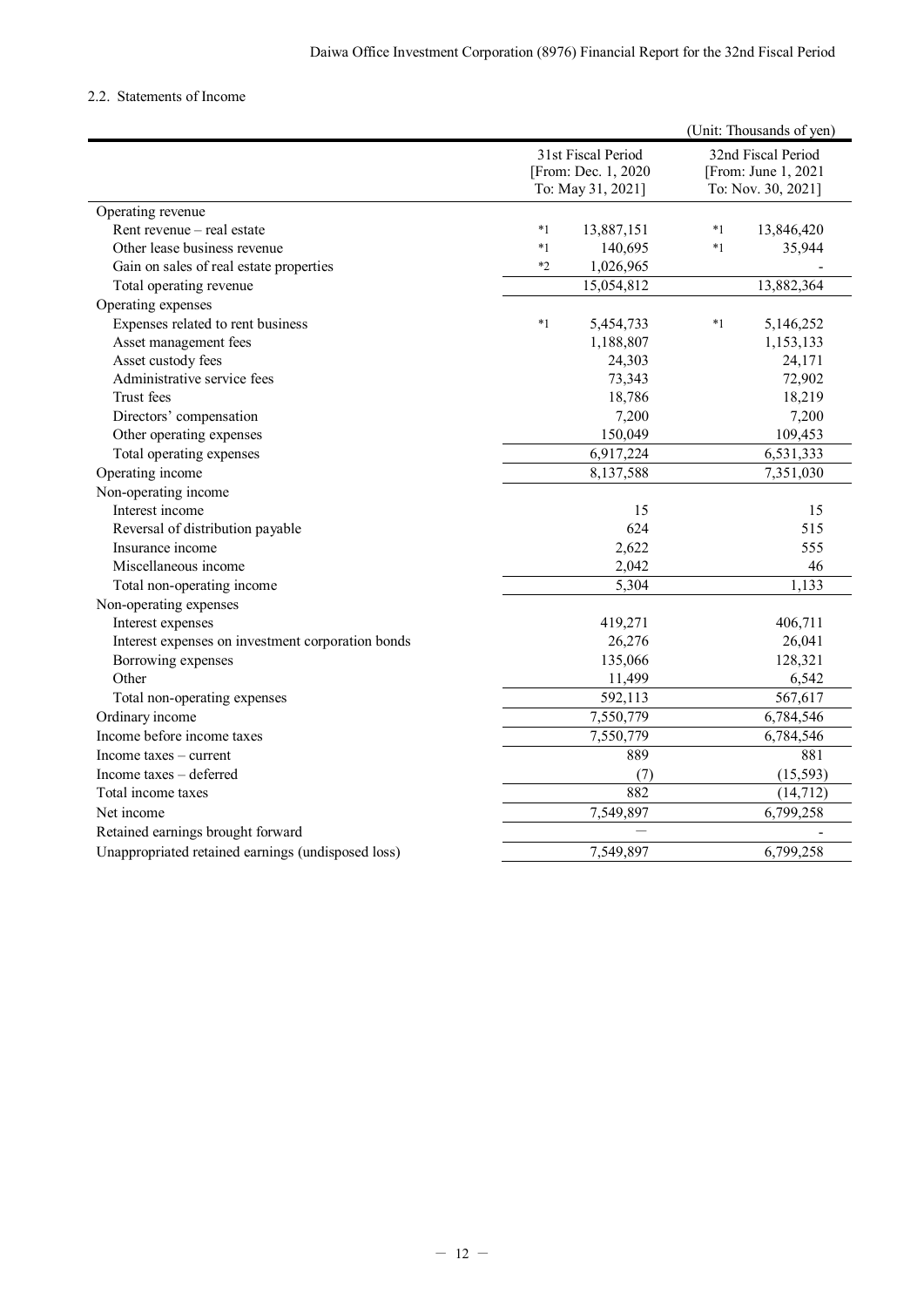# <span id="page-14-0"></span>2.3. Statements of Unitholders' Equity

# 31st Fiscal Period [From: December 1, 2020 To: May 31, 2021]

(Unit: Thousands of yen)

|                                                         | Unitholders' equity |                      |              |                                |                                      |                                     |               |
|---------------------------------------------------------|---------------------|----------------------|--------------|--------------------------------|--------------------------------------|-------------------------------------|---------------|
|                                                         |                     | Unitholders' capital |              |                                |                                      | Surplus                             |               |
|                                                         | Unitholders'        | Deduction from       | Unitholders' |                                | Voluntary retained earnings          | Unappropriated<br>retained earnings |               |
|                                                         | capital             | unitholders' capital | capital, net | Reserve for<br>reduction entry | Total voluntary<br>retained earnings | (undisposed<br>loss)                | Total surplus |
| Balance at beginning of current<br>fiscal period        | 251,551,759         | (3,675,523)          | 247,876,236  | 710,209                        | 710,209                              | 7,124,746                           | 7,834,956     |
| Changes of items during the<br>period                   |                     |                      |              |                                |                                      |                                     |               |
| Provision of reserve for<br>reduction entry             |                     |                      |              | 328,482                        | 328,482                              | (328, 482)                          |               |
| Dividends from surplus                                  |                     |                      |              |                                |                                      | (6,796,264)                         | (6,796,264)   |
| Net income                                              |                     |                      |              |                                |                                      | 7,549,897                           | 7,549,897     |
| Acquisition of own<br>investment units                  |                     |                      |              |                                |                                      |                                     |               |
| Cancellation of own<br>investment units                 |                     | (2,782,872)          | (2,782,872)  |                                |                                      |                                     |               |
| Net changes of items other<br>than shareholders' equity |                     |                      |              |                                |                                      |                                     |               |
| Total changes of items during<br>the period             | -                   | (2,782,872)          | (2,782,872)  | 328,482                        | 328,482                              | 425,150                             | 753,632       |
| Balance at end of current fiscal<br>period              | 251,551,759         | (6,458,395)          | 245,093,364  | 1,038,691                      | 1,038,691                            | 7,549,897                           | 8,588,589     |

|                                                         |                         | Unitholders' equity          | Valuation and translation adjustments |                                                   |                  |
|---------------------------------------------------------|-------------------------|------------------------------|---------------------------------------|---------------------------------------------------|------------------|
|                                                         | Own<br>investment units | Total unitholders'<br>equity | Deferred gains or<br>losses on hedges | Total valuation<br>and translation<br>adjustments | Total net assets |
| Balance at beginning of current<br>fiscal period        |                         | 255,711,192                  | (199, 648)                            | (199, 648)                                        | 255,511,543      |
| Changes of items during the<br>period                   |                         |                              |                                       |                                                   |                  |
| Provision of reserve for<br>reduction entry             |                         |                              |                                       |                                                   |                  |
| Dividends from surplus                                  |                         | (6,796,264)                  |                                       |                                                   | (6,796,264)      |
| Net income                                              |                         | 7,549,897                    |                                       |                                                   | 7,549,897        |
| Acquisition of own<br>investment units                  | (2,782,872)             | (2,782,872)                  |                                       |                                                   | (2,782,872)      |
| Cancellation of own<br>investment units                 | 2,782,872               |                              |                                       |                                                   |                  |
| Net changes of items other<br>than shareholders' equity |                         |                              | 40,085                                | 40,085                                            | 40,085           |
| Total changes of items during<br>the period             |                         | (2,029,239)                  | 40,085                                | 40,085                                            | (1,989,153)      |
| Balance at end of current fiscal<br>period              |                         | 253,681,953                  | (159, 563)                            | (159, 563)                                        | 253,522,389      |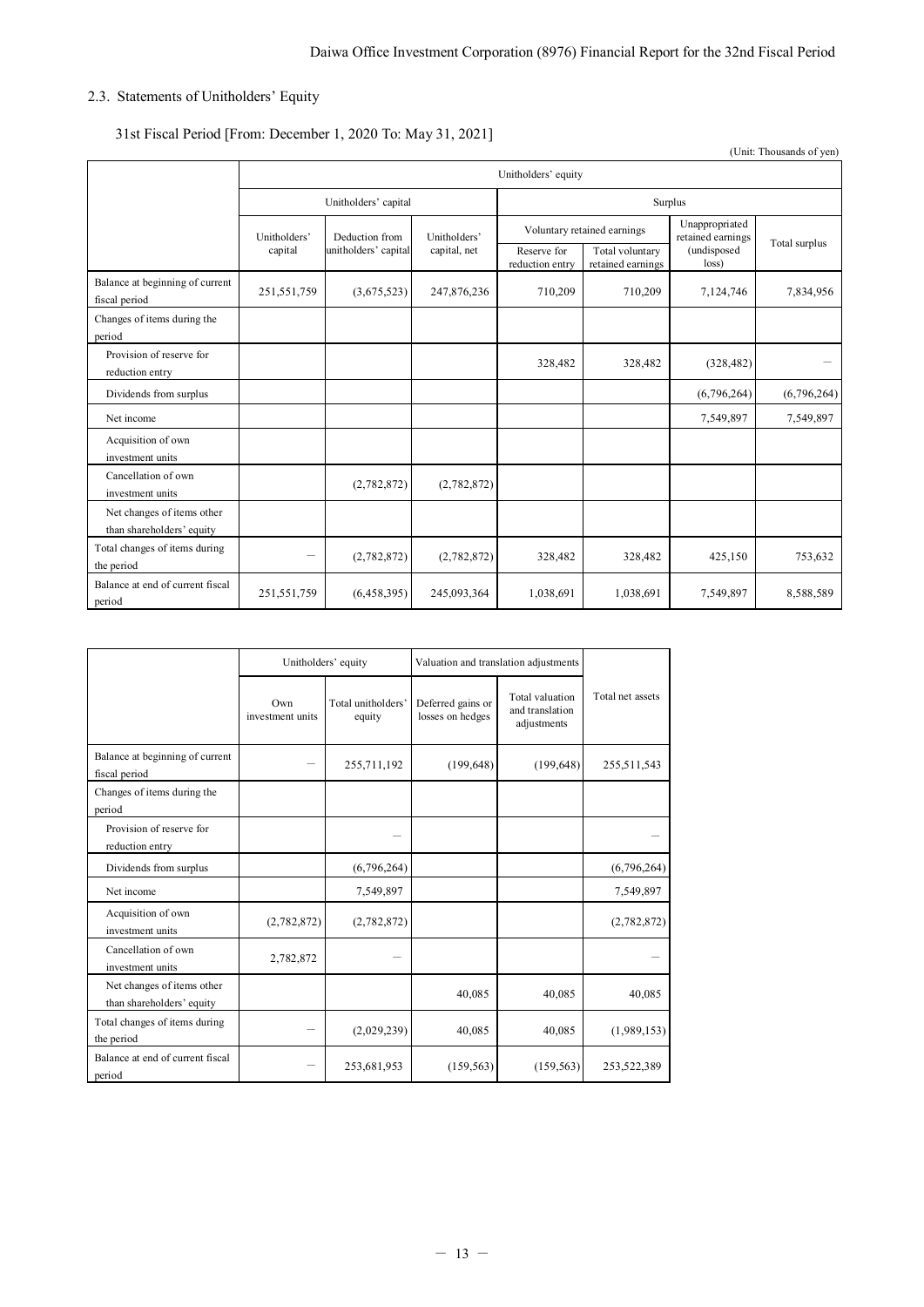# Daiwa Office Investment Corporation (8976) Financial Report for the 32nd Fiscal Period

# 32nd Fiscal Period [From: June 1, 2021 To: November 30, 2021]

(Unit: Thousands of yen)

|                                                         | Unitholders' equity      |                      |              |                                |                                      |                                     |                          |
|---------------------------------------------------------|--------------------------|----------------------|--------------|--------------------------------|--------------------------------------|-------------------------------------|--------------------------|
|                                                         |                          | Unitholders' capital |              | Surplus                        |                                      |                                     |                          |
|                                                         | Unitholders'             | Deduction from       | Unitholders' | Voluntary retained earnings    |                                      | Unappropriated<br>retained earnings |                          |
|                                                         | capital                  | unitholders' capital | capital, net | Reserve for<br>reduction entry | Total voluntary<br>retained earnings | (undisposed<br>loss)                | Total surplus            |
| Balance at beginning of current<br>fiscal period        | 251,551,759              | (6,458,395)          | 245,093,364  | 1,038,691                      | 1,038,691                            | 7,549,897                           | 8,588,589                |
| Changes of items during the<br>period                   |                          |                      |              |                                |                                      |                                     |                          |
| Provision of reserve for<br>reduction entry             |                          |                      |              | 716,665                        | 716,665                              | (716, 665)                          | $\overline{\phantom{a}}$ |
| Dividends from surplus                                  |                          |                      |              |                                |                                      | (6,833,232)                         | (6,833,232)              |
| Net income                                              |                          |                      |              |                                |                                      | 6,799,258                           | 6,799,258                |
| Net changes of items other<br>than shareholders' equity |                          |                      |              |                                |                                      |                                     |                          |
| Total changes of items during<br>the period             | $\overline{\phantom{a}}$ |                      |              | 716,665                        | 716,665                              | (750, 639)                          | (33,973)                 |
| Balance at end of current fiscal<br>period              | 251,551,759              | (6,458,395)          | 245,093,364  | 1,755,357                      | 1,755,357                            | 6,799,258                           | 8,554,615                |

|                                                         | Unitholders' equity          | Valuation and translation adjustments |                                                   |                  |
|---------------------------------------------------------|------------------------------|---------------------------------------|---------------------------------------------------|------------------|
|                                                         | Total unitholders'<br>equity | Deferred gains or<br>losses on hedges | Total valuation<br>and translation<br>adjustments | Total net assets |
| Balance at beginning of current<br>fiscal period        | 253,681,953                  | (159, 563)                            | (159, 563)                                        | 253,522,389      |
| Changes of items during the<br>period                   |                              |                                       |                                                   |                  |
| Provision of reserve for<br>reduction entry             |                              |                                       |                                                   |                  |
| Dividends from surplus                                  | (6,833,232)                  |                                       |                                                   | (6,833,232)      |
| Net income                                              | 6,799,258                    |                                       |                                                   | 6,799,258        |
| Net changes of items other<br>than shareholders' equity |                              | 149,243                               | 149,243                                           | 149,243          |
| Total changes of items during<br>the period             | (33,973)                     | 149,243                               | 149,243                                           | 115,269          |
| Balance at end of current fiscal<br>period              | 253,647,979                  | (10,319)                              | (10,319)                                          | 253,637,659      |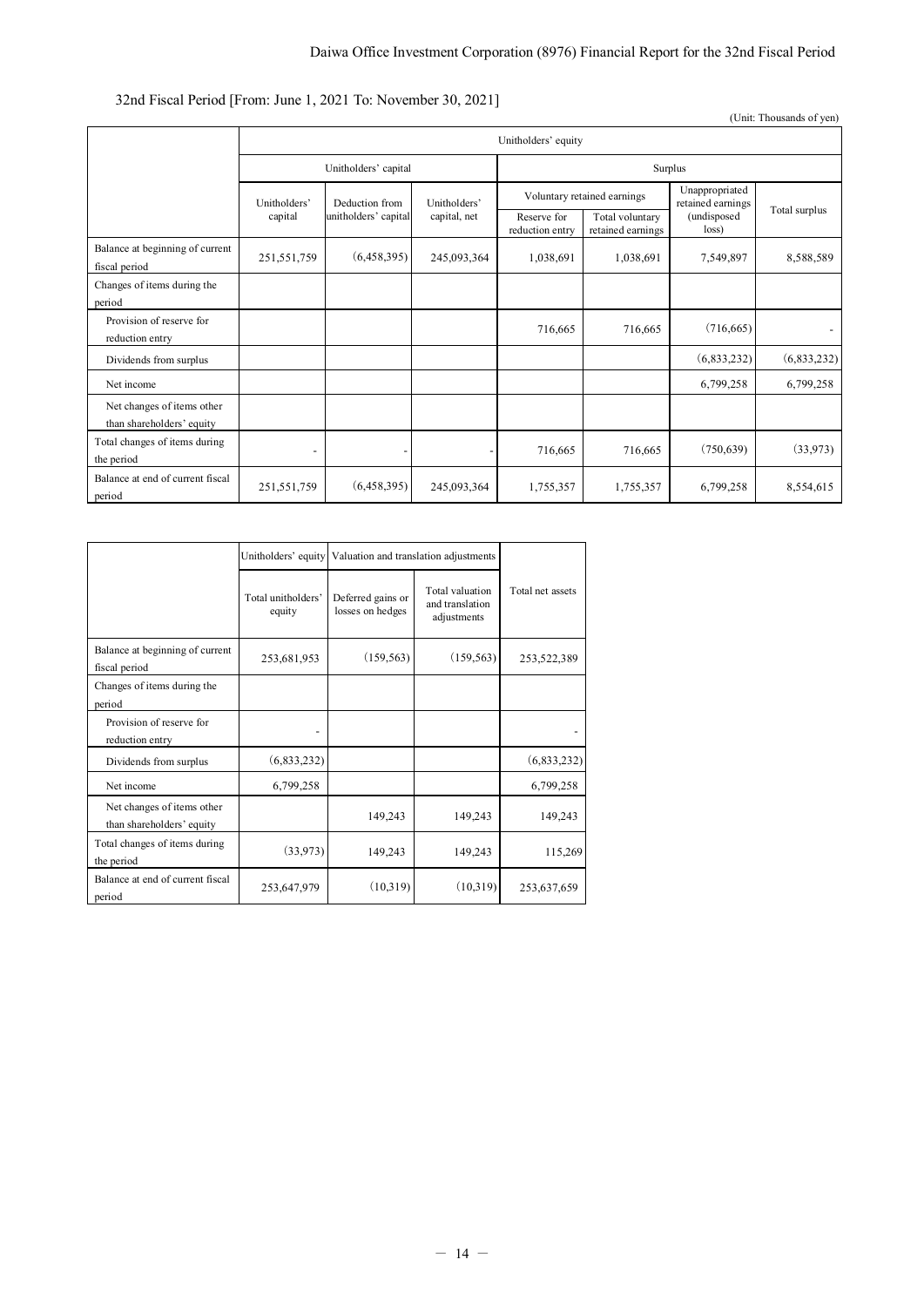# <span id="page-16-0"></span>2.4. Statements of Cash Distributions

| Item                                          | 31st Fiscal Period<br>[From: Dec. 1, 2020<br>To: May 31, 2021]                                                                                                                                                                                                                                                                                                                                                                                                                                                                                                                                                                                                                                                                                                                                                                                                                                                                                                                                                                                                                                                                                                                                                                                         | 32nd Fiscal Period<br>[From: June 1, 2021<br>To: Nov. 30, 2021]                                                                                                                                                                                                                                                                                                                                                                                                                                                                                                                                                                                                                                                                                                                                                                                                                                                                                               |
|-----------------------------------------------|--------------------------------------------------------------------------------------------------------------------------------------------------------------------------------------------------------------------------------------------------------------------------------------------------------------------------------------------------------------------------------------------------------------------------------------------------------------------------------------------------------------------------------------------------------------------------------------------------------------------------------------------------------------------------------------------------------------------------------------------------------------------------------------------------------------------------------------------------------------------------------------------------------------------------------------------------------------------------------------------------------------------------------------------------------------------------------------------------------------------------------------------------------------------------------------------------------------------------------------------------------|---------------------------------------------------------------------------------------------------------------------------------------------------------------------------------------------------------------------------------------------------------------------------------------------------------------------------------------------------------------------------------------------------------------------------------------------------------------------------------------------------------------------------------------------------------------------------------------------------------------------------------------------------------------------------------------------------------------------------------------------------------------------------------------------------------------------------------------------------------------------------------------------------------------------------------------------------------------|
|                                               | Amount (Yen)                                                                                                                                                                                                                                                                                                                                                                                                                                                                                                                                                                                                                                                                                                                                                                                                                                                                                                                                                                                                                                                                                                                                                                                                                                           | Amount (Yen)                                                                                                                                                                                                                                                                                                                                                                                                                                                                                                                                                                                                                                                                                                                                                                                                                                                                                                                                                  |
| I.<br>Unappropriated retained earnings        | 7,549,897,400                                                                                                                                                                                                                                                                                                                                                                                                                                                                                                                                                                                                                                                                                                                                                                                                                                                                                                                                                                                                                                                                                                                                                                                                                                          | 6,799,258,381                                                                                                                                                                                                                                                                                                                                                                                                                                                                                                                                                                                                                                                                                                                                                                                                                                                                                                                                                 |
| Reversal of voluntary retained earnings<br>П. |                                                                                                                                                                                                                                                                                                                                                                                                                                                                                                                                                                                                                                                                                                                                                                                                                                                                                                                                                                                                                                                                                                                                                                                                                                                        |                                                                                                                                                                                                                                                                                                                                                                                                                                                                                                                                                                                                                                                                                                                                                                                                                                                                                                                                                               |
| Reversal of reserve for reduction entry       |                                                                                                                                                                                                                                                                                                                                                                                                                                                                                                                                                                                                                                                                                                                                                                                                                                                                                                                                                                                                                                                                                                                                                                                                                                                        | 33,973,619                                                                                                                                                                                                                                                                                                                                                                                                                                                                                                                                                                                                                                                                                                                                                                                                                                                                                                                                                    |
| III. Distribution amount                      | 6,833,232,000                                                                                                                                                                                                                                                                                                                                                                                                                                                                                                                                                                                                                                                                                                                                                                                                                                                                                                                                                                                                                                                                                                                                                                                                                                          | 6,833,232,000                                                                                                                                                                                                                                                                                                                                                                                                                                                                                                                                                                                                                                                                                                                                                                                                                                                                                                                                                 |
| [Distribution amount per unit]                | [14,000]                                                                                                                                                                                                                                                                                                                                                                                                                                                                                                                                                                                                                                                                                                                                                                                                                                                                                                                                                                                                                                                                                                                                                                                                                                               | [14,000]                                                                                                                                                                                                                                                                                                                                                                                                                                                                                                                                                                                                                                                                                                                                                                                                                                                                                                                                                      |
| IV. Voluntary retained earnings               |                                                                                                                                                                                                                                                                                                                                                                                                                                                                                                                                                                                                                                                                                                                                                                                                                                                                                                                                                                                                                                                                                                                                                                                                                                                        |                                                                                                                                                                                                                                                                                                                                                                                                                                                                                                                                                                                                                                                                                                                                                                                                                                                                                                                                                               |
| Provision of reserve for reduction entry      | 716,665,400                                                                                                                                                                                                                                                                                                                                                                                                                                                                                                                                                                                                                                                                                                                                                                                                                                                                                                                                                                                                                                                                                                                                                                                                                                            |                                                                                                                                                                                                                                                                                                                                                                                                                                                                                                                                                                                                                                                                                                                                                                                                                                                                                                                                                               |
| Retained earnings carried forward<br>V.       |                                                                                                                                                                                                                                                                                                                                                                                                                                                                                                                                                                                                                                                                                                                                                                                                                                                                                                                                                                                                                                                                                                                                                                                                                                                        |                                                                                                                                                                                                                                                                                                                                                                                                                                                                                                                                                                                                                                                                                                                                                                                                                                                                                                                                                               |
| Method for calculating distribution amount    | "the<br>Pursuant to the policy that<br>Investment<br>Corporation<br>shall<br>distribute an amount in excess of the<br>amount equivalent to 90% of its<br>distributable earnings as defined in<br>Article 67-15 of the Act on Special<br>Measures Concerning Taxation" but<br>no more than the amount of earnings<br>as specified in Article 32, Item 1 of the<br>Investment Corporation's articles of<br>Investment<br>incorporation,<br>the<br>Corporation decided the distributions<br>from earnings that it shall pay out<br>shall be the maximum value of the<br>integral multiple of the total number<br>of units issued and outstanding<br>$(488,088 \text{ units})$ in an amount that is<br>not in excess of the amount remaining<br>after deducting provision of reserve<br>for reduction entry defined in Article<br>65-7 of the Act on Special Measures<br>Concerning<br>Taxation<br>from<br>unappropriated<br>retained<br>earnings.<br>Accordingly,<br>the<br>Investment<br>Corporation declared a distribution<br>amount<br>of<br>6,833,232,000<br>yen.<br>the<br>Furthermore.<br>Investment<br>Corporation shall not distribute cash<br>in excess of earnings as stipulated in<br>Article 32, Item 2 of its articles of<br>incorporation. | Pursuant to the policy that "the<br>Investment<br>Corporation<br>shall<br>distribute an amount in excess of the<br>amount equivalent to 90% of its<br>distributable earnings as defined in<br>Article 67-15 of the Act on Special<br>Measures Concerning Taxation" but<br>no more than the amount of earnings<br>as specified in Article 32, Item 1 of the<br>Investment Corporation's articles of<br>Investment<br>incorporation,<br>the<br>Corporation decided the distributions<br>from earnings that it shall pay out<br>shall be the amount that is the sum of<br>the reversal of reserve for reduction<br>entry and unappropriated retained<br>earnings. Accordingly, the Investment<br>Corporation declared a distribution<br>amount<br>of<br>6,833,232,000<br>yen.<br>Furthermore,<br>the<br>Investment<br>Corporation shall not distribute cash<br>in excess of earnings as stipulated in<br>Article 32, Item 2 of its articles of<br>incorporation. |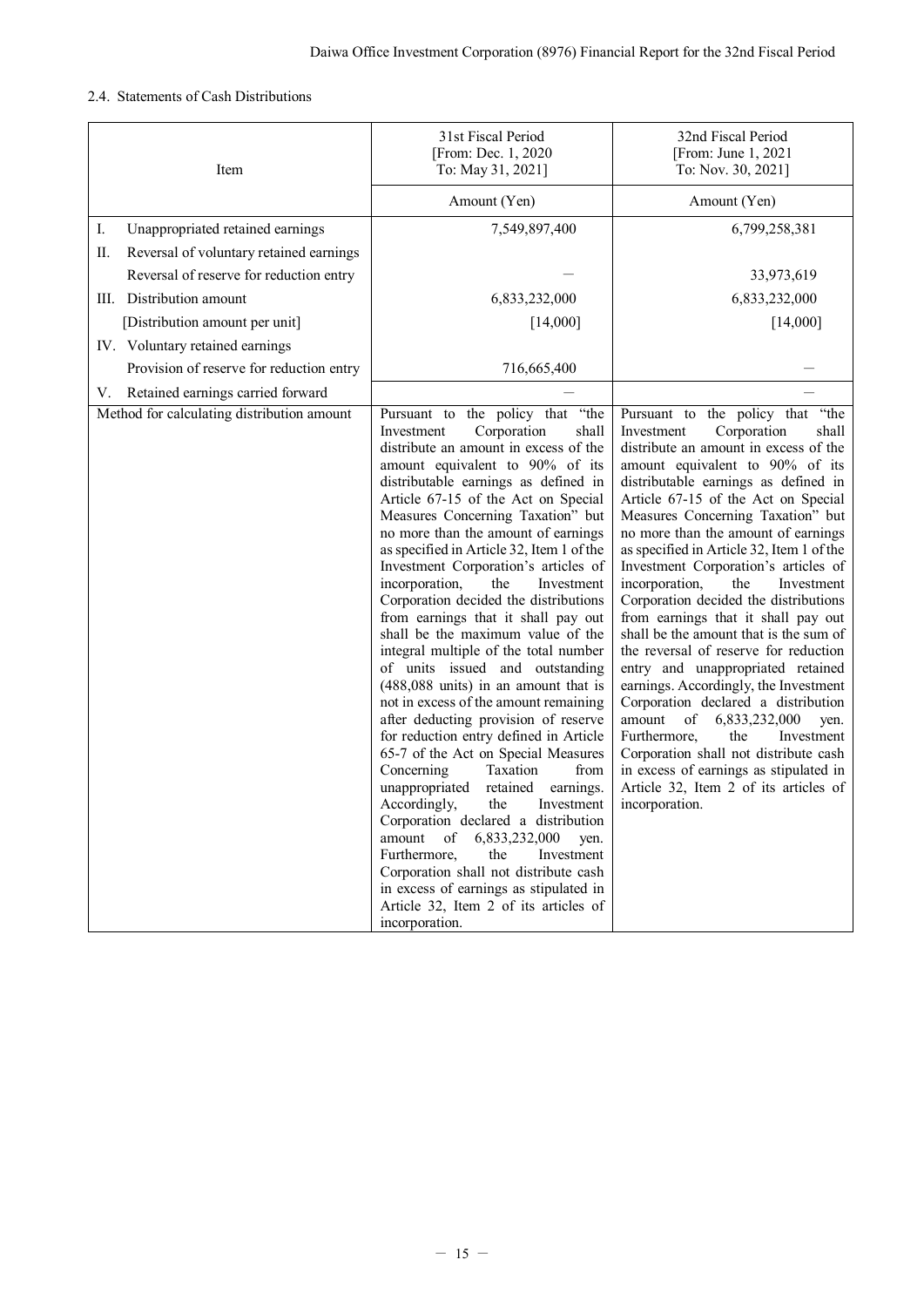# <span id="page-17-0"></span>2.5. Statements of Cash Flows

|                                                               |                     | (Unit: Thousands of yen) |
|---------------------------------------------------------------|---------------------|--------------------------|
|                                                               | 31st Fiscal Period  | 32nd Fiscal Period       |
|                                                               | [From: Dec. 1, 2020 | [From: June 1, 2021]     |
|                                                               | To: May 31, 2021]   | To: Nov. 30, 2021]       |
| Net cash provided by (used in) operating activities           |                     |                          |
| Income before income taxes                                    | 7,550,779           | 6,784,546                |
| Depreciation and amortization                                 | 1,819,933           | 1,811,785                |
| Amortization of investment corporation bonds issuance costs   | 5,003               | 5,030                    |
| Interest income                                               | (15)                | (15)                     |
| Interest expenses                                             | 445,547             | 432,753                  |
| (Increase) Decrease in operating accounts receivable          | 172,053             | 5,712                    |
| (Increase) Decrease in prepaid expenses                       | (22, 370)           | 16,776                   |
| Increase (decrease) in operating accounts payable             | (267, 338)          | (96, 707)                |
| Increase (decrease) in accounts payable - other               | (6,745)             | (12, 383)                |
| Increase (decrease) in accrued consumption taxes              | 22,808              | (49, 466)                |
| Increase (decrease) in advances received                      | (87, 185)           | (14, 678)                |
| (Increase) Decrease in long-term prepaid expenses             | (47,228)            | 31,622                   |
| Decrease from sales of property, plant and equipment in trust | 3,130,260           |                          |
| Other, net                                                    | 71,477              | 78,054                   |
| Subtotal                                                      | 12,786,980          | 8,993,030                |
| Interest income received                                      | 15                  | 15                       |
| Interest expenses paid                                        | (445, 419)          | (432, 867)               |
| Income taxes paid                                             | (724)               | (889)                    |
| Net cash provided by (used in) operating activities           | 12,340,850          | 8,559,288                |
| Net cash provided by (used in) investing activities           |                     |                          |
| Purchase of property, plant and equipment                     | (18,985)            | (25, 452)                |
| Purchase of property, plant and equipment in trust            | (1,047,108)         | (2,724,657)              |
| Proceeds from tenant security deposits                        | 924,256             | 1,034,135                |
| Proceeds from tenant security deposits in trust               | 8,362               | 66,704                   |
| Repayments of tenant security deposits                        | (1, 147, 123)       | (918, 785)               |
| Repayments of tenant security deposits in trust               | (20, 729)           | (78, 188)                |
| Net cash provided by (used in) investing activities           | (1,301,328)         | (2,646,243)              |
| Net cash provided by (used in) financing activities           |                     |                          |
| Proceeds from short-term loans payable                        | 2,400,000           |                          |
| Repayment of short-term loans payable                         | (3,600,000)         |                          |
| Proceeds from long-term loans payable                         | 16,800,000          | 6,500,000                |
| Repayment of long-term loans payable                          | (16,700,000)        | (7,500,000)              |
| Purchase of own investment units                              | (2,782,872)         |                          |
| Dividends paid                                                | (6,795,425)         | (6,833,242)              |
| Net cash provided by (used in) financing activities           | (10,678,297)        | (7,833,242)              |
| Net increase (decrease) in cash and cash equivalents          | 361,225             | (1,920,198)              |
| Cash and cash equivalents at beginning of period              | 31,850,409          | 32,211,634               |
| Cash and cash equivalents at end of period                    | $*1$<br>32,211,634  | $*1$<br>30,291,436       |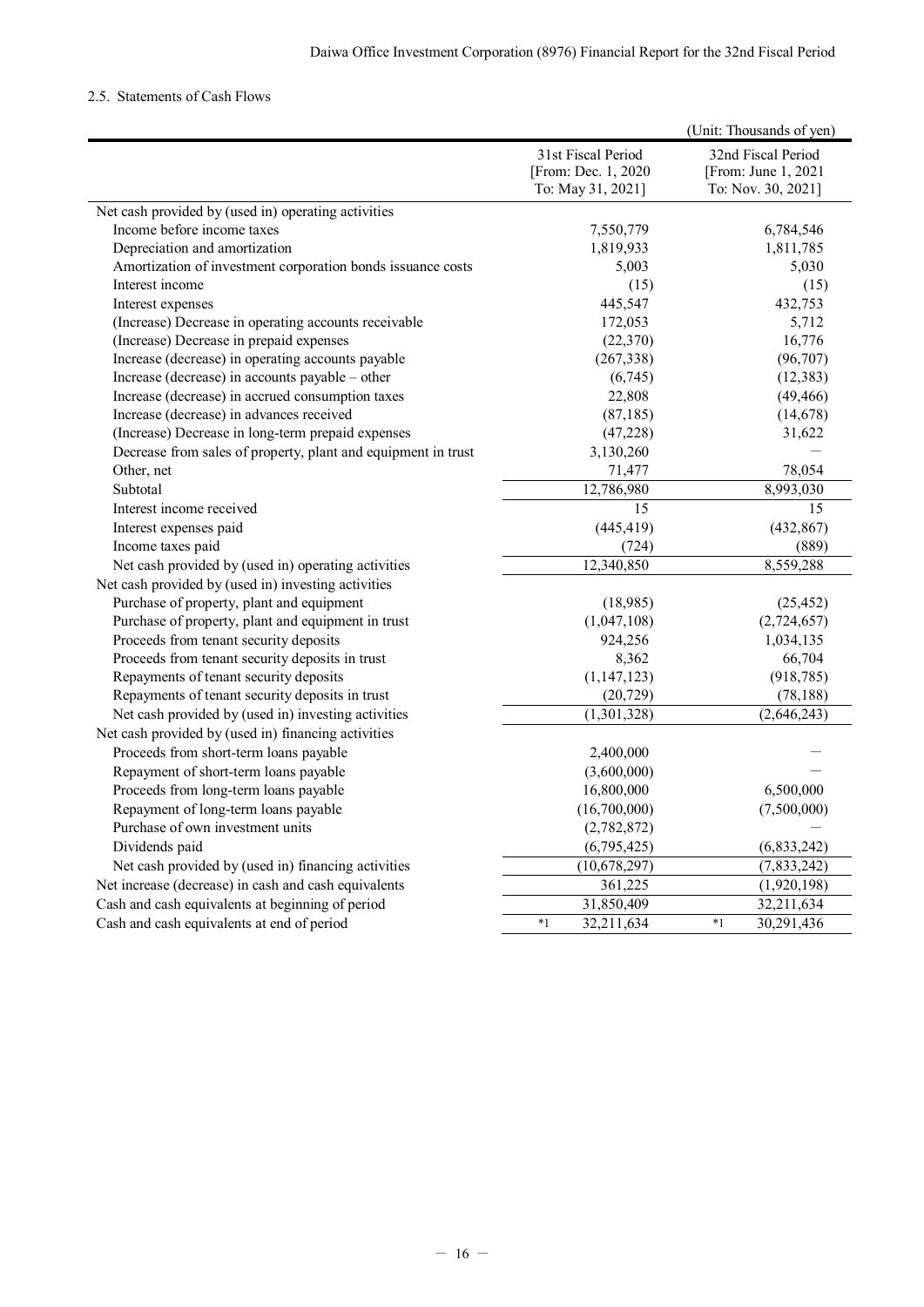<span id="page-18-0"></span>2.6. Notes to the Going Concern Not applicable.

<span id="page-18-1"></span>2.7. Notes to Significant Accounting Policie

| 1. | 2.7. Notes to Significant Accounting Policies<br>Accumulated depreciation |     | Property, plant and equipment (including trust assets)                                    |
|----|---------------------------------------------------------------------------|-----|-------------------------------------------------------------------------------------------|
|    | method for noncurrent assets                                              | (1) |                                                                                           |
|    |                                                                           |     | The straight-line method is adopted.                                                      |
|    |                                                                           |     | The useful life of primary property, plant and equipment is as follows:                   |
|    |                                                                           |     | <b>Buildings</b><br>$2\neg 64$ years                                                      |
|    |                                                                           |     | <b>Structures</b><br>$10 - 56$ years                                                      |
|    |                                                                           |     | Machinery and equipment<br>$10 - 23$ years                                                |
|    |                                                                           |     | Tools, furniture and fixtures<br>$4{\sim}15$ years                                        |
|    |                                                                           | (2) | Intangible assets                                                                         |
|    |                                                                           |     | The straight-line method is adopted.                                                      |
|    |                                                                           | (3) | Long-term prepaid expenses                                                                |
|    |                                                                           |     | The straight-line method is adopted.                                                      |
| 2. | Accounting policies for                                                   |     | Investment corporation bonds issuance costs                                               |
|    | deferred assets                                                           |     | Amortized using the straight-line method over the period up to redemption.                |
| 3. | Accounting standards for                                                  |     | Accounting for fixed property tax, etc.                                                   |
|    | recording revenues and expenses                                           | (1) | Concerning fixed property tax, city planning tax, depreciated asset tax, etc. for         |
|    |                                                                           |     | owned real estate or trust beneficiary interest in real estate, of the tax amount that    |
|    |                                                                           |     | has been broken down into installments, the method of accounting for the amount           |
|    |                                                                           |     | corresponding to the concerned fiscal period as expenses related to rent business         |
|    |                                                                           |     | is adopted.                                                                               |
|    |                                                                           |     | Concerning the amount equivalent to fixed property tax, etc. for the initial fiscal       |
|    |                                                                           |     | year that shall be borne by the Investment Corporation in correlation with                |
|    |                                                                           |     | acquisitions of real estate or trust beneficiary interest that have real estate as assets |
|    |                                                                           |     | in trust, the amount is not expensed but is rather included in the cost of acquisition    |
|    |                                                                           |     | of the concerned real estate property. The amount equivalent to fixed property tax,       |
|    |                                                                           |     | etc. that was included in the cost of acquisition of real estate properties is zero in    |
|    |                                                                           |     | the 31st Fiscal Period and 1,602 thousand yen in the 32nd Fiscal Period.                  |
|    |                                                                           | (2) | Accounting Standard for Revenue                                                           |
|    |                                                                           |     | The content of main performance obligations related to revenue arising from               |
|    |                                                                           |     | contracts with customers of the Investment Corporation and the normal timing for          |
|    |                                                                           |     | satisfying such performance obligations (the normal timing for recognizing                |
|    |                                                                           |     | revenue) are as follows:                                                                  |
|    |                                                                           |     | Sales of real estate properties<br>(i)                                                    |
|    |                                                                           |     | The Investment Corporation recognizes revenue from the sale of real                       |
|    |                                                                           |     | estate properties when the purchaser, as the customer, obtains control of                 |
|    |                                                                           |     | the real estate property by fulfilling the delivery obligations stipulated in             |
|    |                                                                           |     | the contract for the sale of real estate property.                                        |
|    |                                                                           |     | Utilities income<br>(ii)                                                                  |
|    |                                                                           |     | The Investment Corporation recognizes utilities income based on the                       |
|    |                                                                           |     | supply of electricity, water, etc. to the lessee as the customer, in                      |
|    |                                                                           |     | accordance with the terms of the real estate lease contract and related                   |
|    |                                                                           |     | agreements. Of utilities income, in the case that the Investment                          |
|    |                                                                           |     | Corporation determines it is an agent for utilities income, the utilities                 |
|    |                                                                           |     | income is recognized as income at the net amount received as charges                      |
|    |                                                                           |     | for electricity, gas, etc. supplied by other parties less the amount paid to              |
|    |                                                                           |     | such other parties.                                                                       |
|    |                                                                           |     |                                                                                           |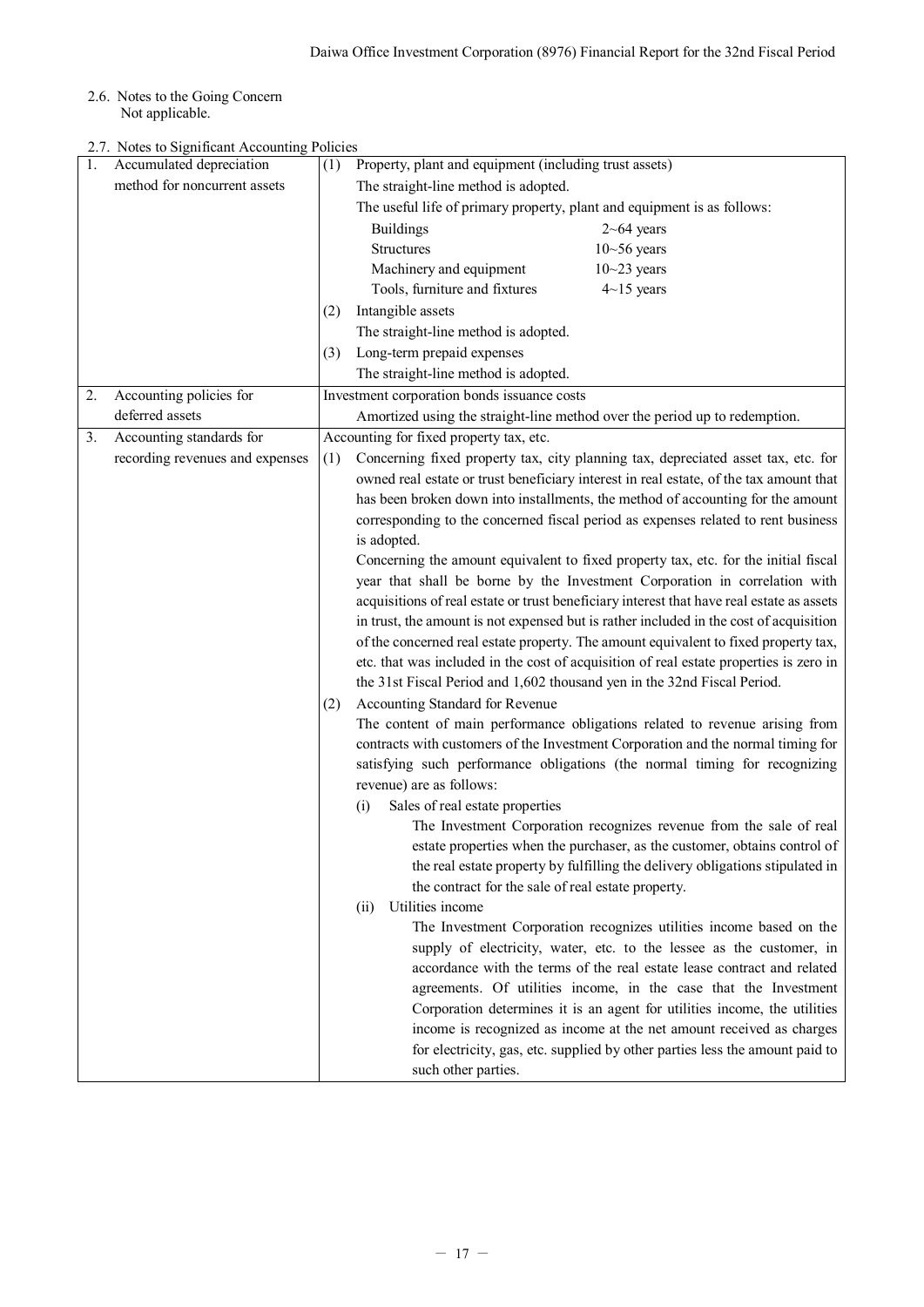| 4. | Hedge accounting approaches      | (1) | Hedge accounting approach                                                                 |
|----|----------------------------------|-----|-------------------------------------------------------------------------------------------|
|    |                                  |     | Deferral hedge accounting is adopted.                                                     |
|    |                                  |     | Special accounting is adopted for interest rate swaps that meet the requirements          |
|    |                                  |     | for special accounting.                                                                   |
|    |                                  | (2) | Hedging instruments and hedged items                                                      |
|    |                                  |     | Hedging instruments:                                                                      |
|    |                                  |     | Interest rate swap transactions                                                           |
|    |                                  |     | Hedged items:                                                                             |
|    |                                  |     | Interest on loans                                                                         |
|    |                                  | (3) | Hedging policy                                                                            |
|    |                                  |     | The Investment Corporation conducts derivative transactions to hedge risks                |
|    |                                  |     | stipulated in the Investment Corporation's articles of incorporation in accordance        |
|    |                                  |     | with the Investment Corporation's risk management policy.                                 |
|    |                                  | (4) | Method for assessing the effectiveness of hedging                                         |
|    |                                  |     | The effectiveness of hedging is assessed by the correlation between the change in         |
|    |                                  |     | aggregated amount of cash flow of the hedging instruments and the change in               |
|    |                                  |     | aggregated amount of cash flow of the hedged items.                                       |
|    |                                  |     | Interest rate swaps that meet the requirements for special accounting are omitted         |
|    |                                  |     | from assessment of the effectiveness.                                                     |
| 5. | Scope of funds in the            |     | The funds (cash and cash equivalents) in the statements of cash flows consist of cash on  |
|    | statements of cash flows         |     | hand and cash in trust; deposits that can be withdrawn at any time and deposits in trust; |
|    |                                  |     | and short-term investments with a maturity of 3 months or less from the date of           |
|    |                                  |     | acquisition, which are readily convertible to cash and bear only an insignificant risk of |
|    |                                  |     | price fluctuation.                                                                        |
| 6. | Other significant matters        | (1) | Accounting method for trust beneficiary interest in real estate, etc.                     |
|    | forming basis for preparation of |     | Concerning owned trust beneficiary interest that have real estate properties as           |
|    | financial statements             |     | assets in trust, all accounts of assets and liabilities within assets in trust as well as |
|    |                                  |     | all accounts of revenues and expenses incurred from the assets in trust are recorded      |
|    |                                  |     | in the relevant account item of the balance sheets and statements of income.              |
|    |                                  |     | The following material items of the assets in trust recorded in the relevant account      |
|    |                                  |     | item are separately listed on the balance sheets.                                         |
|    |                                  |     | Cash and deposits in trust<br>(i)                                                         |
|    |                                  |     | Buildings in trust, structures in trust, machinery and equipment in trust, tools,<br>(ii) |
|    |                                  |     | furniture and fixtures in trust, land in trust and construction in progress in            |
|    |                                  |     | trust                                                                                     |
|    |                                  |     | (iii) Leasehold rights in trust                                                           |
|    |                                  |     | (iv) Lease and guarantee deposits in trust                                                |
|    |                                  |     | (v) Tenant leasehold and security deposits in trust                                       |
|    |                                  | (2) | Accounting method for consumption taxes                                                   |
|    |                                  |     | Consumption tax and local consumption tax are accounted for by the tax-exclusion          |
|    |                                  |     | method and consumption taxes that are not tax-deductible are expensed in the              |
|    |                                  |     | fiscal period under review.                                                               |
|    |                                  |     | The consumption taxes relating to noncurrent assets, etc. that are not tax-               |
|    |                                  |     | deductible are amortized in equal installments over 5 years.                              |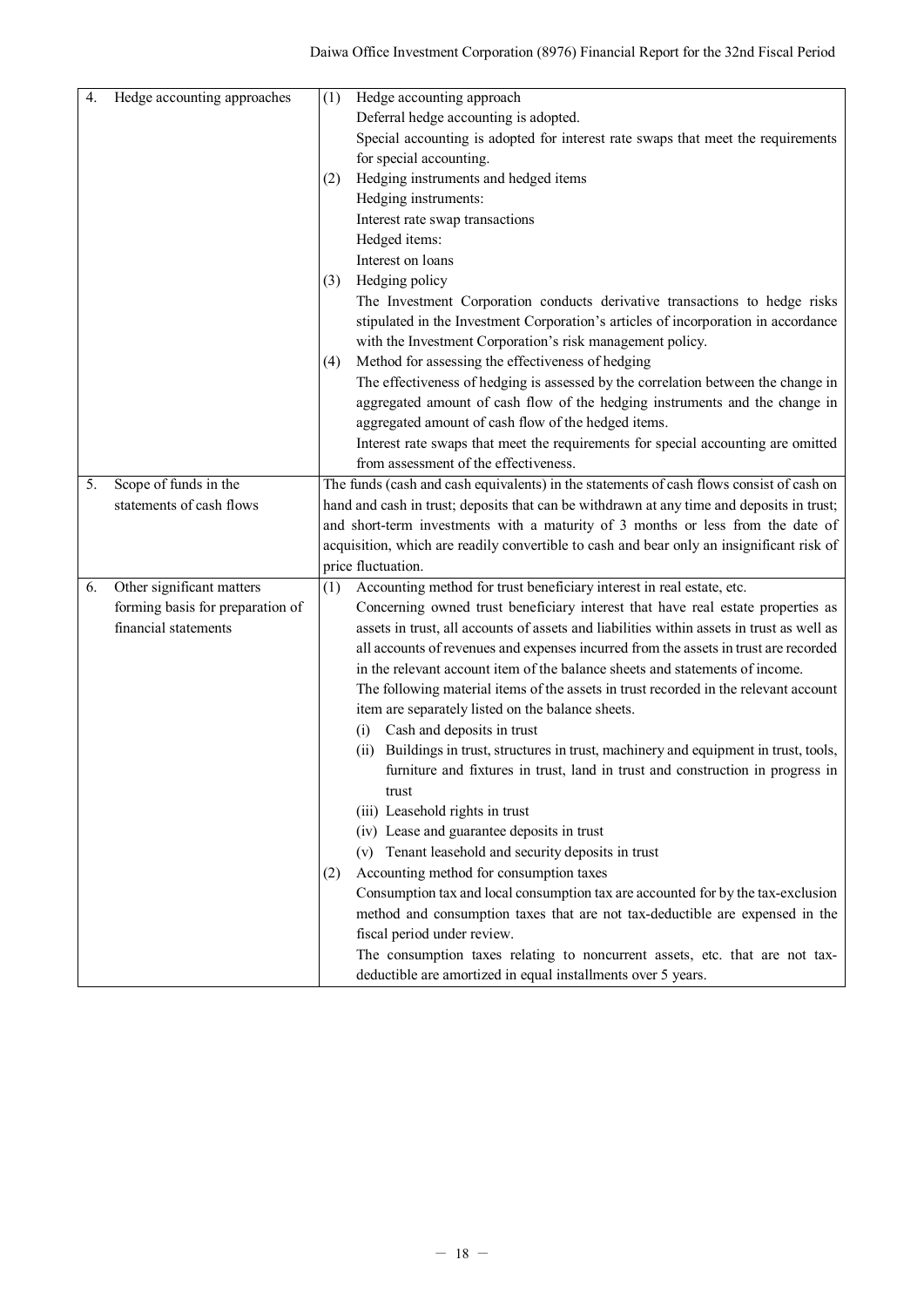## <span id="page-20-0"></span>2.8 Notes to Changes in Accounting Policies

1. Application of Accounting Standard for Revenue Recognition, Etc.

The Investment Corporation has applied the Accounting Standard for Revenue Recognition (ASBJ Statement No. 29 issued on March 31, 2020), etc. from the beginning of the 32nd Fiscal Period, and decided to recognize revenue at the amount expected to be received in exchange for the promised goods or services when control of the goods or services is transferred to the customer.

In accordance with the transitional treatment outlined in Paragraph 89-3 of Accounting Standard for Revenue Recognition, the note related to the Revenue Recognition for the previous fiscal period is not presented.

The impact of this change on the financial statements of the 32nd Fiscal Period is minimal.

2. Application of Accounting Standard for Fair Value Measurement, Etc.

The Investment Corporation has applied the Accounting Standard for Fair Value Measurement (ASBJ Statement No. 30 issued on July 4, 2019), etc. from the beginning of the 32nd Fiscal Period, and decided to adopt the new accounting policies set forth by said accounting standard, etc. going forward in accordance with the transitional treatment as stipulated in Paragraph 19 of the Accounting Standard for Fair Value Measurement and Paragraph 44-2 of the Accounting Standard for Financial Instruments (ASBJ Statement No. 10 issued on July 4, 2019).

Furthermore, pursuant to the provisions of Supplementary Provisions Article 2, Paragraph 5 of the Cabinet Office Order to Partially Amend Regulation on Terminology, Forms, and Preparation Methods of Financial Statements (Cabinet Office Order No. 61 dated September 24, 2021), descriptions are omitted for the matters listed in Article 8-6-2, Paragraph 1, Item 3 of the revised Regulation on Terminology, Forms, and Preparation Methods of Financial Statements.

The impact of this change on the financial statements of the 32nd Fiscal Period is minimal.

### <span id="page-20-1"></span>2.9. Notes to Financial Statements

Concerning notes to lease transactions, securities, retirement benefits, tax-effect accounting and asset retirement obligations, disclosure is omitted because there is no substantial need for such disclosure in the financial report (*kessan tanshin*).

[Notes to Balance Sheets]

\*1. Advanced depreciation amount for property, plant and equipment acquired by government subsidies, etc.

| 31st Fiscal Period<br>[As of May 31, 2021]                                                   |                                            |                          | 32nd Fiscal Period<br>[As of Nov. 30, 2021]                                                                               |                          |  |
|----------------------------------------------------------------------------------------------|--------------------------------------------|--------------------------|---------------------------------------------------------------------------------------------------------------------------|--------------------------|--|
| Buildings in trust                                                                           |                                            | 32,898 thousand yen      |                                                                                                                           | 32,898 thousand yen      |  |
| *2. Advanced depreciation amount for property, plant and equipment acquired through exchange |                                            |                          |                                                                                                                           |                          |  |
|                                                                                              | 31st Fiscal Period<br>[As of May 31, 2021] |                          | 32nd Fiscal Period<br>[As of Nov. 30, 2021]                                                                               |                          |  |
| Buildings in trust                                                                           |                                            | 182,563 thousand yen     |                                                                                                                           | 182,563 thousand yen     |  |
| Structures in trust                                                                          |                                            | 283 thousand yen         |                                                                                                                           | 283 thousand yen         |  |
| Land in trust                                                                                |                                            | 887,074 thousand yen     |                                                                                                                           | 887,074 thousand yen     |  |
| Total                                                                                        |                                            | $1,069,921$ thousand yen |                                                                                                                           | $1,069,921$ thousand yen |  |
| *3. Status of cancellation of own investment units                                           |                                            |                          |                                                                                                                           |                          |  |
|                                                                                              | 31st Fiscal Period                         |                          | 32nd Fiscal Period                                                                                                        |                          |  |
|                                                                                              | [As of May 31, 2021]                       |                          | [As of Nov. 30, 2021]                                                                                                     |                          |  |
| Total number of units cancelled                                                              | $9,781$ units                              |                          | 9,781 units                                                                                                               |                          |  |
| Total amount cancelled                                                                       |                                            | $6,458,395$ thousand yen |                                                                                                                           | $6,458,395$ thousand yen |  |
|                                                                                              |                                            |                          | *4. Minimum net assets as provided in Article 67, Paragraph 4 of the Act on Investment Trusts and Investment Corporations |                          |  |
|                                                                                              | 31st Fiscal Period                         |                          | 32nd Fiscal Period                                                                                                        |                          |  |
| [As of May 31, 2021]                                                                         |                                            |                          | [As of Nov. 30, 2021]                                                                                                     |                          |  |

|                    | $1 - 2 - 2 - 2 - 1$ |                     |  |  |
|--------------------|---------------------|---------------------|--|--|
| Buildings in trust | 50,000 thousand yen | 50,000 thousand yen |  |  |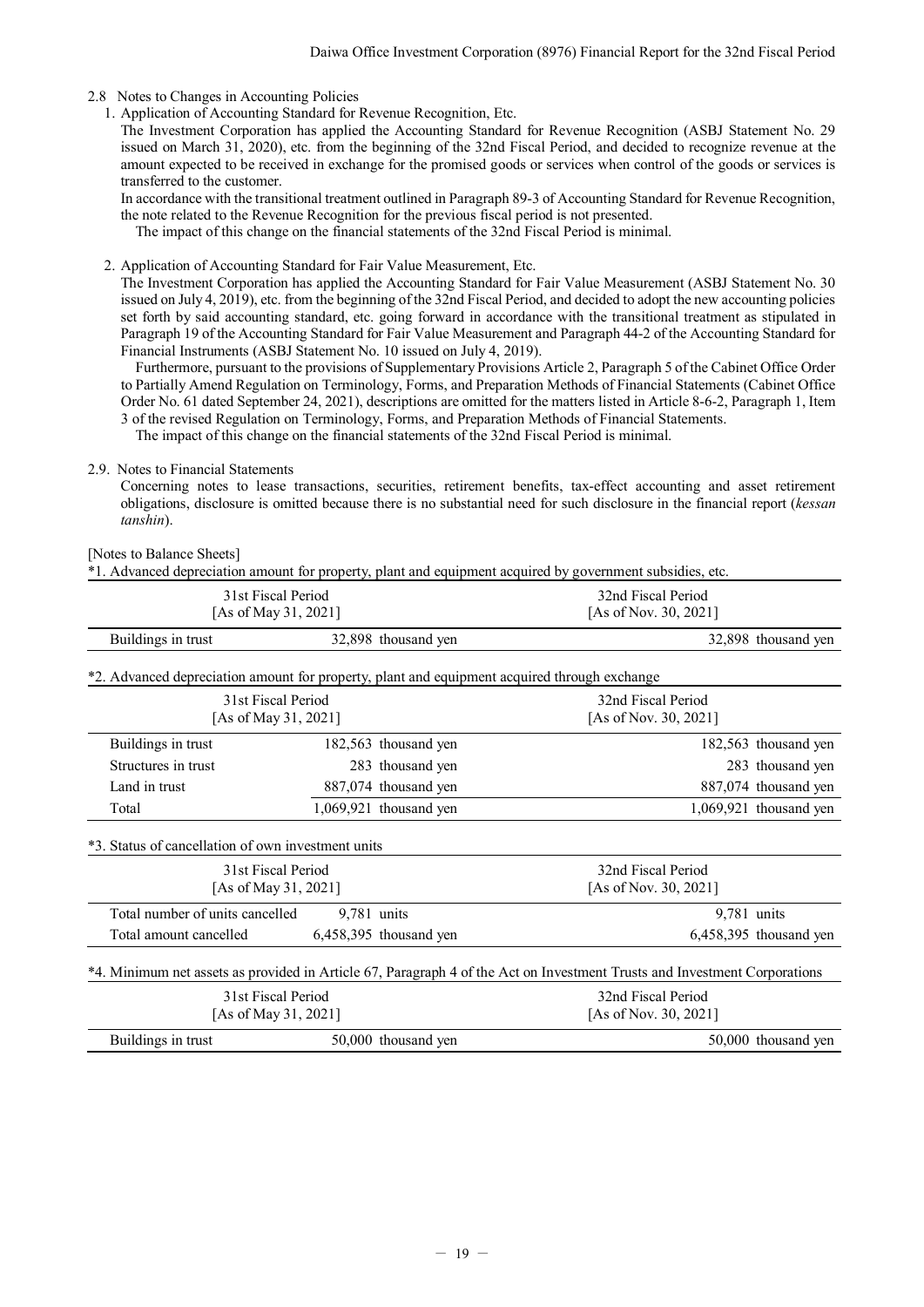## [Notes to Statements of Income]

\*1. Breakdown of operating income (loss) from property leasing

|                                                                 |                                                                |            |                                                                 | (Unit: Thousands of yen) |
|-----------------------------------------------------------------|----------------------------------------------------------------|------------|-----------------------------------------------------------------|--------------------------|
|                                                                 | 31st Fiscal Period<br>[From: Dec. 1, 2020<br>To: May 31, 2021] |            | 32nd Fiscal Period<br>[From: June 1, 2021<br>To: Nov. 30, 2021] |                          |
| A. Property leasing revenue                                     |                                                                |            |                                                                 |                          |
| Rent revenue - real estate                                      | 13,887,151                                                     |            | 13,846,420                                                      |                          |
| Other lease business revenue                                    | 140,695                                                        |            | 35,944                                                          |                          |
| Total property leasing revenue                                  |                                                                | 14,027,847 |                                                                 | 13,882,364               |
| B. Property leasing expenses                                    |                                                                |            |                                                                 |                          |
| Consignment expenses                                            | 1,036,453                                                      |            | 1,049,643                                                       |                          |
| Utilities expenses                                              | 774,452                                                        |            | 870,406                                                         |                          |
| Taxes and dues                                                  | 1,145,554                                                      |            | 1,147,461                                                       |                          |
| Non-life insurance expenses                                     | 19,940                                                         |            | 20,338                                                          |                          |
| Repair expenses                                                 | 583,977                                                        |            | 166,756                                                         |                          |
| Depreciation                                                    | 1,816,503                                                      |            | 1,808,363                                                       |                          |
| Other lease business expenses                                   | 77,850                                                         |            | 83,281                                                          |                          |
| Total property leasing expenses                                 |                                                                | 5,454,733  |                                                                 | 5,146,252                |
| C. Operating income (loss) from property leasing                |                                                                |            |                                                                 |                          |
| $[A - B]$                                                       |                                                                | 8,573,113  |                                                                 | 8,736,111                |
| *2. Breakdown of gain on sales of real estate properties        |                                                                |            |                                                                 |                          |
| 31st Fiscal Period [From: December 1, 2020 To: May 31, 2021]    |                                                                |            |                                                                 | (Unit: Thousands of yen) |
| Daiwa Kyobashi<br>Proceeds from sales of real estate properties |                                                                |            | 4,200,000                                                       |                          |
|                                                                 |                                                                |            |                                                                 |                          |
| Cost of sales of real estate properties                         |                                                                |            | 3,130,260                                                       |                          |
| Other expenses on sales                                         |                                                                |            | 42,774                                                          |                          |
| Gain on sales of real estate properties                         |                                                                |            |                                                                 | 1,026,965                |

32nd Fiscal Period [From: June 1, 2021 To: November 30, 2021] Not applicable.

[Notes to Statements of Unitholders' Equity]

|                                                                                                            | 31st Fiscal Period<br>[From: Dec. 1, 2020]<br>To: May 31, 2021] | 32nd Fiscal Period<br>[From: June $1, 2021$ ]<br>To: Nov. 30, 2021] |
|------------------------------------------------------------------------------------------------------------|-----------------------------------------------------------------|---------------------------------------------------------------------|
| Total number of investment units authorized and<br>total number of investment units issued and outstanding |                                                                 |                                                                     |
| Total number of investment units authorized                                                                | 2,000,000 units                                                 | 2,000,000 units                                                     |
| Total number of investment units issued and outstanding                                                    | 488,088 units                                                   | 488,088 units                                                       |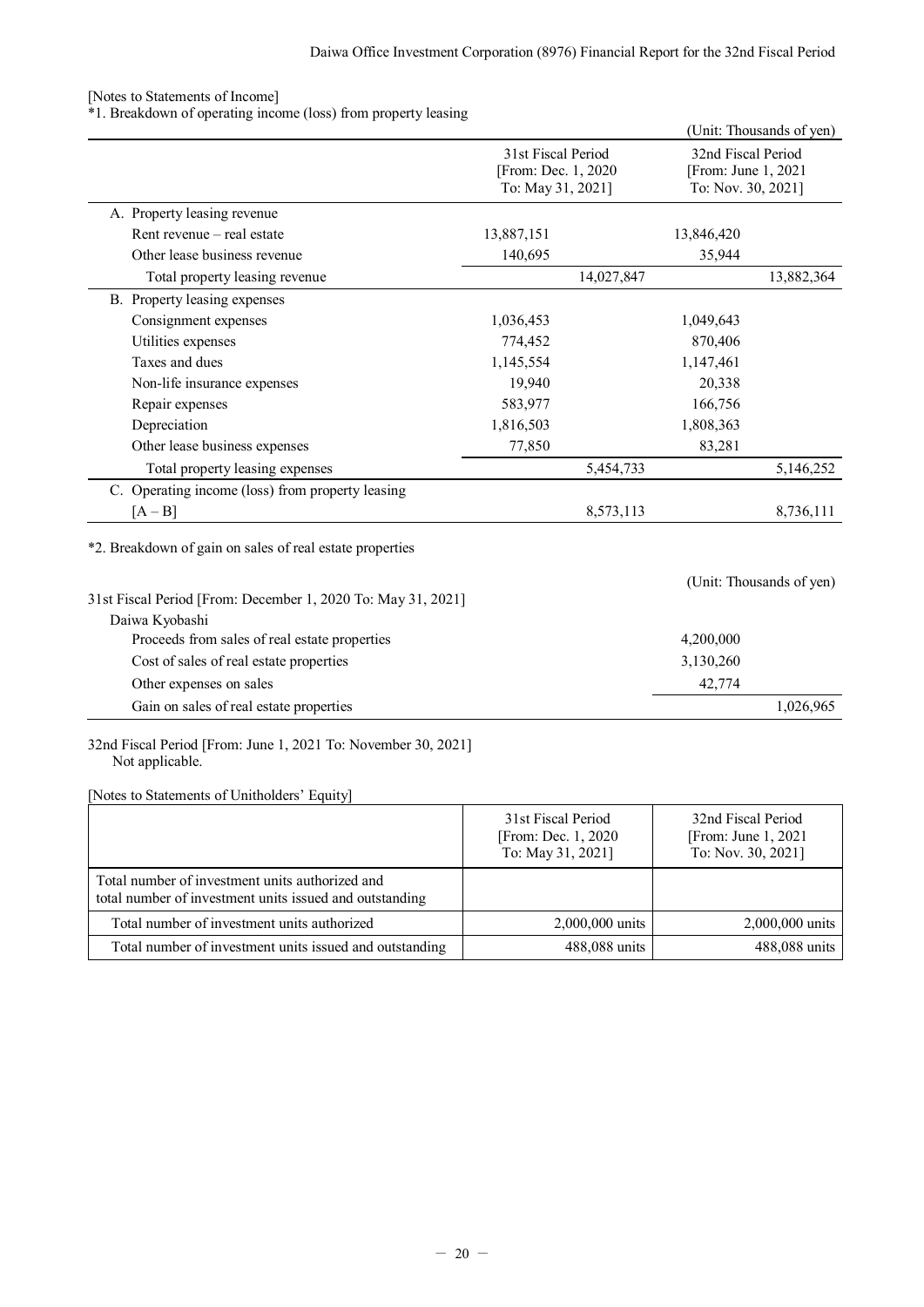## [Notes to Statements of Cash Flows]

\*1. Reconciliation of balance sheet items to cash and cash equivalents at end of period in the statements of cash flows

|                            |                                                                 | (Unit: Thousands of yen)                                            |
|----------------------------|-----------------------------------------------------------------|---------------------------------------------------------------------|
|                            | 31st Fiscal Period<br>[From: Dec. 1, 2020]<br>To: May 31, 2021] | 32nd Fiscal Period<br>[From: June $1, 2021$ ]<br>To: Nov. 30, 2021] |
| Cash and deposits          | 28,515,172                                                      | 26,650,594                                                          |
| Cash and deposits in trust | 3,696,461                                                       | 3,640,841                                                           |
| Cash and cash equivalents  | 32,211,634                                                      | 30,291,436                                                          |

[Notes to Financial Instruments]

(1) Matters Concerning Status of Financial Instruments

(a) Policy for financial instruments

The Investment Corporation raises funds through bank borrowings, issuance of investment corporation bonds and issuance of new investment units, etc. for the acquisition and repair of investment properties, the payments of dividends and the reimbursement of bank borrowings. As for debt finance, the Investment Corporation focuses on lengthening maturities, fixing interest rates, and dispersing maturity dates in order to secure financial stability and avoid future fluctuation risk of interest rates.

The Investment Corporation manages surplus funds through deposits and safe and highly liquid money claims and securities (in principle, deposits).

Derivative transactions are limited to hedge operations which hedge against interest rate fluctuation risks attributable to liabilities of the Investment Corporation.

(b) Contents and risk of financial instruments and related risk management

The Investment Corporation uses the proceeds from the financing of debts and investment corporation bonds for the acquisition of investment properties (such as trust beneficiary interest in real estate) and the reimbursement of current debts and bonds. While these debts and bonds are exposed to liquidity risk, the Investment Corporation manages the risk by maintaining the LTV ratio at low levels, dispersing maturity dates, maintaining the ratio of long-term debt to total debt at high levels, and diversifying lenders with particular focus on domestic financial institutions. Bank borrowings etc. with floating interest rates are exposed to interest rate fluctuation risk and the risk is controlled by using derivative instruments (interest rate swap transaction) for some long-term borrowings to avoid interest rate fluctuation risk and to fix interest expense.

The effectiveness of hedging is assessed by the correlation between the change in aggregated amount of cash flow of the hedging instruments and the change in aggregated amount of cash flow of the hedged items. Interest rate swaps that meet the requirements for special accounting are omitted from assessment of the effectiveness.

Enforcement and management of derivative transactions are carried out in accordance with the provisions established by the basic policy of risk management.

Tenant leasehold and security deposits and tenant leasehold and security deposits in trust are exposed to liquidity risk upon tenants moving out and the Investment Corporation reduces the risk by pooling funds to a certain degree.

Surplus funds by deposits are exposed to credit risk of counterparties (financial institutions and so on) and are managed by limiting the terms to short durations and establishing credit rating level of counterparties (except for checkable deposit), etc.

(c) Supplementary explanation for fair value of financial instruments

The fair value of financial instruments is based on their market price. The fair value of financial instruments with no available market price is determined by using price reasonably estimated. As various factors are incorporated into these calculations, the resulting value may differ if different assumptions are provided. Furthermore, the contractual amounts of derivative transactions do not represent the market risk involved in these derivative transactions.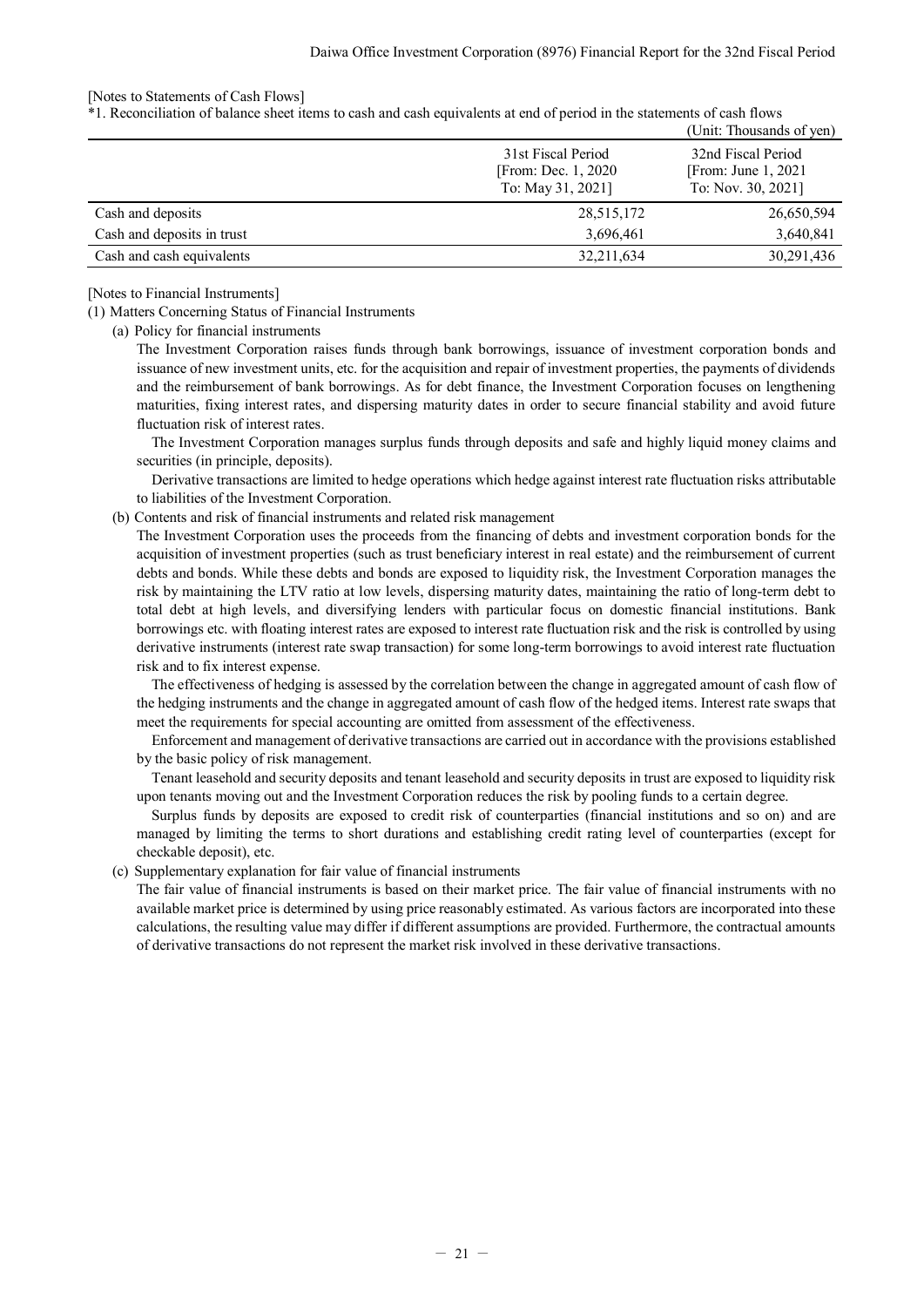(2) Matters Concerning Fair Value, etc. of Financial Instruments The carrying amounts and fair values and their differences are as follows.

31st Fiscal Period [As of May 31, 2021]

|     |                                            |                 |             | (Unit: Thousands of yen) |
|-----|--------------------------------------------|-----------------|-------------|--------------------------|
|     |                                            | Carrying amount | Fair value  | Difference               |
| (1) | Cash and deposits                          | 28,515,172      | 28,515,172  |                          |
| (2) | Cash and deposits in trust                 | 3,696,461       | 3,696,461   |                          |
|     | Total assets                               | 32,211,634      | 32,211,634  |                          |
| (3) | Short-term loans payable                   | 2,400,000       | 2,400,000   |                          |
| (4) | Current portion of long-term loans payable | 21,500,000      | 21,523,879  | 23,879                   |
| (5) | Investment corporation bonds               | 9,000,000       | 8,979,070   | (20, 930)                |
| (6) | Long-term loans payable                    | 170,450,000     | 170,268,022 | (181, 977)               |
|     | Total liabilities                          | 203,350,000     | 203,170,972 | (179, 027)               |
|     | Derivative transactions (*)                | (232, 803)      | (232, 803)  |                          |

32nd Fiscal Period [As of November 30, 2021]

|                                                   |                 |             | (Unit: Thousands of yen) |
|---------------------------------------------------|-----------------|-------------|--------------------------|
|                                                   | Carrying amount | Fair value  | Difference               |
| Cash and deposits<br>(1)                          | 26,650,594      | 26,650,594  |                          |
| Cash and deposits in trust<br>(2)                 | 3,640,841       | 3,640,841   |                          |
| Total assets                                      | 30,291,436      | 30,291,436  |                          |
| Short-term loans payable<br>(3)                   | 2,400,000       | 2,400,000   |                          |
| Current portion of long-term loans payable<br>(4) | 31,600,000      | 31,600,412  | 412                      |
| Investment corporation bonds<br>(5)               | 9,000,000       | 9,024,050   | 24,050                   |
| Long-term loans payable<br>(6)                    | 159,350,000     | 158,874,541 | (475, 458)               |
| Total liabilities                                 | 202,350,000     | 201,899,003 | (450, 996)               |
| Derivative transactions (*)                       | (15,056)        | (15,056)    |                          |

(\*) The value of receivables and payables arising from derivatives are indicated at net basis. The amount in parentheses represents the net liability position.

(Note 1) Methods to estimate fair value of financial instruments and matters concerning derivative transactions Assets

(1) Cash and deposits; (2) Cash and deposits in trust

As these are settled within a short period of time, the fair value is approximately the same as the book value and thus is stated at that book value.

Liabilities

(3) Short-term loans payable; (4) Current portion of long-term loans payable; (6) Long-term loans payable

As those with floating interest rates reflect market interest rates within a short period of time and the Investment Corporation's credit capability does not differ markedly from the execution, the fair value is approximately the same as the book value and thus is stated at that book value. Those with fixed interest rates, on the other hand, are based on the method of calculating by discounting the sum total amount of principal and interest (\*) by the reasonably estimated interest rate in the case that the same type of borrowings is undertaken.

(\*) For long-term loans payable that are subject to special accounting for interest rate swaps, the interest is handled together with applicable interest rate swaps. (Please refer to [Notes to Derivative Transactions] below.)

(5) Investment corporation bonds

The fair value of the investment corporation bonds issued by the Investment Corporation is based on the market price. Derivative transactions

Please refer to [Notes to Derivative Transactions] below.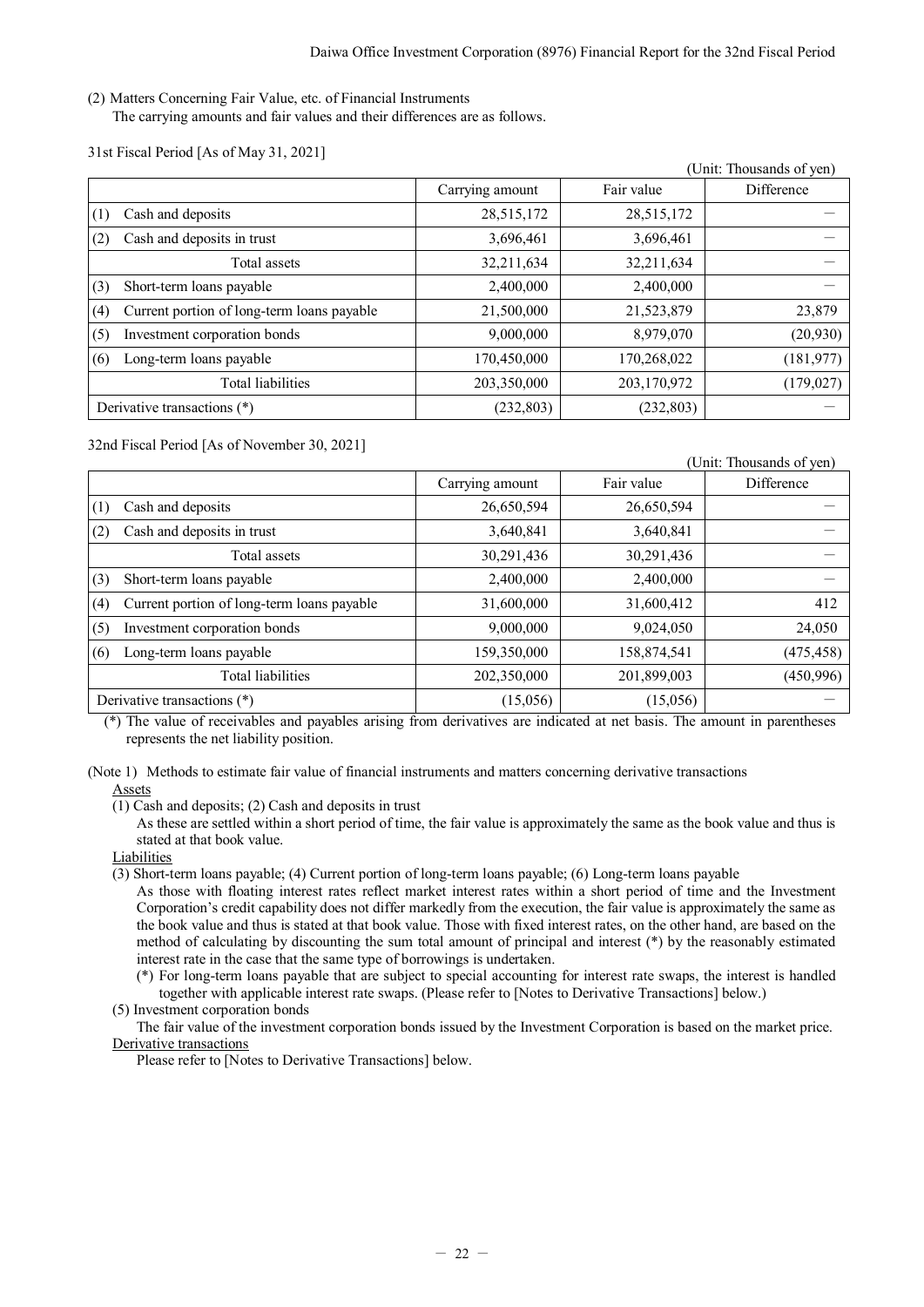(Note 2) Tenant leasehold and security deposits (20,272,859 thousand yen in the balance sheet from May 31, 2021, and 20,388,209 thousand yen in the balance sheet from November 30, 2021) and tenant leasehold and security deposits in trust (1,942,181 thousand yen in the balance sheet from May 31, 2021, and 1,930,698 thousand yen in the balance sheet for November 30, 2021) are omitted as they lack materiality.

(Note 3) Redemption schedule for monetary claims due after the settlement of accounts

31st Fiscal Period [As of May 31, 2021]

| $\mathcal{C}_{\text{HIG}}$ . Thousands of $\mathcal{C}_{\text{HIG}}$ |               |                                    |                                     |                                     |                                     |              |  |  |
|----------------------------------------------------------------------|---------------|------------------------------------|-------------------------------------|-------------------------------------|-------------------------------------|--------------|--|--|
|                                                                      | Within 1 year | Within 2 years,<br>but over 1 year | Within 3 years,<br>but over 2 years | Within 4 years,<br>but over 3 years | Within 5 years,<br>but over 4 years | Over 5 years |  |  |
| Cash and deposits                                                    | 28,515,172    | $\qquad \qquad$                    |                                     | —                                   | –                                   |              |  |  |
| Cash and deposits in trust                                           | 3,696,461     | —                                  | —                                   | --                                  | —                                   |              |  |  |
| Total                                                                | 32,211,634    | —                                  |                                     |                                     |                                     |              |  |  |

32nd Fiscal Period [As of November 30, 2021]

| гони. Thousanus от успл    |               |                                    |                                     |                                     |                                     |              |  |  |
|----------------------------|---------------|------------------------------------|-------------------------------------|-------------------------------------|-------------------------------------|--------------|--|--|
|                            | Within 1 year | Within 2 years,<br>but over 1 year | Within 3 years,<br>but over 2 years | Within 4 years,<br>but over 3 years | Within 5 years,<br>but over 4 years | Over 5 years |  |  |
| Cash and deposits          | 26,650,594    | $\qquad \qquad$                    | —                                   | --                                  | —                                   |              |  |  |
| Cash and deposits in trust | 3,640,841     | —                                  | —                                   |                                     | $\overline{\phantom{0}}$            |              |  |  |
| Total                      | 30,291,436    |                                    |                                     |                                     |                                     |              |  |  |

(Note 4) Amount of repayment of short-term loans payable, current portion of long-term loans payable, investment corporation bonds, and long-term loans payable scheduled to be due after the settlement of accounts

31st Fiscal Period [As of May 31, 2021]

|                                               |               |                                    |                                     |                                     |                                     | (Unit: Thousands of yen) |
|-----------------------------------------------|---------------|------------------------------------|-------------------------------------|-------------------------------------|-------------------------------------|--------------------------|
|                                               | Within 1 year | Within 2 years,<br>but over 1 year | Within 3 years,<br>but over 2 years | Within 4 years,<br>but over 3 years | Within 5 years,<br>but over 4 years | Over 5 years             |
| Short-term loans payable                      | 2.400,000     |                                    |                                     |                                     |                                     |                          |
| Current portion of<br>long-term loans payable | 21,500,000    |                                    |                                     |                                     |                                     |                          |
| Investment corporation bonds                  |               |                                    |                                     | 3,800,000                           | 1,500,000                           | 3,700,000                |
| Long-term loans payable                       |               | 30,600,000                         | 25,600,000                          | 27,350,000                          | 20,700,000                          | 66,200,000               |
| Total                                         | 23,900,000    | 30,600,000                         | 25,600,000                          | 31,150,000                          | 22,200,000                          | 69,900,000               |

32nd Fiscal Period [As of November 30, 2021]

(Unit: Thousands of yen)

|                                               | Within 1 year | Within 2 years,<br>Within 3 years,<br>but over 1 year<br>but over 2 years |            | Within 4 years,<br>but over 3 years | Within 5 years,<br>but over 4 years | Over 5 years |
|-----------------------------------------------|---------------|---------------------------------------------------------------------------|------------|-------------------------------------|-------------------------------------|--------------|
| Short-term loans payable                      | 2,400,000     |                                                                           |            |                                     |                                     |              |
| Current portion of<br>long-term loans payable | 31,600,000    |                                                                           |            |                                     |                                     |              |
| Investment corporation bonds                  |               | --                                                                        | 3,800,000  | 1,500,000                           |                                     | 3,700,000    |
| Long-term loans payable                       |               | 26,200,000                                                                | 26,200,000 | 20,550,000                          | 22,400,000                          | 64,000,000   |
| Total                                         | 34,000,000    | 26,200,000                                                                | 30,000,000 | 22,050,000                          | 22,400,000                          | 67,700,000   |

(Unit: Thousands of yen)

# (Unit: Thousands of yen)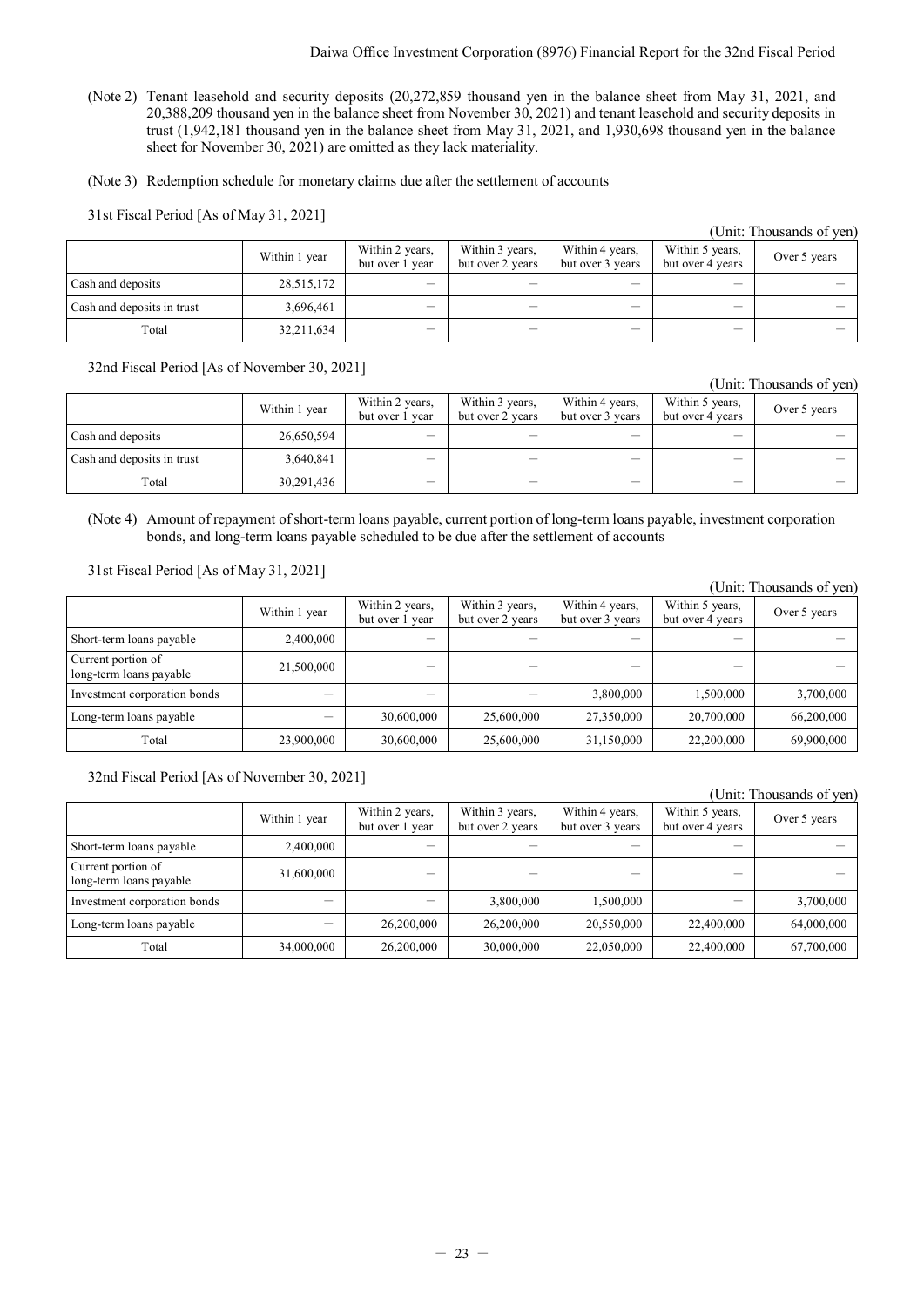[Notes to Derivative Transactions]

- (1) Transactions for which hedge accounting is not applied
- 31st Fiscal Period [As of May 31, 2021] Not applicable.
- 32nd Fiscal Period [As of November 30, 2021] Not applicable.
- (2) Transactions for which hedge accounting is applied

### 31st Fiscal Period [As of May 31, 2021]

About derivative transactions for which hedge accounting is applied, the contract amount, amount equivalent to the principal provided in the contract, etc. as of the settlement of accounts for each hedge accounting approach are as follows. (Unit: Thousands of yen)

| UIIII. HIUUSAIIUS UI YUII                           |                                                                           |                               |             |                                                   |            |                                                              |
|-----------------------------------------------------|---------------------------------------------------------------------------|-------------------------------|-------------|---------------------------------------------------|------------|--------------------------------------------------------------|
| Hedge<br>accounting<br>approach                     | Type, etc. of<br>derivative<br>transaction                                | Main<br>hedged<br>item        |             | Contract amount, etc.<br>Of which,<br>over 1 year | Fair value | Method of<br>calculation of<br>that fair value               |
| Principle<br>accounting<br>method                   | Interest rate swap<br>transaction<br>Fixed payable<br>Floating receivable | Long-term<br>loans<br>payable | 99,800,000  | 82,800,000                                        | (232, 803) | Based on price<br>quoted by partner<br>financial institution |
| Special<br>accounting<br>for interest<br>rate swaps | Interest rate swap<br>transaction<br>Fixed payable<br>Floating receivable | Long-term<br>loans<br>payable | 20,500,000  | 20,500,000                                        | $(\ast)$   |                                                              |
| Total                                               |                                                                           |                               | 120,300,000 | 103,300,000                                       | (232, 803) |                                                              |

## 32nd Fiscal Period [As of November 30, 2021]

About derivative transactions for which hedge accounting is applied, the contract amount, amount equivalent to the principal provided in the contract, etc. as of the settlement of accounts for each hedge accounting approach are as follows.

|                                                     | (Unit: Thousands of yen)                                                  |                               |             |                                                   |            |                                                              |
|-----------------------------------------------------|---------------------------------------------------------------------------|-------------------------------|-------------|---------------------------------------------------|------------|--------------------------------------------------------------|
| Hedge<br>accounting<br>approach                     | Type, etc. of<br>derivative<br>transaction                                | Main<br>hedged<br>item        |             | Contract amount, etc.<br>Of which,<br>over 1 year | Fair value | Method of<br>calculation of<br>that fair value               |
| Principle<br>accounting<br>method                   | Interest rate swap<br>transaction<br>Fixed payable<br>Floating receivable | Long-term<br>loans<br>payable | 100,300,000 | 76,500,000                                        | (15,056)   | Based on price<br>quoted by partner<br>financial institution |
| Special<br>accounting<br>for interest<br>rate swaps | Interest rate swap<br>transaction<br>Fixed payable<br>Floating receivable | Long-term<br>loans<br>payable | 28,900,000  | 28,900,000                                        | $(\ast)$   |                                                              |
|                                                     | Total                                                                     |                               | 129,200,000 | 105,400,000                                       | (15,056)   |                                                              |

 $(*)$  Since the derivative financial instruments qualifying for the special accounting for interest rate swaps are accounted for as one transaction together with their hedged item, long-term loans payable, the fair value of these derivatives is included in that of related long-term loans payable. (Please refer to "Notes to Financial Instruments (2) Matters Concerning Fair Value, etc. of Financial Instruments (Note 1) Liabilities (4) (6).")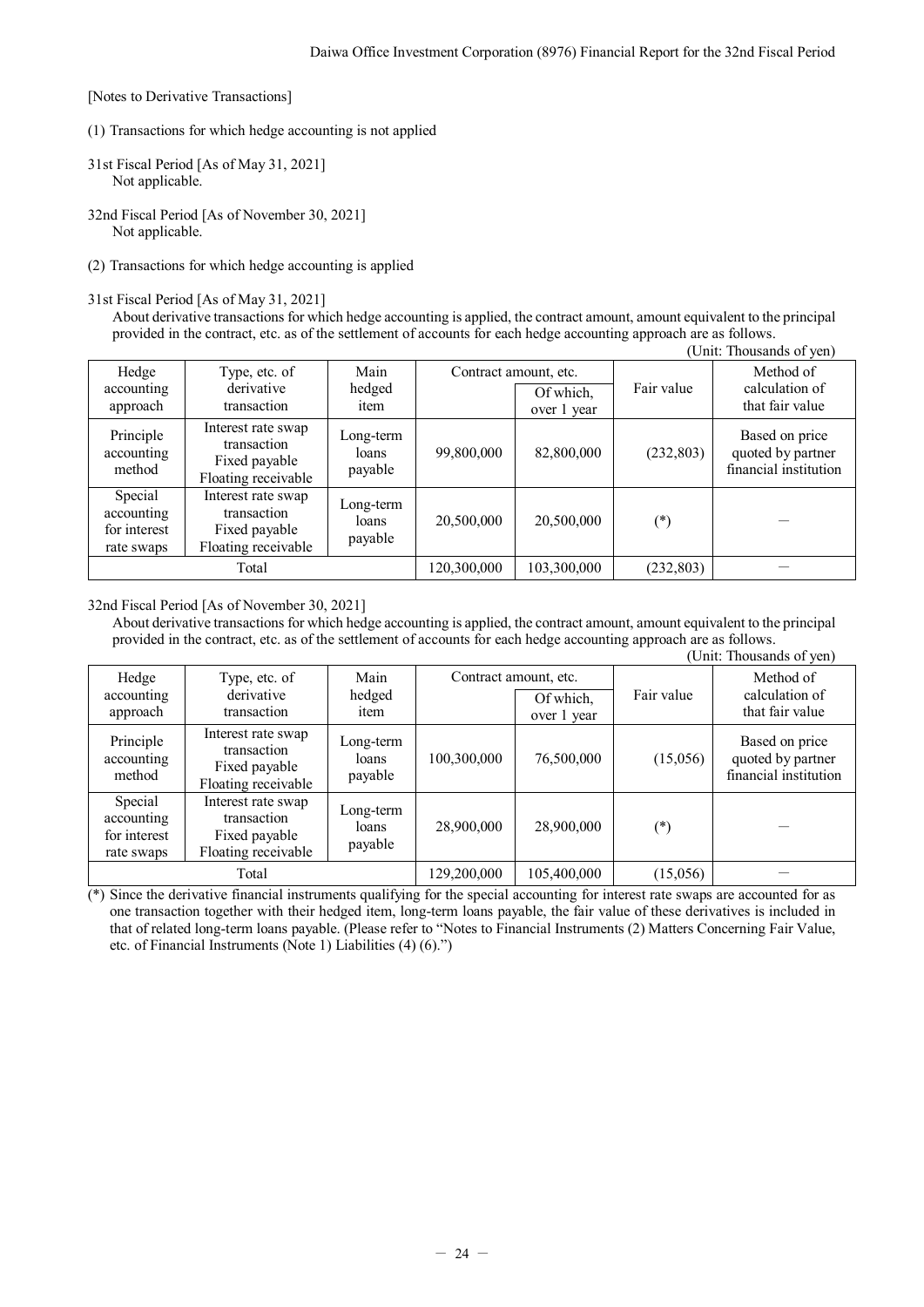[Notes to Transactions with Related Parties] (1) Transactions with related parties ① Parent company and major corporate unitholders, etc. 31st Fiscal Period [From: December 1, 2020 To: May 31, 2021] Not applicable. 32nd Fiscal Period [From: June 1, 2021 To: November 30, 2021] Not applicable. ② Affiliated companies, etc. 31st Fiscal Period [From: December 1, 2020 To: May 31, 2021] Not applicable. 32nd Fiscal Period [From June 1, 2021 To: November 30, 2021] Not applicable. ③ Sister companies, etc. 31st Fiscal Period [From: December 1, 2020 To: May 31, 2021] Not applicable. 32nd Fiscal Period [From June 1, 2021 To: November 30, 2021] Not applicable. ④ Officers and major individual unitholders, etc. 31st Fiscal Period [From: December 1, 2020 To: May 31, 2021] Not applicable. 32nd Fiscal Period [From: June 1, 2021 To: November 30, 2021] Not applicable. (2) Information about parent company or any material affiliated company 31st Fiscal Period [From: December 1, 2020 To: May 31, 2021] Parent company's information Daiwa Securities Group Inc. (listed on Tokyo Stock Exchange, Inc. and Nagoya Stock Exchange, Inc.)

32nd Fiscal Period [From: June 1, 2021 To: November 30, 2021] Parent company's information Daiwa Securities Group Inc. (listed on Tokyo Stock Exchange, Inc. and Nagoya Stock Exchange, Inc.)

[Notes to Revenue Recognition] Breakdown information on revenue from contracts with customers 32nd Fiscal Period [As of November 30, 2021]

(Unit: Thousands of yen)

|                                |                                                 | Omit. Thousanus of you'l    |
|--------------------------------|-------------------------------------------------|-----------------------------|
|                                | Revenue from contracts with customers<br>(Note) | Sales to external customers |
| Sale of real estate properties |                                                 |                             |
| Utilities income               | 975,711                                         | 975,711                     |
| Other                          | __                                              | 12,906,653                  |
| Total                          | 975,711                                         | 13,882,364                  |

(Note) Rent revenue, etc. covered by the Accounting Standard for Lease Transactions (ASBJ Statement No.13) is not subject to the Accounting Standard for Revenue Recognition and is thus excluded from revenue from contracts with customers. Furthermore, revenue generated from contracts with major customers comprise of proceeds from the sale of real estate properties and utilities income.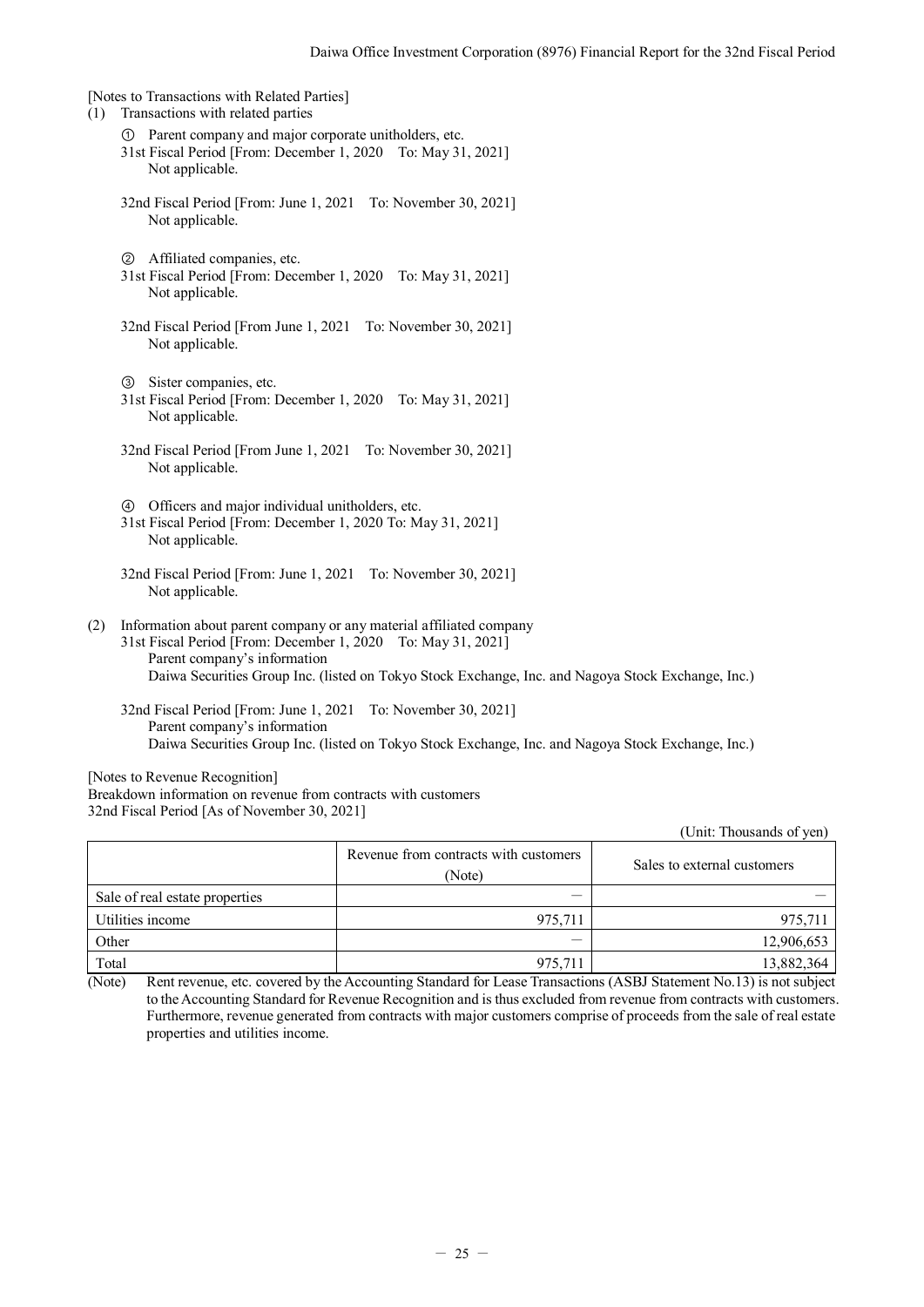## [Notes to Investment and Rental Properties]

The Investment Corporation has rental office buildings, etc. (including land) in Tokyo and other regions. The carrying amount, amount of increase (decrease) during period and fair value for these rental properties are as follows.

| (Unit: Thousands of yen) |                                             |                                                                 |                                                                  |  |
|--------------------------|---------------------------------------------|-----------------------------------------------------------------|------------------------------------------------------------------|--|
|                          |                                             | 31st Fiscal Period<br>[From: Dec. 1, 2020]<br>To: May 31, 2021] | 32nd Fiscal Period<br>[From: June 1, 2021]<br>To: Nov. 30, 2021] |  |
| Carrying amount          |                                             |                                                                 |                                                                  |  |
|                          | Balance at beginning of period              | 454,562,081                                                     | 450,041,503                                                      |  |
|                          | Amount of increase (decrease) during period | (4,520,578)                                                     | 741,299                                                          |  |
|                          | Balance at end of period                    | 450,041,503                                                     | 450,782,802                                                      |  |
|                          | Fair value at end of period                 | 572,160,000                                                     | 577,590,000                                                      |  |

(Note 1) The carrying amount is the amount after accumulated depreciation is deducted from the cost of acquisition.

(Note 2) Of the amount of increase (decrease) for rental properties during the 31st Fiscal Period, the amount of decrease is mainly attributable to the transfer of Daiwa Kyobashi (3,130 million yen) and depreciation (1,816 million yen). For the 32nd Fiscal Period, the amount of increase is mainly attributable to the acquisition of Kandabashi PR-EX (1,970 million yen) and the amount of decrease is mainly attributable to depreciation (1,808 million yen).

(Note 3) The fair value at end of period presents the appraisal value estimated by external real estate appraisers.

The income (loss) for investment and rental properties are as presented in the aforementioned "Notes to Statements of Income."

## [Notes to Segment Information, Etc.]

(1) Segment Information

Segment information has been omitted because the Investment Corporation has no segment except the property leasing business.

(2) Related Information

31st Fiscal Period [From: December 1, 2020 To: May 31, 2021]

- ① Information about products and services Information about products and services has been omitted because net sales to external customers for one segment are in excess of 90% of the operating revenue on statements of income.
- ② Information about geographical areas
	- A. Net sales

Information about net sales has been omitted because net sales to external customers in Japan are in excess of 90% of the operating revenue on statements of income.

- B. Property, plant and equipment Information about property, plant and equipment has been omitted because the amount of property, plant and equipment located in Japan is in excess of 90% of the amount of property, plant and equipment on balance sheets.
- ③ Information about major customers Information about principal customers has been omitted because each net sales figure to a single external customer accounts for less than 10% of the operating revenue on statements of income.

## 32nd Fiscal Period [From: June 1, 2021 To: November 30, 2021]

- ① Information about products and services Information about products and services has been omitted because net sales to external customers for one segment are in excess of 90% of the operating revenue on statements of income.
- ② Information about geographical areas
	- A. Net sales

Information about net sales has been omitted because net sales to external customers in Japan are in excess of 90% of the operating revenue on statements of income.

B. Property, plant and equipment Information about property, plant and equipment has been omitted because the amount of property, plant and equipment located in Japan is in excess of 90% of the amount of property, plant and equipment on balance sheets.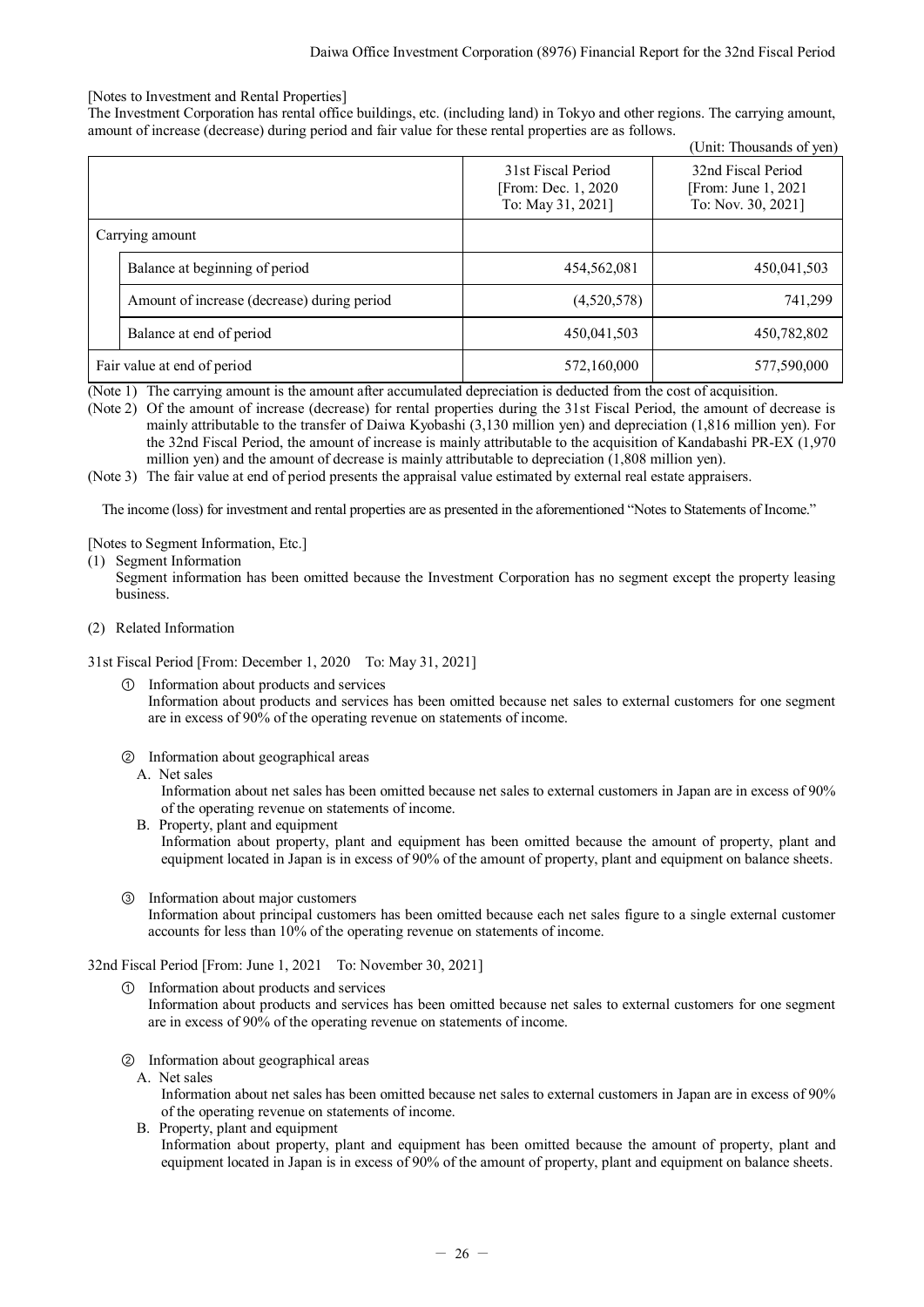## ③ Information about major customers

Information about principal customers has been omitted because each net sales figure to a single external customer accounts for less than 10% of the operating revenue on statements of income.

[Notes to Per Unit Information]

|                     | 31st Fiscal Period<br>[From: Dec. 1, 2020]<br>To: May 31, 2021] | 32nd Fiscal Period<br>[From: June $1, 2021$ ]<br>To: Nov. 30, 2021] |
|---------------------|-----------------------------------------------------------------|---------------------------------------------------------------------|
| Net assets per unit | 519,419 yen                                                     | 519,655 yen                                                         |
| Net income per unit | 15,412 yen                                                      | $13,930$ yen                                                        |

(Note 1) Net income per unit is calculated by dividing net income by the average number of investment units during the period. The diluted net income per unit is not stated as there are no diluted investment units.

<sup>(</sup>Note 2) The basis for calculating the net income per unit is as follows.

|                                                                       | 31st Fiscal Period<br>[From: Dec. 1, 2020]<br>To: May 31, 2021] | 32nd Fiscal Period<br>[From: June $1, 2021$ ]<br>To: Nov. 30, 2021] |
|-----------------------------------------------------------------------|-----------------------------------------------------------------|---------------------------------------------------------------------|
| Net income (Thousands of yen)                                         | 7,549,897                                                       | 6,799,258                                                           |
| Amounts not attributable to common unitholders (Thousands of yen)     | _                                                               |                                                                     |
| Net income attributable to common investment units (Thousands of yen) | 7,549,897                                                       | 6,799,258                                                           |
| Average number of investment units during the period (Units)          | 489,860                                                         | 488,088                                                             |

## [Notes to Significant Subsequent Events]

① Acquisition and Transfer of Assets through Replacement

The Investment Corporation conducted the following acquisition and transfer of trust beneficiary interest in real estate through replacement on December 16, 2021.

| Overview of Replacement                                      |  |  |  |
|--------------------------------------------------------------|--|--|--|
| conclusion of replacement   October 20, 2021                 |  |  |  |
| December 16, 2021                                            |  |  |  |
| World Residential Co., Ltd.<br>Nichimo Real Estate Co., Ltd. |  |  |  |
|                                                              |  |  |  |

## Overview of the Acquired Asset

| Asset name            | Kandasudacho 2-Chome Development Site (land)                                       |
|-----------------------|------------------------------------------------------------------------------------|
| Type of asset         | Trust beneficiary interest in domestic real estate                                 |
| Location (lot number) | 19-19, and 17 other parcels of land, Kanda Suda-cho 2-chome, Chiyoda-ku,<br>Tokyo  |
| Acquisition price     | $10,600$ million yen<br>(excluding acquisition expenses and consumption tax, etc.) |
| Seller                | World Residential Co., Ltd. and Nichimo Real Estate Co., Ltd.                      |

## Overview of the Transferred Asset

| Asset name        | Daiwa Minami-Aoyama                                | Daiwa Kojimachi 4-chome |  |
|-------------------|----------------------------------------------------|-------------------------|--|
| Type of asset     | Trust beneficiary interest in domestic real estate |                         |  |
| Sale price (Note) | 3,200 million yen<br>4,990 million yen             |                         |  |
| Purchaser         | World Residential Co., Ltd.                        |                         |  |

(Note) The sale price excludes settlement amounts of fixed asset tax and city planning tax, consumption tax, etc.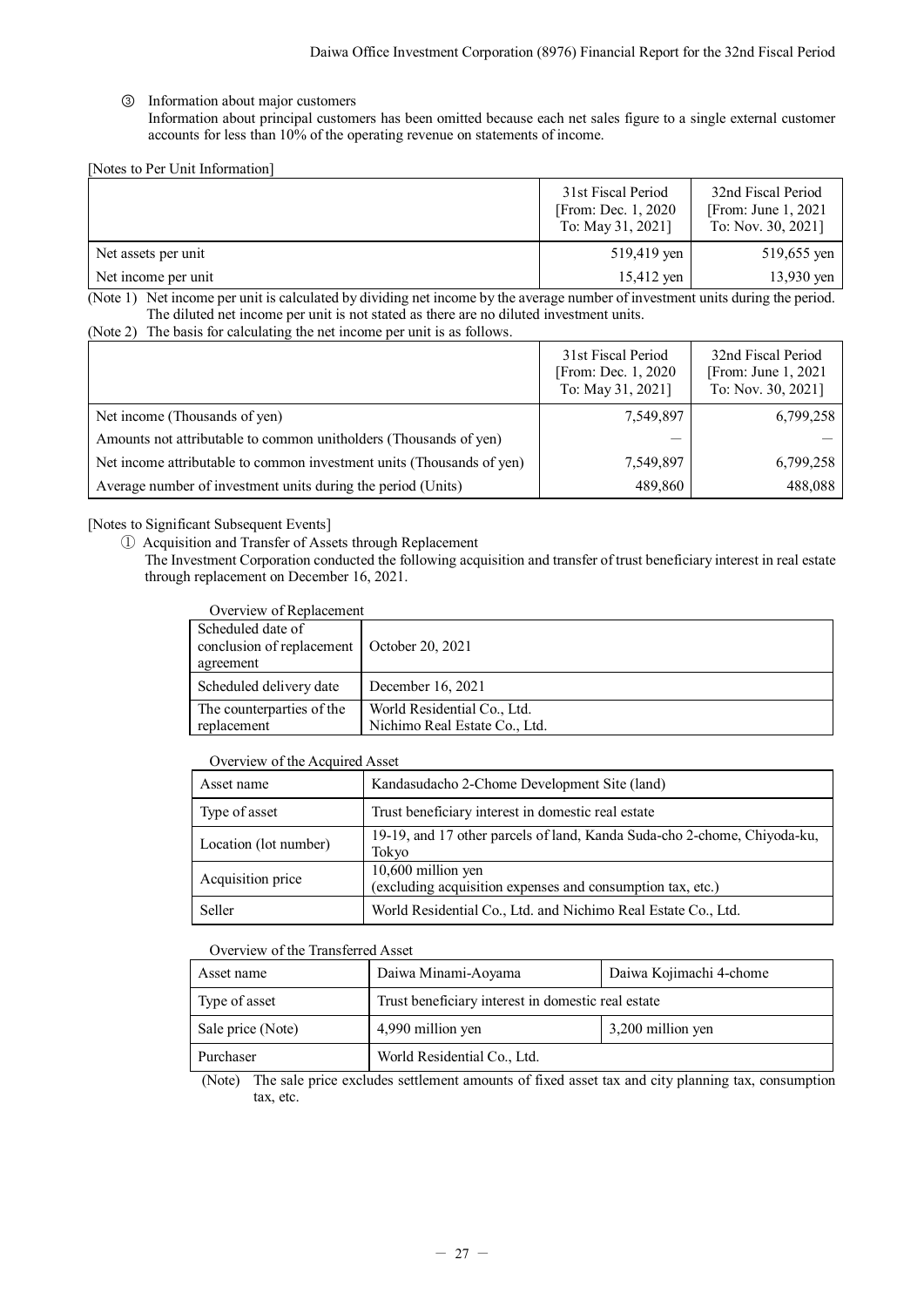# ② Borrowing of Funds

On January 20, 2022, the Investment Corporation decided on borrowing of funds as described below. The funds were allocated to the acquisition of new property indicated in "①. Acquisition and Transfer of Assets through Replacement" above.

| Details of Borrowing                          |                              |                                                        |                     |                               |                       |
|-----------------------------------------------|------------------------------|--------------------------------------------------------|---------------------|-------------------------------|-----------------------|
| Lender                                        | Balance<br>(million)<br>yen) | Interest rate                                          | Borrowing<br>date   | Repayment<br>method           | Maturity              |
| Sumitomo Mitsui<br><b>Banking Corporation</b> | 1,000                        | 3-month<br>Japanese yen<br>$TIBOR + 0.250\%$<br>(Note) |                     | <b>Bullet</b>                 | January 31,<br>2025   |
| Sumitomo Mitsui Trust<br>Bank, Ltd.           | 1,000                        | 3-month<br>Japanese yen<br>$TIBOR + 0.200\%$<br>(Note) | January 31,<br>2022 | payment /<br><b>Unsecured</b> | September 30,<br>2024 |
| MUFG Bank, Ltd.                               | 950                          | 3-month<br>Japanese yen                                |                     |                               | January 31,           |
| Shinsei Bank, Ltd.                            | 500                          | $TIBOR + 0.250\%$<br>(Note)                            |                     |                               | 2025                  |

(Note) Interest payment date shall be the final day of February, May, August and November each year. (If any such date is not a business day, it will be the following business day. If such date falls within the next month, the preceding business day of the month will be the payment day.) Interest rate is calculated based on the 3-month Japanese yen TIBOR which the Japanese Bankers Association announces two business days prior to the first day of the applicable period.

## <span id="page-29-0"></span>2.10 Increase (Decrease) in Total Number of Investment Units Issued and Outstanding

Since capital increase, etc. was not conducted in the 32nd Fiscal Period, there is no change to unitholders' capital, etc. The overview of total number of investment units issued and outstanding and capital increase (decrease) in unitholders' capital in the most recent five years up to the end of the 32nd Fiscal Period is as follows.

| Date         | Description  | Total number of investment units<br>issued and outstanding<br>(Units) |         | Unitholders' capital, net<br>(Millions of yen)<br>(Note 1) |         | <b>Notes</b> |
|--------------|--------------|-----------------------------------------------------------------------|---------|------------------------------------------------------------|---------|--------------|
|              |              | Increase<br>(Decrease)                                                | Balance | Increase<br>(Decrease)                                     | Balance |              |
| May 31, 2018 | Cancellation | (5,992)                                                               | 491,877 | (3,675)                                                    | 247,876 | (Note 2)     |
| May 31, 2021 | Cancellation | (3,789)                                                               | 488,088 | (2,782)                                                    | 245,093 | (Note 3)     |

(Note 1) Unitholders' capital, net = Unitholders' capital – Deduction from unitholders' capital

(Note 2) In the period from March 1, 2018, to May 18, 2018, the Investment Corporation acquired own investment units through market purchase at the Tokyo Stock Exchange based on a discretionary transaction agreement with a securities company. The Investment Corporation cancelled all of the acquired own investment units (5,992 units) on May 31, 2018, based on the resolution at its board of directors' meeting held on May 28, 2018.

(Note 3) In the period from February 24, 2021, to May 14, 2021, the Investment Corporation acquired own investment units through market purchase at the Tokyo Stock Exchange based on a discretionary transaction agreement with a securities company. The Investment Corporation cancelled all of the acquired own investment units (3,789 units) on May 31, 2021, based on the resolution at its board of directors' meeting held on May 26, 2021.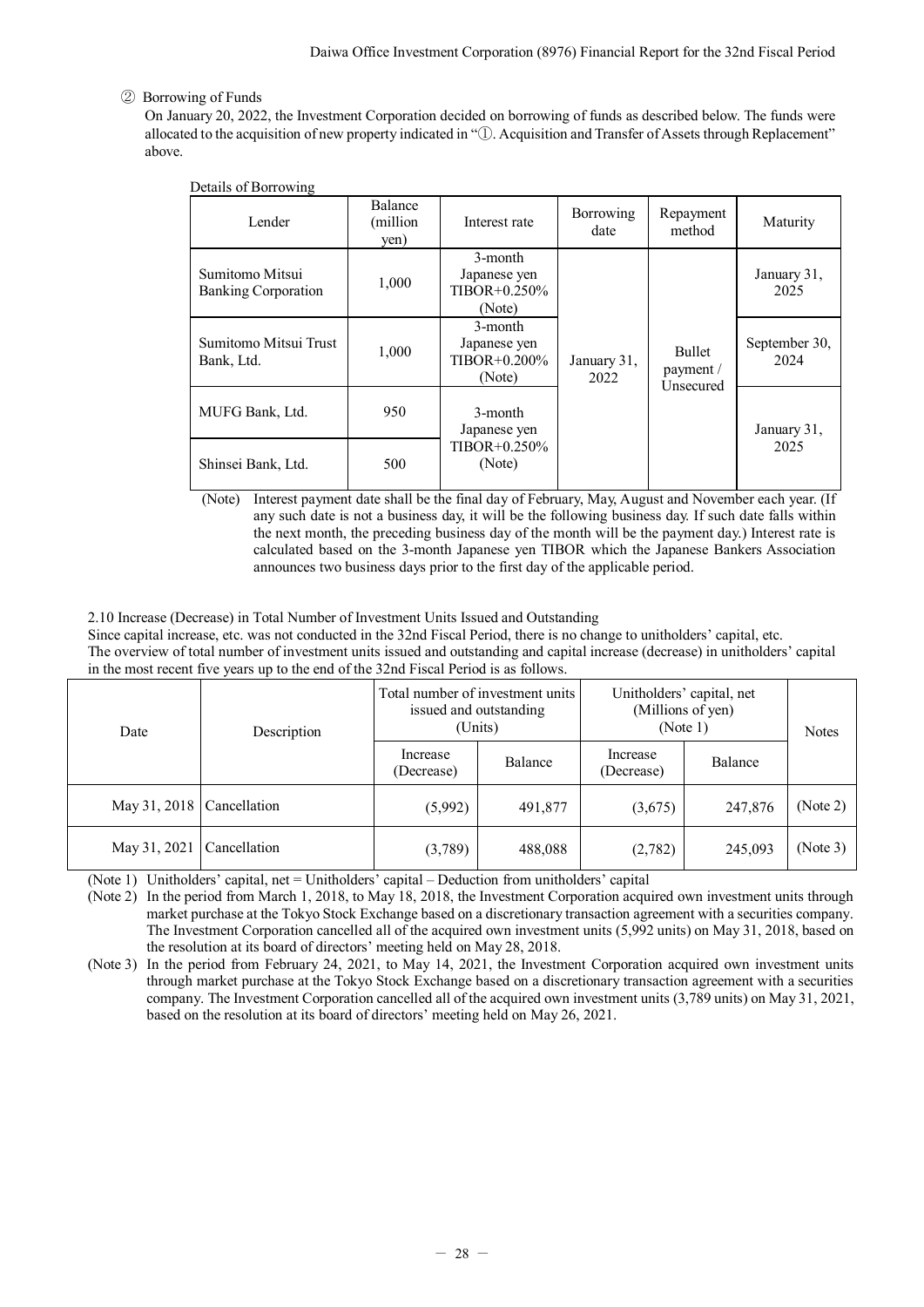# <span id="page-30-0"></span>3. Reference Information

<span id="page-30-1"></span>

|  | 3.1. Investment Status |
|--|------------------------|

|                                                              |                                |                                      | 32nd Fiscal Period<br>(As of November 30, 2021)     |                                              |  |
|--------------------------------------------------------------|--------------------------------|--------------------------------------|-----------------------------------------------------|----------------------------------------------|--|
| Type of asset                                                | Use                            | Region                               | Total amount owned<br>(Millions of yen)<br>(Note 1) | As a percentage of<br>total assets<br>$(\%)$ |  |
| Real estate                                                  | Office                         | Five Central Wards of Tokyo (Note 2) | 15,351                                              | 3.2                                          |  |
| Trust<br>beneficiary<br>Office<br>interest in<br>real estate |                                | Five Central Wards of Tokyo (Note 2) | 346,622                                             | 71.7                                         |  |
|                                                              |                                | Greater Tokyo (Note 3)               | 79,830                                              | 16.5                                         |  |
|                                                              | Major Regional Cities (Note 4) | 8,978                                | 1.9                                                 |                                              |  |
|                                                              |                                | Subtotal<br>450,782                  |                                                     | 93.3                                         |  |
| Deposits and other assets                                    |                                | 32,497                               | 6.7                                                 |                                              |  |
|                                                              |                                |                                      | 483,279                                             | 100.0                                        |  |
| Total amount of assets (Note 5)                              |                                |                                      | [450,782]                                           | [93.3]                                       |  |

(Note 1) "Total amount owned" is the carrying amount (the book value after depreciation in the case of real estate and trust beneficiary interest in real estate).

(Note 2) "Five Central Wards of Tokyo" are Chiyoda, Chuo, Minato, Shinjuku and Shibuya Wards.

(Note 3) "Greater Tokyo" is Tokyo, Kanagawa, Chiba and Saitama Prefectures (excluding the Five Central Wards of Tokyo).

(Note 4) "Major Regional Cities" are the Osaka metropolitan area (Osaka, Kyoto and Hyogo Prefectures), Nagoya metropolitan area (Aichi, Mie and Gifu Prefectures), and ordinance-designated cities and core cities set forth in the Local Autonomy Act.

(Note 5) The figures in parentheses [ ] under "Total amount of assets" show the portion of the applicable asset that, in effect, corresponds to the holding of real estate properties. The amount of construction in progress (including construction in progress in trust) is not included in the amount of real estate and trust beneficiary interest in real estate.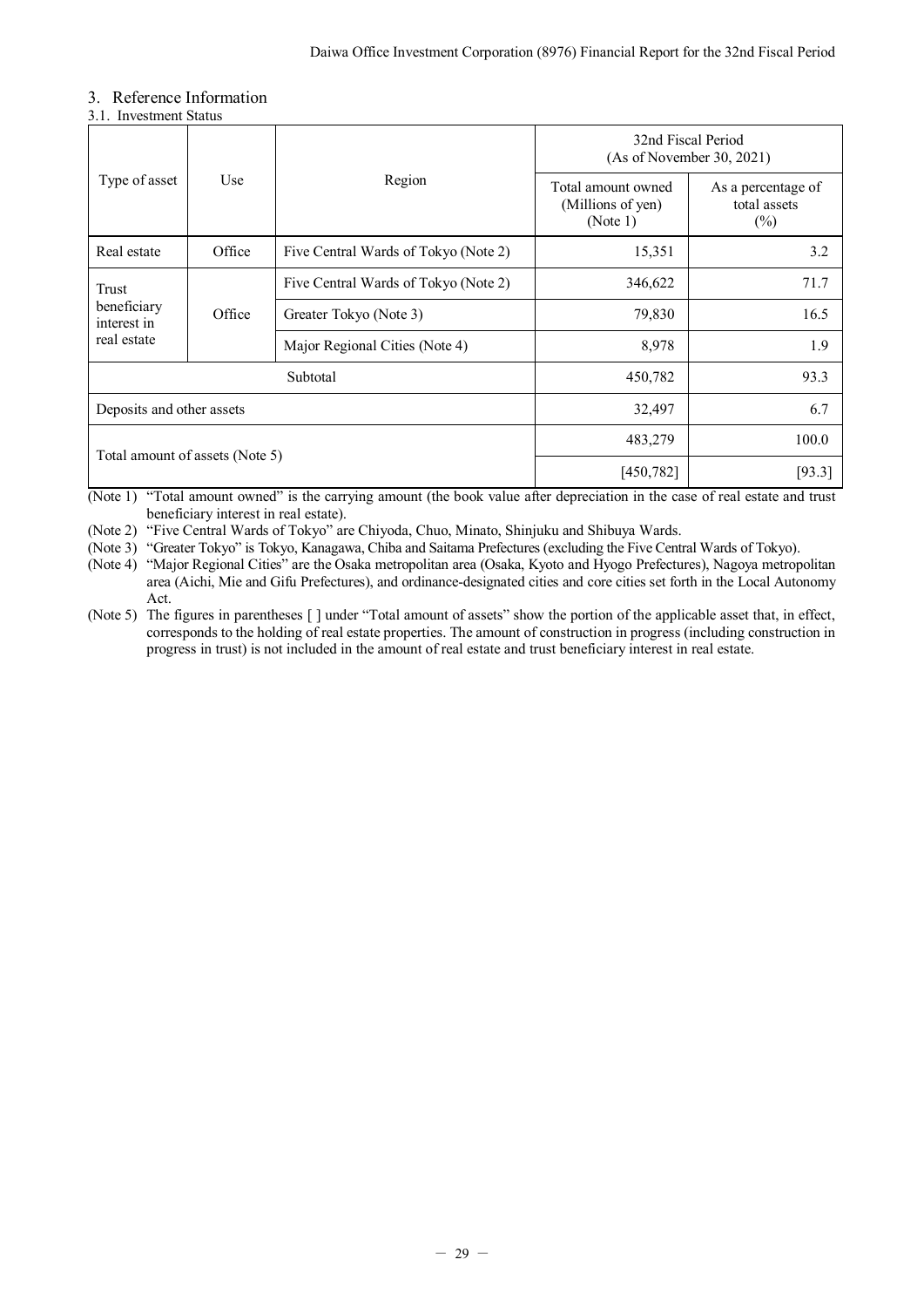<span id="page-31-0"></span>

| 3.2. Investment Real Estate Properties (As of November 30, 2021) |  |  |  |
|------------------------------------------------------------------|--|--|--|
|                                                                  |  |  |  |

<span id="page-31-1"></span>3.2.1. Price and Investment Ratio of Investment Real Estate Properties

| Region            | Property name                                                    | Type of<br>specified<br>asset | Acquisition<br>price<br>(Millions of<br>yen)<br>(Note 1) | Carrying<br>amount<br>(Millions of<br>yen)<br>(Note 2) | Estimated price<br>at end of period<br>(Millions of<br>yen)<br>(Note 3) | Investment<br>ratio<br>$(\%)$<br>(Note 4) |
|-------------------|------------------------------------------------------------------|-------------------------------|----------------------------------------------------------|--------------------------------------------------------|-------------------------------------------------------------------------|-------------------------------------------|
|                   | Daiwa Ginza                                                      |                               | 14,100                                                   | 12,629                                                 |                                                                         | 3.0                                       |
|                   | Daiwa Ginza Annex                                                | Real estate                   | 3,050                                                    | 2,722                                                  | 17,900<br>3,970                                                         | 0.7                                       |
|                   | Daiwa Shibaura                                                   |                               | 8,265                                                    | 8,005                                                  | 8,430                                                                   | 1.8                                       |
|                   | Daiwa Minami-Aoyama                                              |                               | 4,550                                                    | 4,376                                                  | 4,740                                                                   | 1.0                                       |
|                   | Daiwa Sarugakucho                                                |                               | 3,190                                                    | 3,083                                                  | 4,260                                                                   | 0.7                                       |
|                   | Daiwa A Hamamatsucho (Note 5)                                    |                               | 2,865                                                    | 2,689                                                  | 3,970                                                                   | 0.6                                       |
|                   | Daiwa Jingumae                                                   |                               | 2,800                                                    | 2,654                                                  | 3,130                                                                   | 0.6                                       |
|                   | Daiwa Shibadaimon                                                |                               | 2,578                                                    | 2,335                                                  | 4,060                                                                   | 0.6                                       |
|                   | Daiwa Misakicho                                                  |                               | 2,346                                                    | 2,096                                                  | 3,120                                                                   | 0.5                                       |
|                   | Daiwa Tsukijiekimae                                              |                               | 1,560                                                    | 1,231                                                  | 2,310                                                                   | 0.3                                       |
|                   | Daiwa Tsukiji                                                    |                               | 1,240                                                    | 1,098                                                  | 1,750                                                                   | 0.3                                       |
|                   | Daiwa Tsukishima                                                 |                               | 7,840                                                    | 6,563                                                  | 10,800                                                                  | $\overline{1.7}$                          |
|                   | Daiwa Nihonbashi Horidomecho                                     |                               | 2,520                                                    | 2,365                                                  | 3,030                                                                   | 0.5                                       |
|                   | Daiwa Azabudai                                                   |                               | 1,600                                                    | 1,466                                                  | 1,950                                                                   | 0.3                                       |
|                   | Daiwa Kojimachi 4-chome                                          |                               | 2,910                                                    | 2,808                                                  | 2,920                                                                   | 0.6                                       |
|                   | Shinjuku Maynds Tower (Note 5)                                   |                               | 66,900                                                   | 63,307                                                 | 64,300                                                                  | 14.4                                      |
|                   | Daiwa SHIBUYA EDGE                                               |                               | 5,900                                                    | 5,555                                                  | 5,450                                                                   | 1.3                                       |
|                   | Daiwa Kodenmacho                                                 |                               | 2,460                                                    | 2,315                                                  | 2,330                                                                   | 0.5                                       |
|                   | Daiwa Nishi-Shimbashi                                            |                               | 5,000                                                    | 4,573                                                  | 7,370                                                                   | 1.1                                       |
|                   | Daiwa Kayabacho                                                  |                               | 5,600                                                    | 5,114                                                  | 8,280                                                                   | 1.2                                       |
|                   | Daiwa Jinbocho 3-chome                                           |                               | 3,550                                                    | 3,235                                                  | 5,270                                                                   | $0.8\,$                                   |
|                   | <b>E SPACE TOWER</b>                                             |                               | 24,000                                                   | 23,382                                                 | 37,800                                                                  | $\overline{5.2}$                          |
|                   | Daiwa Nihonbashi Hongokucho                                      |                               | 1,721                                                    | 1,502                                                  | 2,720                                                                   | 0.4                                       |
|                   | shinyon curumu                                                   | Trust                         | 9,650                                                    | 9,474                                                  | 16,500                                                                  | $\overline{2.1}$                          |
| Five              | Daiwa Akasaka                                                    |                               | 9,200                                                    | 10,055                                                 | 15,500                                                                  | 2.0                                       |
| Central           | Daiwa Shibuya Miyamasuzaka                                       |                               | 7,000                                                    | 7,248                                                  | 13,300                                                                  | 1.5                                       |
| Wards of<br>Tokyo | Daiwa Azabu Terrace                                              | beneficiary                   | 14,000                                                   | 13,779                                                 | 18,800                                                                  | 3.0                                       |
|                   | Daiwa Ebisu 4-chome                                              | interest in<br>real estate    | 4,135                                                    | 4,151                                                  | 6,440                                                                   | 0.9                                       |
|                   | LAQUAS Higashi Shinjuku                                          |                               | 8,450                                                    | 8,286                                                  | 11,300                                                                  | 1.8                                       |
|                   | Daiwa Aoyama                                                     |                               | 9,800                                                    | 9,965                                                  | 12,300                                                                  | 2.1                                       |
|                   | <b>Shinsen Place</b>                                             |                               | 4,800                                                    | 4,883                                                  | 6,800                                                                   | 1.0                                       |
|                   | Daiwa Shibuya Square                                             |                               | 16,000                                                   | 15,774                                                 | 22,700                                                                  | $\overline{3.5}$                          |
|                   | Daiwa River Gate                                                 |                               | 28,000                                                   | 27,367                                                 | 34,700                                                                  | 6.0                                       |
|                   | Daiwa Hatchobori ekimae                                          |                               | 2,871                                                    | 2,884                                                  | 3,300                                                                   | 0.6                                       |
|                   | Daiwa Hatchobori ekimae West                                     |                               | 1,647                                                    | 1,702                                                  | 1,970                                                                   | 0.4                                       |
|                   | Daiwa Nishi-Shinjuku                                             |                               | 13,710                                                   | 13,925                                                 | 17,500                                                                  | 3.0                                       |
|                   | Kirin Nihonbashi                                                 |                               | 8,180                                                    | 8,290                                                  | 8,420                                                                   | 1.8                                       |
|                   | Daiwa Higashi-Nihonbashi                                         |                               | 6,370                                                    | 6,240                                                  | 7,150                                                                   | 1.4                                       |
|                   | Daiwa Daikanyama                                                 |                               | 2,280                                                    | 2,355                                                  | 3,590                                                                   | 0.5                                       |
|                   | Daiwa Shinjuku West                                              |                               | 942                                                      | 989                                                    | 1,280                                                                   | 0.2                                       |
|                   | Daiwa Kanda Mikuracho                                            |                               | 1,592                                                    | 1,612                                                  | 1,850                                                                   | 0.3                                       |
|                   | Daiwa Kanda East                                                 |                               | 4,200                                                    | 4,202                                                  | 5,810                                                                   | 0.9 <sub>0</sub>                          |
|                   | Daiwa Kandasudacho                                               |                               | 2,295                                                    | 2,381                                                  | 2,820                                                                   | 0.5                                       |
|                   | Daiwa Sasazuka Tower                                             |                               | 15,500                                                   | 15,908                                                 | 16,100                                                                  | 3.3                                       |
|                   | Daiwa Sasazuka                                                   |                               | 3,000                                                    | 3,169                                                  | 3,570                                                                   | 0.6                                       |
|                   | Daiwa Harumi                                                     |                               | 11,200                                                   | 11,175                                                 | 12,700                                                                  | 2.4                                       |
|                   | Daiwa Mita 2-Chome                                               |                               | 2,635                                                    | 1,577                                                  | 4,150                                                                   | 0.6                                       |
|                   | Nihonbashi Central Square (Note 5)                               |                               | 3,521                                                    | 3,605                                                  | 3,820                                                                   | 0.8                                       |
|                   | Nihonbashi-Bakurocho 1-Chome<br>Development Site (land) (Note 6) |                               | 3,775                                                    | 3,803                                                  | 4,500                                                                   | 0.8                                       |
|                   | Kandabashi PR-EX                                                 |                               | 1,970                                                    | 2,049                                                  | 2,050                                                                   | 0.4                                       |
| (50 properties)   | Total for Five Central Wards of Tokyo                            |                               | 373,268                                                  | 361,974                                                | 468,780                                                                 | 80.6                                      |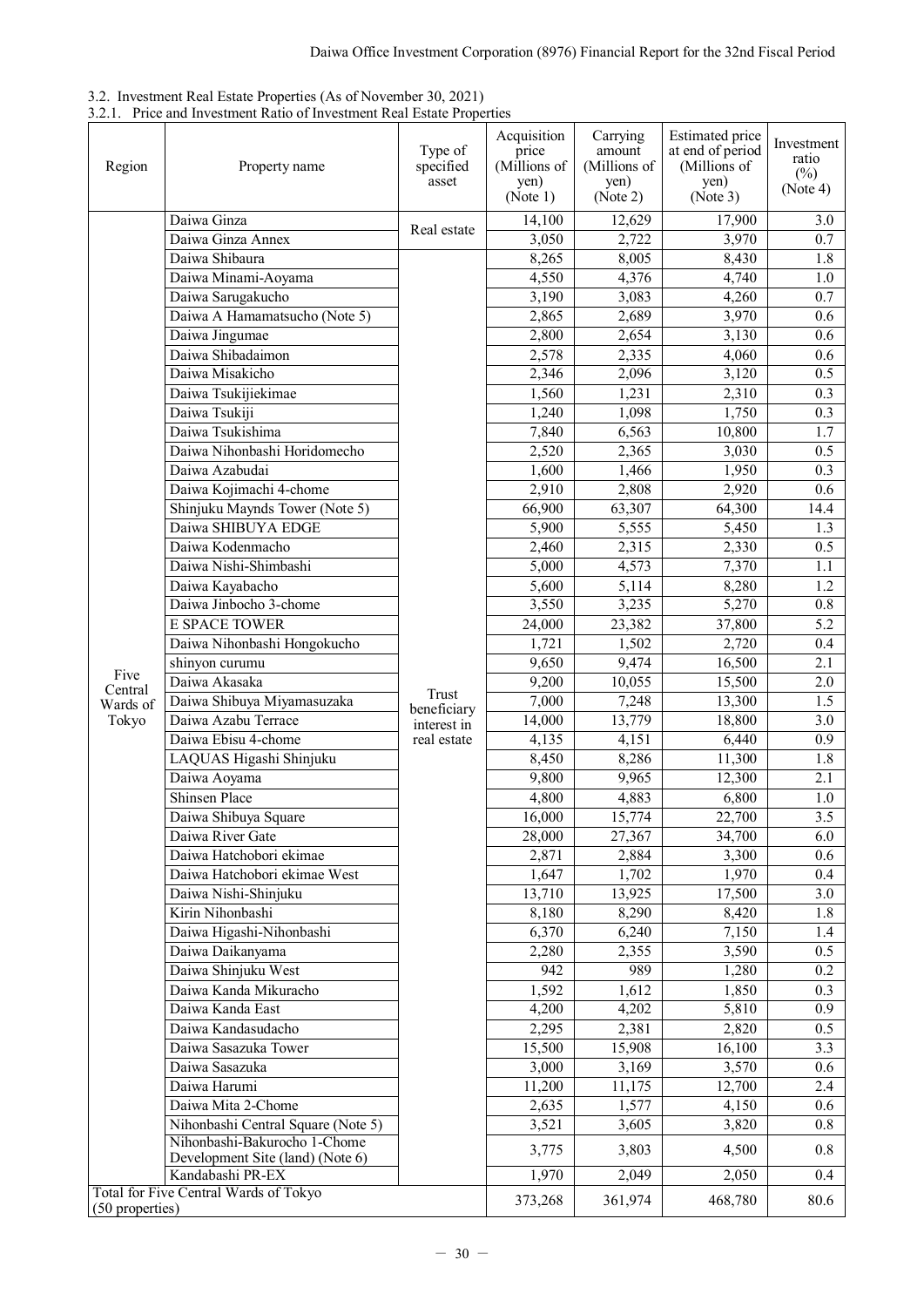| Region                                       | Property name                          | Type of<br>specified<br>asset                      | Acquisition<br>price<br>(Millions of<br>yen)<br>(Note 1) | Carrying<br>amount<br>(Millions of<br>yen)<br>(Note 2) | <b>Estimated price</b><br>at end of period<br>(Millions of<br>yen)<br>(Note 3) | Investment<br>ratio<br>$(\%)$<br>(Note 4) |
|----------------------------------------------|----------------------------------------|----------------------------------------------------|----------------------------------------------------------|--------------------------------------------------------|--------------------------------------------------------------------------------|-------------------------------------------|
|                                              | Daiwa Higashi-Ikebukuro                |                                                    | 2,958                                                    | 2,535                                                  | 4,370                                                                          | 0.6                                       |
|                                              | Daiwa Shinagawa North                  |                                                    | 7,710                                                    | 6,954                                                  | 6,180                                                                          | 1.7                                       |
|                                              | Daiwa Kamiooka                         |                                                    | 2,000                                                    | 1,788                                                  | 2,900                                                                          | 0.4                                       |
| Greater<br>Tokyo                             | Daiwa Ogikubo Tower                    | Trust                                              | 15,220                                                   | 16,098                                                 | 23,200                                                                         | 3.3                                       |
|                                              | Daiwa Meguro Square                    | beneficiary<br>interest in                         | 5,600                                                    | 5,386                                                  | 7,290                                                                          | 1.2                                       |
|                                              | Daiwa Ogikubo                          | real estate                                        | 3,800                                                    | 3,975                                                  | 4,830                                                                          | 0.8                                       |
|                                              | CONCURRED Yokohama (Note 5)            |                                                    | 38,100                                                   | 37,666                                                 | 41,200                                                                         | 8.2                                       |
|                                              | Daiwa Shinagawa Gotenyama              |                                                    | 2,500                                                    | 2,586                                                  | 2,880                                                                          | 0.5                                       |
|                                              | Daiwa Nakano-Sakaue                    |                                                    | 2,750                                                    | 2,838                                                  | 2,660                                                                          | 0.6                                       |
|                                              | Total for Greater Tokyo (9 properties) |                                                    | 80,638                                                   | 79,830                                                 | 95,510                                                                         | 17.4                                      |
| Major<br>Regional<br>Cities                  | Daiwa Kitahama                         | Trust<br>beneficiary<br>interest in<br>real estate | 9,481                                                    | 8,978                                                  | 13,300                                                                         | 2.0                                       |
| Total for Major Regional Cities (1 property) |                                        |                                                    | 9,481                                                    | 8,978                                                  | 13,300                                                                         | 2.0                                       |
|                                              | Total (60 properties)                  |                                                    |                                                          | 450,782                                                | 577,590                                                                        | 100.0                                     |

(Note 1) "Acquisition price" is excluding acquisition costs, fixed property tax, city planning tax, consumption tax and local consumption tax.

(Note 2) "Carrying amount" is the book value after depreciation as of November 30, 2021.

(Note 3) "Estimated price at end of period" is the price as of November 30, 2021, stated in appraisal reports prepared by real estate appraisers of Tanizawa Sogo Appraisal Co., Ltd., Daiwa Real Estate Appraisal Co., Ltd., JLL Morii Valuation & Advisory K.K. and Japan Real Estate Institute in accordance with the articles of incorporation of the Investment Corporation and the rules of The Investment Trusts Association, Japan.

(Note 4) "Investment ratio" is the acquisition price of each property expressed as a percentage of the total amount of acquisition prices, rounded to one decimal place.

(Note 5) For Daiwa A Hamamatsucho, Shinjuku Maynds Tower, Nihonbashi Central Square and CONCURRED Yokohama, the figures are those pertaining to the Investment Corporation's ownership interest.

(Note 6) The Investment Corporation plans to develop an office building on the property, and the developed and completed building is scheduled to be delivered by November 2022.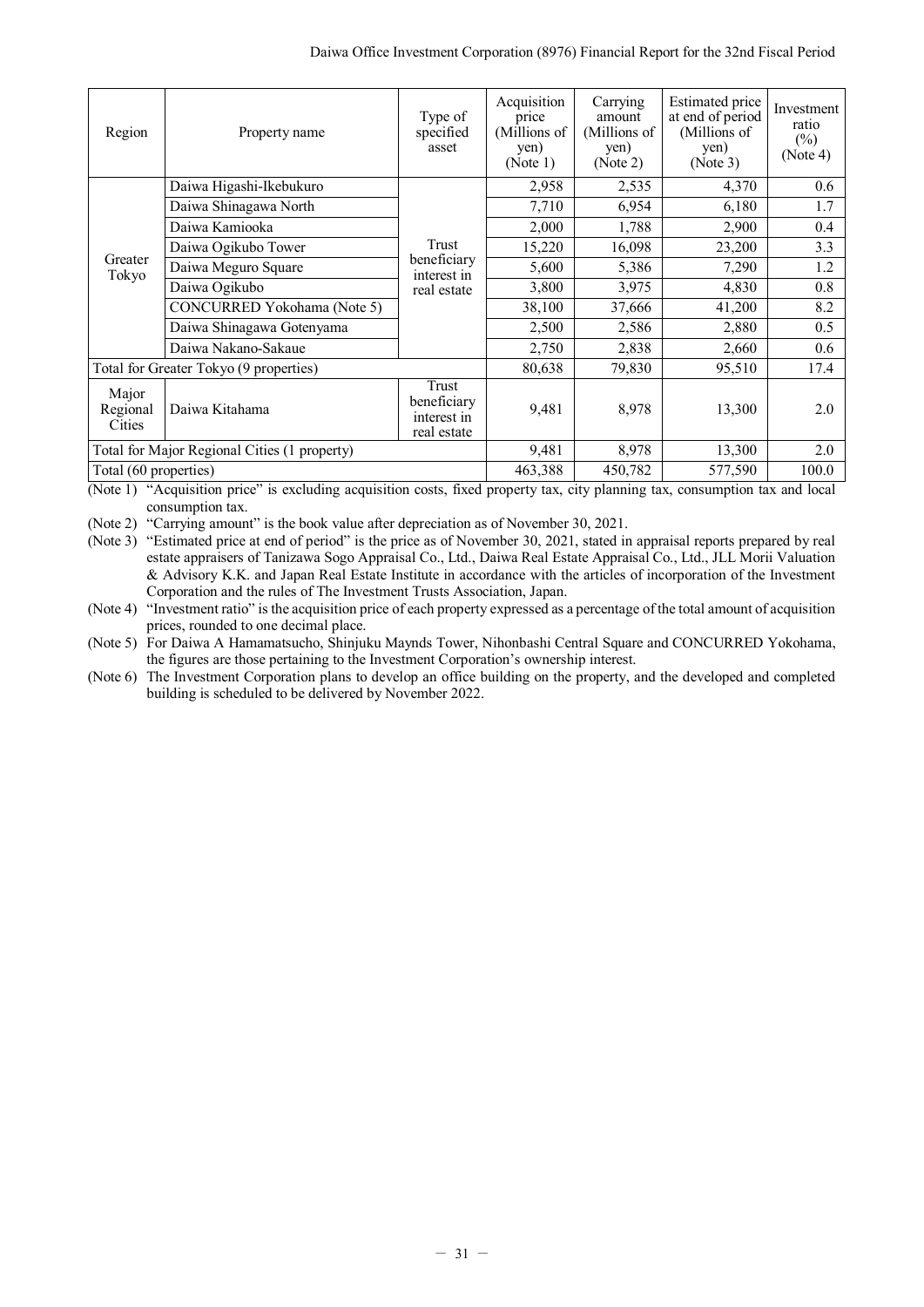<span id="page-33-0"></span>

| 3.2.2. Summary of Building and Leasing of Investment Real Estate |  |  |  |  |  |  |
|------------------------------------------------------------------|--|--|--|--|--|--|
|------------------------------------------------------------------|--|--|--|--|--|--|

| Region            | Property name                     | Structure<br>and<br>number of<br>floors<br>(Note 1) | Construction<br>completion<br>(Note 2) | Leasable<br>floor area<br>(m <sup>2</sup> )<br>(Note 3) | Leased<br>floor area<br>(m <sup>2</sup> )<br>(Note 4) | Total<br>number of<br>tenants<br>(Note 5) | Occupancy<br>rate<br>$(\%)$<br>(Note 6) | Rent revenue<br>during<br>current period<br>(Thousands of<br>yen)<br>(Note 7) |
|-------------------|-----------------------------------|-----------------------------------------------------|----------------------------------------|---------------------------------------------------------|-------------------------------------------------------|-------------------------------------------|-----------------------------------------|-------------------------------------------------------------------------------|
|                   | Daiwa Ginza                       | <b>SRC</b><br>B3/12F                                | July 1963                              | 8,114.93                                                | 8.106.30                                              | 23                                        | 99.8                                    | 449,452                                                                       |
|                   | Daiwa Ginza Annex                 | <b>SRC</b><br>B3 / 8F                               | Aug. 1972                              | 2,032.11                                                | 2,032.11                                              | $\tau$                                    | 100.0                                   | 80,964                                                                        |
|                   | Daiwa Shibaura                    | <b>SRC</b><br>B1/12F                                | Oct. 1987                              | 9,619.67                                                | 9,578.76                                              | 56                                        | 99.5                                    | 267,971                                                                       |
|                   | Daiwa Minami-Aoyama               | S / SRC<br>B2/5F                                    | Sept. 1990                             | 2,715.54                                                | 2,715.54                                              | 5                                         | 100.0                                   | 132,067                                                                       |
|                   | Daiwa Sarugakucho<br>(Note 8)     | <b>SRC</b><br>8F                                    | June 1985                              | 3,657.43                                                | 3,657.43                                              | 2                                         | 100.0                                   | (Not disclosed)                                                               |
|                   | Daiwa A Hamamatsucho              | <b>SRC</b><br>B2 / 10F                              | July 1993                              | 3,663.38                                                | 3,663.38                                              | 12                                        | 100.0                                   | 137,378                                                                       |
|                   | Daiwa Jingumae                    | RC<br>B1/4F                                         | Dec. 1997                              | 2,198.61                                                | 2,198.61                                              | $\overline{4}$                            | 100.0                                   | 72,023                                                                        |
|                   | Daiwa Shibadaimon                 | SRC / RC<br>B1/7F                                   | Nov. 1996                              | 2.386.48                                                | 2,386.48                                              | 7                                         | 100.0                                   | 102,313                                                                       |
|                   | Daiwa Misakicho<br>(Note 8)       | S<br>$8\mathrm{F}$                                  | <b>July 1996</b>                       | 2,137.53                                                | 2,137.53                                              | 1                                         | 100.0                                   | (Not disclosed)                                                               |
|                   | Daiwa Tsukijiekimae               | <b>SRC</b><br>10F                                   | Jan. 1996                              | 2,659.59                                                | 2,659.59                                              | 6                                         | 100.0                                   | 70,915                                                                        |
|                   | Daiwa Tsukiji                     | <b>SRC</b><br><b>B1/7F</b>                          | Jan. 1990                              | 1,487.44                                                | 1,487.44                                              | 6                                         | 100.0                                   | 50,018                                                                        |
|                   | Daiwa Tsukishima                  | $rac{S}{5F}$                                        | July 1996                              | 8,425.69                                                | 8,425.69                                              | 4                                         | 100.0                                   | 282,380                                                                       |
|                   | Daiwa Nihonbashi<br>Horidomecho   | <b>SRC</b><br>B2 / 7F                               | Apr. 1993                              | 2,848.91                                                | 2,848.91                                              | 7                                         | 100.0                                   | 91,330                                                                        |
|                   | Daiwa Azabudai                    | <b>SRC</b><br>B2 / 9F                               | Apr. 1984                              | 1,697.88                                                | 1,697.88                                              | 11                                        | 100.0                                   | 49,264                                                                        |
|                   | Daiwa Kojimachi 4-chome           | <b>SRC</b><br>B2 / 9F                               | Oct. 1987                              | 2,695.31                                                | 2,695.31                                              | $\tau$                                    | 100.0                                   | 91,185                                                                        |
| Five Central      | Shinjuku Maynds Tower<br>(Note 9) | S / SRC<br>B3/34F                                   | Sept. 1995                             | 22,768.41                                               | 22,335.67                                             | 38                                        | 98.0                                    | 1,363,175                                                                     |
| Wards of<br>Tokyo | Daiwa SHIBUYA EDGE                | RC<br>B1/9F                                         | Aug. 2006                              | 2,480.65                                                | 1,833.79                                              | 4                                         | 73.9                                    | 119,201                                                                       |
|                   | Daiwa Kodenmacho                  | <b>SRC</b><br>8F                                    | Mar. 1985                              | 2,379.31                                                | 2,379.31                                              | 8                                         | 100.0                                   | 67,951                                                                        |
|                   | Daiwa Nishi-Shimbashi             | <b>SRC</b><br>B1/10F                                | July 1993                              | 4.815.84                                                | 4,815.84                                              | 11                                        | 100.0                                   | 182,760                                                                       |
|                   | Daiwa Kayabacho<br>(Note 8)       | S / SRC<br>B1/8F                                    | Apr. 2010                              | 5,899.11                                                | 5,899.11                                              | 1                                         | 100.0                                   | (Not disclosed)                                                               |
|                   | Daiwa Jinbocho 3-chome            | S<br>$9F$                                           | Feb. 2010                              | 2,889.34                                                | 2,889.34                                              | 8                                         | 100.0                                   | 114,585                                                                       |
|                   | <b>E SPACE TOWER</b>              | $\overline{S}$ / $SRC$<br>B1/15F                    | Oct. 2002                              | 13,960.84                                               | 13,960.84                                             | 14                                        | 100.0                                   | 767,203                                                                       |
|                   | Daiwa Nihonbashi<br>Hongokucho    | S<br>8F                                             | May 2010                               | 2,143.08                                                | 2,143.08                                              | 6                                         | 100.0                                   | 75,678                                                                        |
|                   | shinyon curumu                    | $\frac{S/RC}{B2/11F}$                               | Jan. 2012                              | 6,751.31                                                | 6,751.31                                              | 17                                        | 100.0                                   | 377,301                                                                       |
|                   | Daiwa Akasaka                     | <b>SRC</b><br>B2 / 7F                               | Sept. 1990                             | 8,751.27                                                | 7,180.28                                              | 14                                        | 82.0                                    | 301,012                                                                       |
|                   | Daiwa Shibuya<br>Miyamasuzaka     | ${\bf S}$<br>$\rm B1$ / $\rm 12F$                   | Dec. 1988                              | 6,328.28                                                | 6,280.84                                              | 8                                         | 99.2                                    | 265,104                                                                       |
|                   | Daiwa Azabu Terrace               | S/RC<br>B1/6F                                       | Sept. 2009                             | 13,234.39                                               | 13,234.39                                             | 11                                        | 100.0                                   | 487,450                                                                       |
|                   | Daiwa Ebisu 4-chome<br>(Note 8)   | SRC<br>B1/9F                                        | Dec. 1997                              | 2,951.70                                                | 2,951.70                                              | 1                                         | 100.0                                   | (Not disclosed)                                                               |
|                   | LAQUAS Higashi Shinjuku           | S<br>10F                                            | Aug. 2010                              | 7,498.33                                                | 7,498.33                                              | 4                                         | 100.0                                   | 233,767                                                                       |
|                   | Daiwa Aoyama                      | $\overline{S}$ / RC<br>B1/7F                        | Nov. 2001                              | 4,426.10                                                | 4,426.10                                              | $\tau$                                    | 100.0                                   | 254,569                                                                       |
|                   | Shinsen Place<br>(Note 8)         | RC<br>B1/9F                                         | Sept. 2001                             | 2,811.35                                                | 2,811.35                                              | 1                                         | 100.0                                   | (Not disclosed)                                                               |
|                   | Daiwa Shibuya Square              | S / SRC<br>$\mathbf{B1}$ / $11\mathbf{F}$           | Feb. 2004                              | 8,566.73                                                | 8,300.74                                              | 9                                         | 96.8                                    | 478,581                                                                       |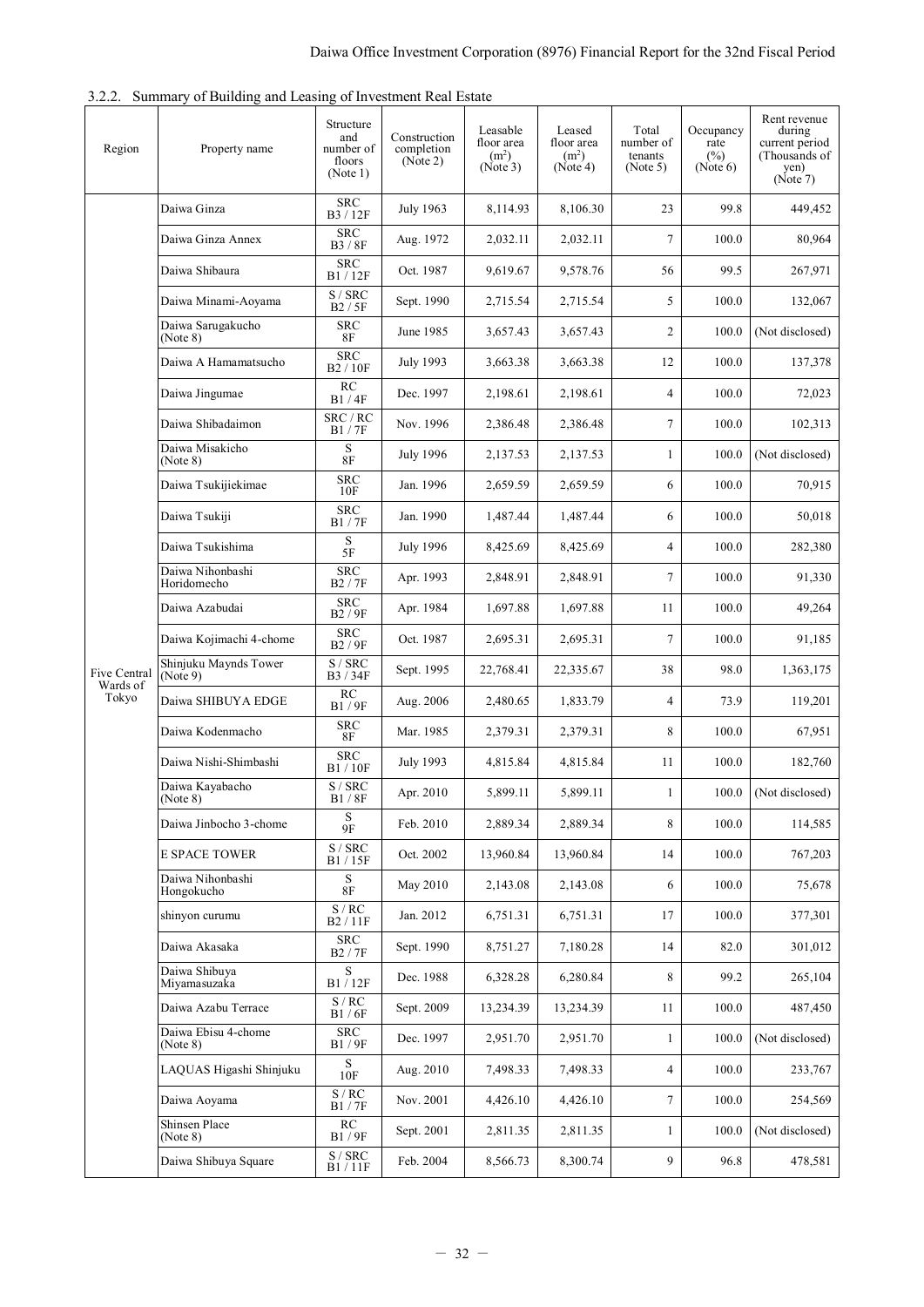| Region                      | Property name                                                               | Structure<br>and<br>number of<br>floors<br>(Note 1)                 | Construction<br>completion<br>(Note 2) | Leasable<br>floor area<br>(m <sup>2</sup> )<br>(Note 3) | Leased<br>floor area<br>(m <sup>2</sup> )<br>(Note 4) | Total<br>number of<br>tenants<br>(Note 5) | Occupancy<br>rate<br>$(\%)$<br>(Note 6) | Rent revenue<br>during<br>current period<br>(Thousands of<br>yen)<br>(Note 7) |
|-----------------------------|-----------------------------------------------------------------------------|---------------------------------------------------------------------|----------------------------------------|---------------------------------------------------------|-------------------------------------------------------|-------------------------------------------|-----------------------------------------|-------------------------------------------------------------------------------|
|                             | Daiwa River Gate                                                            | S / SRC /<br>RC<br>B <sub>2</sub> / 20F                             | Feb. 1994                              | 32,046.93                                               | 29,685.48                                             | 93                                        | 92.6                                    | 881,896                                                                       |
|                             | Daiwa Hatchobori ekimae                                                     | S / SRC<br>B1/10F                                                   | Feb. 2006                              | 2,622.42                                                | 2,622.42                                              | 10                                        | 100.0                                   | 83,174                                                                        |
|                             | Daiwa Hatchobori ekimae<br>West                                             | <b>SRC</b><br>B1/9F                                                 | Feb. 1996                              | 1,734.68                                                | 1,734.68                                              | 9                                         | 100.0                                   | 50,501                                                                        |
|                             | Daiwa Nishi-Shinjuku                                                        | SRC / RC /<br>S<br>B2/11F                                           | Aug. 1991                              | 6.967.61                                                | 6,967.61                                              | $\tau$                                    | 100.0                                   | 398,118                                                                       |
|                             | Kirin Nihonbashi<br>(Note 8)                                                | S / SRC<br>7F                                                       | Feb. 1999                              | 5,630.17                                                | 5,630.17                                              | $\mathbf{1}$                              | 100.0                                   | (Not disclosed)                                                               |
|                             | Daiwa Higashi-Nihonbashi                                                    | S<br>7F                                                             | Mar. 2008                              | 5,015.88                                                | 5,015.88                                              | 5                                         | 100.0                                   | 180,820                                                                       |
|                             | Daiwa Daikanyama<br>(Note 8)                                                | $\mathbf S$<br>6F                                                   | Mar. 2001                              | 1,642.83                                                | 1,642.83                                              | 1                                         | 100.0                                   | (Not disclosed)                                                               |
|                             | Daiwa Shinjuku West                                                         | RC<br>4F                                                            | Mar. 1989                              | 1,118.74                                                | 1.118.74                                              | 9                                         | 100.0                                   | 38,235                                                                        |
| Five Central                | Daiwa Kanda Mikuracho                                                       | SRC / S<br>B1/7F                                                    | Jan. 1991                              | 1,719.51                                                | 1,719.51                                              | $\tau$                                    | 100.0                                   | 53,894                                                                        |
| Wards of<br>Tokyo           | Daiwa Kanda East                                                            | $\mathbf S$<br>9F                                                   | Feb. 2005                              | 3,980.56                                                | 3,980.56                                              | 5                                         | 100.0                                   | 132,073                                                                       |
|                             | Daiwa Kandasudacho                                                          | S/RC<br>B1/10F                                                      | Aug. 1990                              | 2,211.64                                                | 2,211.64                                              | $\tau$                                    | 100.0                                   | 68,534                                                                        |
|                             | Daiwa Sasazuka Tower                                                        | SRC / RC /<br>S<br>B2/18F                                           | Feb. 1993                              | 16,158.16                                               | 16,158.16                                             | 7                                         | 100.0                                   | 455,098                                                                       |
|                             | Daiwa Sasazuka                                                              | SRC / S<br><b>B1/8F</b>                                             | Dec. 1991                              | 3,828.95                                                | 3,828.95                                              | 9                                         | 100.0                                   | 91,751                                                                        |
|                             | Daiwa Harumi                                                                | S<br>B1/12F                                                         | Jan. 2008                              | 11,227.10                                               | 11,227.10                                             | $\tau$                                    | 100.0                                   | 344,542                                                                       |
|                             | Daiwa Mita 2-Chome<br>(Note 8)                                              | S<br><b>8F</b>                                                      | Mar. 2017                              | 2,101.61                                                | 2,101.61                                              | 1                                         | 100.0                                   | (Not disclosed)                                                               |
|                             | Nihonbashi Central Square<br>(Note 10)                                      | S<br><b>8F</b>                                                      | Jan. 2010                              | 1,837.05                                                | 1,837.05                                              | 10                                        | 100.0                                   | 91,679                                                                        |
|                             | Nihonbashi-Bakurocho 1-<br>Chome Development Site<br>$(land)$ (Note $11)$ ) |                                                                     |                                        |                                                         |                                                       |                                           |                                         |                                                                               |
|                             | Kandabashi PR-EX                                                            | S<br>B1/10F                                                         | Aug. 2009                              | 1,224.00                                                | 970.60                                                | 10                                        | 79.2                                    | 12,818                                                                        |
|                             | Total for Five Central Wards of Tokyo (50 properties)                       |                                                                     |                                        | 276,064.38                                              | 270,435.97                                            | 518                                       | 97.9                                    | 10,909,694                                                                    |
|                             | Daiwa Higashi-Ikebukuro                                                     | $\mbox{SRC}$ / $\mbox{S}$<br>B1/9F                                  | June 1993                              | 4,462.28                                                | 4,462.28                                              | 9                                         | 100.0                                   | 140,560                                                                       |
|                             | Daiwa Shinagawa North                                                       | ${\rm SRC}$<br>B1/11F                                               | <b>July 1991</b>                       | 6,546.03                                                | 6,235.34                                              | 14                                        | 95.2                                    | 172,104                                                                       |
|                             | Daiwa Kamiooka                                                              | S / SRC<br>B3 / 7F                                                  | May 2011                               | 2,630.30                                                | 2,630.30                                              | 9                                         | 100.0                                   | 93,200                                                                        |
|                             | Daiwa Ogikubo Tower<br>(Note $12)$ )                                        | $\ensuremath{\mathrm{S}}$ / $\ensuremath{\mathrm{SRC}}$<br>B2 / 18F | June 1993                              | 17,778.14                                               | 16,747.26                                             | 9                                         | 94.2                                    | 616,652                                                                       |
| Greater<br>Tokyo            | Daiwa Meguro Square                                                         | $\ensuremath{\mathrm{S}}$ / $\ensuremath{\mathrm{SRC}}$<br>B2/14F   | <b>July 2009</b>                       | 3,519.50                                                | 3,313.71                                              | 15                                        | 94.1                                    | 168,815                                                                       |
|                             | Daiwa Ogikubo                                                               | <b>SRC</b><br>B1/7F                                                 | Nov. 1990                              | 3,849.63                                                | 3,849.63                                              | 11                                        | 100.0                                   | 125,091                                                                       |
|                             | CONCURRED Yokohama<br>(Note 13)                                             | $\ensuremath{\mathrm{S}}$ / $\ensuremath{\mathrm{SRC}}$<br>B1/20F   | Feb. 2008                              | 28,052.98                                               | 27,618.80                                             | 36                                        | 98.4                                    | 1,054,418                                                                     |
|                             | Daiwa Shinagawa Gotenyama                                                   | SRC / S<br><b>8F</b>                                                | July 1992                              | 2,396.96                                                | 2,396.96                                              | 7                                         | 100.0                                   | 79,896                                                                        |
|                             | Daiwa Nakano-Sakaue                                                         | ${\rm SRC}$<br>B1 / 8F                                              | Jan. 1995                              | 2,716.92                                                | 2,716.92                                              | 6                                         | 100.0                                   | 79,199                                                                        |
|                             | Total for Greater Tokyo (9 properties)                                      |                                                                     |                                        | 71,952.74                                               | 69,971.20                                             | 116                                       | 97.2                                    | 2,529,938                                                                     |
| Major<br>Regional<br>Cities | Daiwa Kitahama                                                              | S / SRC<br>B1/16F                                                   | Feb. 2008                              | 13,517.62                                               | 13,517.62                                             | 7                                         | 100.0                                   | 406,787                                                                       |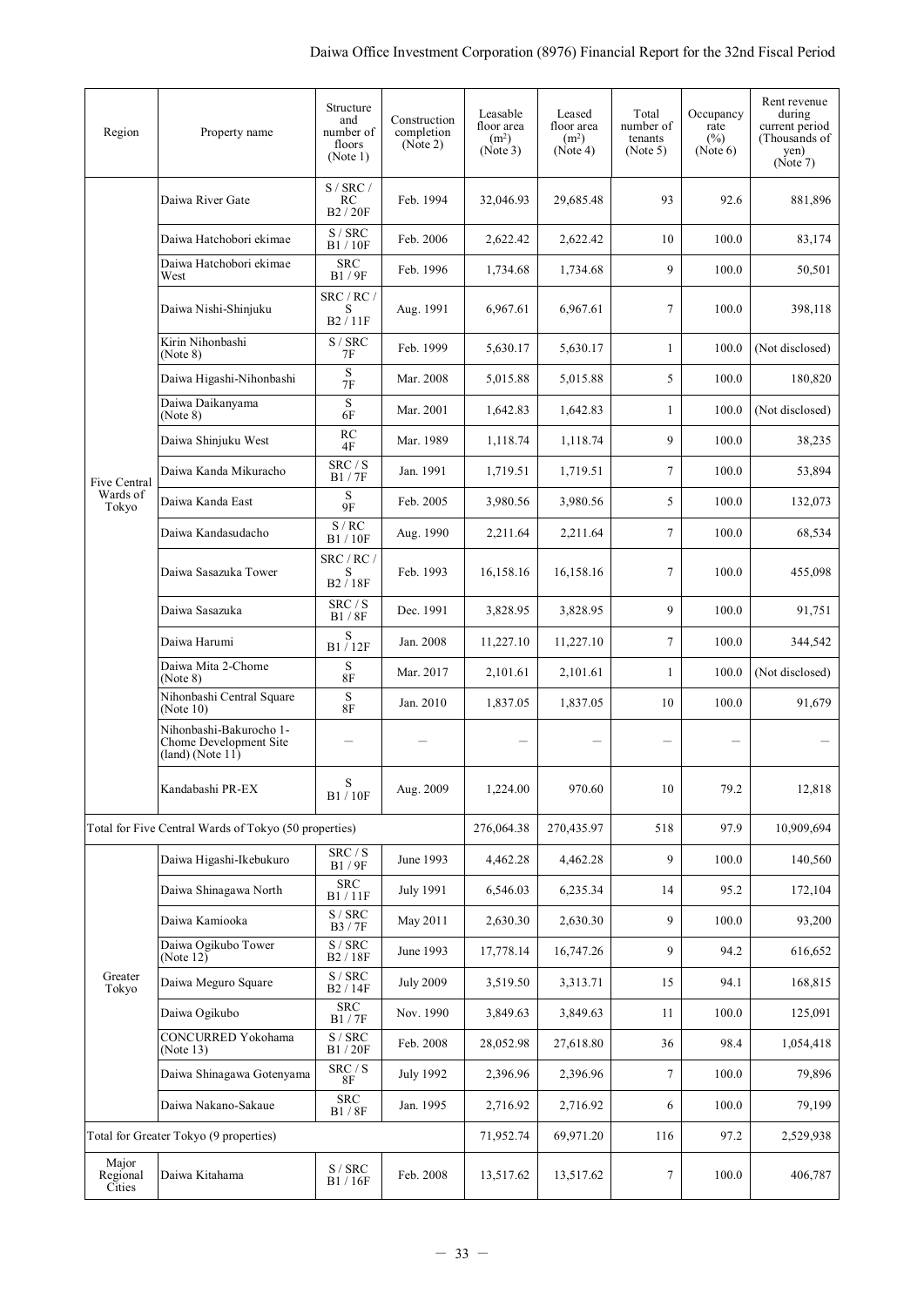| Region                                       | Property name | Structure<br>and<br>number of<br>floors<br>(Note 1) | Construction<br>completion<br>(Note 2) | Leasable<br>floor area<br>(m <sup>2</sup> )<br>(Note 3) | Leased<br>floor area<br>(m <sup>2</sup> )<br>(Note 4) | Total<br>number of<br>tenants<br>(Note 5) | Occupancy<br>rate<br>(%)<br>(Note 6) | Rent revenue<br>during<br>current period<br>(Thousands of<br>yen)<br>(Note 7) |
|----------------------------------------------|---------------|-----------------------------------------------------|----------------------------------------|---------------------------------------------------------|-------------------------------------------------------|-------------------------------------------|--------------------------------------|-------------------------------------------------------------------------------|
| Total for Major Regional Cities (1 property) |               |                                                     |                                        | 13,517.62                                               | 13,517.62                                             | ∍                                         | 100.0                                | 406,787                                                                       |
| Total (60 properties)                        |               | 361,534.74                                          | 353,924.79                             | 641                                                     | 97.8                                                  | 13,846,420                                |                                      |                                                                               |

- (Note 1) "Structure and number of floors" are the entries in the real estate registry of the building of the applicable investment real estate property. "S" refers to steel-framed structure, "RC" refers to reinforced concrete structure, "SRC" refers to steel-framed reinforced concrete structure, "B" refers to floors below ground and "F" refers to floors above ground.
- (Note 2) "Construction completion" is the entry in the real estate registry of the building of the applicable investment real estate property.
- (Note 3) <sup>"</sup>Leasable floor area" represents the floor area of the building of the applicable property that is leasable, not including the leasable area of the land (including level parking space), and is the floor area indicated in the lease contract, etc. as of November 30, 2021.

(Note 4) "Leased floor area" is the sum total of the floor area that is actually leased based on lease agreements, etc. executed with end tenants as of November 30, 2021.

(Note 5) "Total number of tenants" is the number of end tenants. When there is a tenant occupying multiple buildings, the concerned tenant is counted and stated for each individual building.

(Note 6) "Occupancy rate" is the figure arrived at when leased floor area is divided by leasable floor area, rounded down to one decimal place.

(Note 7) "Rent revenue during current period" is rent income, common area charges income, parking lot income and other income generated from the applicable investment real estate property (excluding other lease business revenue) during the 32nd Fiscal Period, rounded down to the nearest thousand yen.

(Note 8) Not shown for such reasons as consent was not obtained from major tenants to disclose the rent revenue during current period for the properties.

(Note 9) The real estate in trust pertaining to trust beneficiary interest held by the Investment Corporation is the co-ownership interest corresponding to three-sevenths of the entire property. Accordingly, leasable floor area and leased floor area are the floor areas corresponding to three-sevenths of the entire building.

(Note 10)The real estate in trust pertaining to trust beneficiary interest held by the Investment Corporation is the compartmentalized ownership building. Of the rent revenue, the Investment Corporation's ownership ratio of revenue from the master lease business (rent income, etc.) is 183,715/301,220, based on the agreement, etc. among the compartmentalized co-owners of the property. Leasable floor area and leased floor area are figures corresponding to 183,715/301,220 of the area subject to the business while total number of tenants and occupancy rate are figures for the entirety of the area subject to the business.

- (Note 11)The Investment Corporation plans to develop an office building on the property.
- (Note 12)The buildings consist of three registrations. Of these, the details of the major building are shown here.
- (Note 13)The real estate in trust pertaining to trust beneficiary interest held by the Investment Corporation is the quasi coownership interest corresponding to 75% of the entire property. Accordingly, leasable floor area and leased floor area are the floor areas corresponding to 75% of the entire building.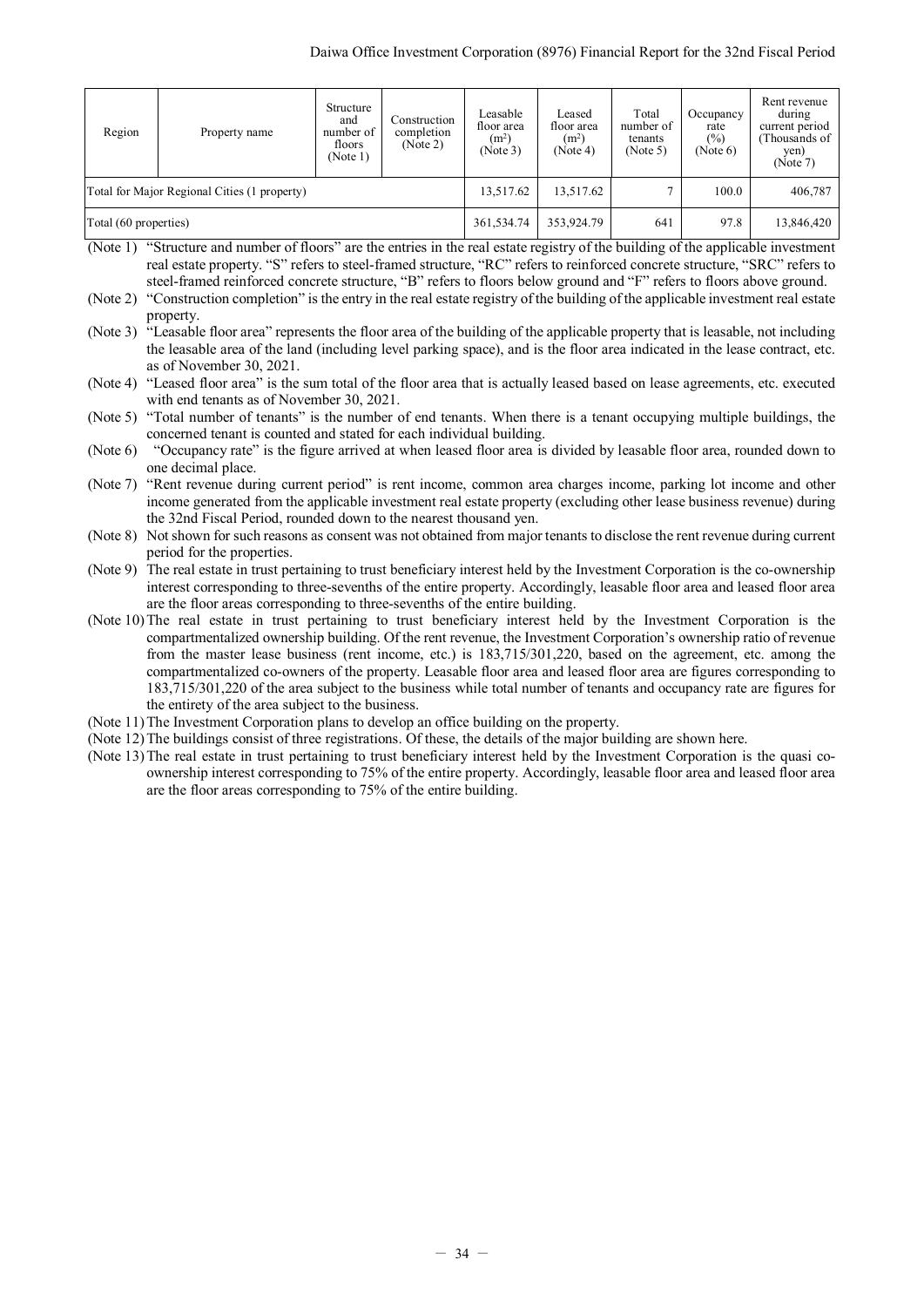# <span id="page-36-0"></span>3.2.3. Capital Expenditures for Assets Under Management

## A. Scheduled Capital Expenditures

The following are the principal capital expenditures arising from renovation construction work, etc. currently planned for existing portfolio properties. Please note that the expected construction amount includes portions that are expensed as a separate account item of accounting costs.

| Name of                                      |                                                            | Scheduled                         | Expected construction amount<br>(Millions of yen) |                                            |                                    |
|----------------------------------------------|------------------------------------------------------------|-----------------------------------|---------------------------------------------------|--------------------------------------------|------------------------------------|
| real estate properties<br>(Location)         | Purpose                                                    | implementation<br>period          | Total<br>amount                                   | Amount<br>paid during<br>current<br>period | Total<br>amount<br>already<br>paid |
| Daiwa Ginza<br>(Chuo-ku, Tokyo)              | Upgrading of air-conditioning<br>facilities                | From: Dec. 2021<br>To: May 2022   | 245                                               |                                            |                                    |
| Daiwa Nakano-Sakaue<br>(Nakano-ku, Tokyo)    | Upgrading of air-conditioning<br>facilities                | From: Dec. 2021<br>To: May 2022   | 100                                               |                                            |                                    |
| Daiwa River Gate<br>(Chuo-ku, Tokyo)         | Renovation of power receiving<br>and transforming facility | From: Dec. 2021<br>To: May 2022   | 64                                                |                                            |                                    |
| Daiwa River Gate<br>(Chuo-ku, Tokyo)         | Conversion to LED lighting at<br>exclusive areas           | From: Dec. $2021$<br>To: May 2022 | 37                                                |                                            |                                    |
| Shinjuku Maynds Tower<br>(Shibuya-ku, Tokyo) | Renovation of air-conditioning<br>facilities               | From: Dec. $2021$<br>To: May 2022 | 36                                                |                                            |                                    |

# B. Capital Expenditures During the 32nd Fiscal Period

The following summarizes the primary construction work that constitutes capital expenditures implemented during the 32nd Fiscal Period for existing portfolio properties. Capital expenditures for the 32nd Fiscal Period amounted to 498 million yen and, when combined with the 166 million yen in repair expenses charged to the 32nd Fiscal Period expenses, totals 664 million yen in construction work implemented.

| Name of<br>real estate properties<br>(Location) | Purpose                                             | Period                            | Construction amount paid<br>(Millions of yen) |
|-------------------------------------------------|-----------------------------------------------------|-----------------------------------|-----------------------------------------------|
| Daiwa Kayabacho<br>(Chuo-ku, Tokyo)             | Addition of humidifiers                             | From: June 2021<br>To: Sept. 2021 | 45                                            |
| Shinjuku Maynds Tower<br>(Shibuya-ku, Tokyo)    | Renovation of air-conditioning<br>facilities        | From: Aug. 2021<br>To: Nov. 2021  | 32                                            |
| Daiwa Ginza<br>(Chuo-ku, Tokyo)                 | Upgrading of private power<br>generation facilities | From: Oct. 2021<br>To: Oct. 2021  | 22                                            |
| Other                                           |                                                     |                                   | 398                                           |
|                                                 | 498                                                 |                                   |                                               |

C. Reserve Amount for Long-Term Repair Plans (Reserve for Repairs) The Investment Corporation sets aside the following reserve for repairs from cash flows during the fiscal period for the payment of future major repairs. (Unit: Millions of yen)

|                                                         |                                            |                                           |                                            |                                           | Unit: Millions of yen)                     |
|---------------------------------------------------------|--------------------------------------------|-------------------------------------------|--------------------------------------------|-------------------------------------------|--------------------------------------------|
| Fiscal period                                           | 28th<br><b>Fiscal Period</b>               | 29 <sub>th</sub><br><b>Fiscal Period</b>  | 30 <sub>th</sub><br>Fiscal Period          | 31st<br>Fiscal Period                     | 32nd<br><b>Fiscal Period</b>               |
|                                                         | [From: June 1, 2019]<br>To: Nov. 30, 2019] | [From: Dec. 1, 2019]<br>To: May 31, 2020] | [From: June 1, 2020]<br>To: Nov. 30, 2020] | [From: Dec. 1, 2020]<br>To: May 31, 2021] | [From: June 1, 2021]<br>To: Nov. 30, 2021] |
| Balance of reserve<br>at beginning of<br>current period | 2,089                                      | 2,150                                     | 2,150                                      | 2,190                                     | 2,190                                      |
| Amount of reserve in<br>current period                  | 61                                         |                                           | 40                                         |                                           |                                            |
| Reversal of reserve in<br>current period                |                                            |                                           |                                            |                                           | 965                                        |
| Amount carried forward<br>to next period                | 2,150                                      | 2,150                                     | 2,190                                      | 2,190                                     | 1,225                                      |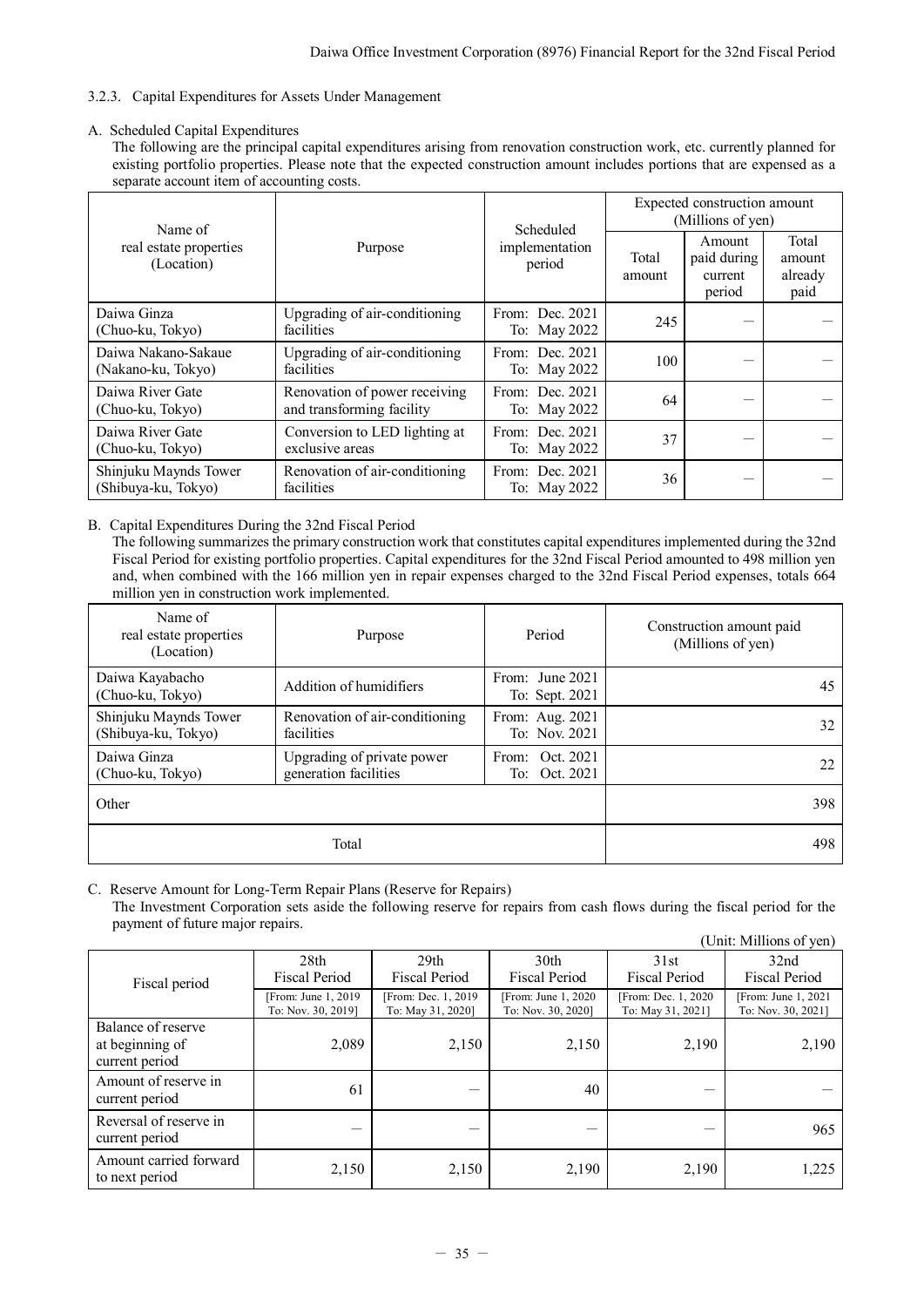<span id="page-37-0"></span>

|  |  |  | 3.2.4. Summary of Estimated Price at End of Period (As of November 30, 2021) |
|--|--|--|------------------------------------------------------------------------------|
|--|--|--|------------------------------------------------------------------------------|

|                                   |                                     | Summary of Appraisal Report  |                    |                            |                            |                                |  |
|-----------------------------------|-------------------------------------|------------------------------|--------------------|----------------------------|----------------------------|--------------------------------|--|
|                                   | Estimated price<br>at end of period | Direct capitalization method |                    |                            | DCF method                 |                                |  |
| Property name                     | (Millions of yen)<br>(Note 1)       | Price<br>(Millions of yen)   | Cap rate<br>$(\%)$ | Price<br>(Millions of yen) | Discount<br>rate<br>$(\%)$ | Terminal<br>cap rate<br>$(\%)$ |  |
| Daiwa Ginza                       | 17,900                              | 18,100                       | 3.3                | 17,600                     | 3.1                        | 3.5                            |  |
| Daiwa Ginza Annex                 | 3,970                               | 4,050                        | 3.3                | 3,880                      | 3.1                        | 3.5                            |  |
| Daiwa Shibaura                    | 8,430                               | 8,370                        | 3.9                | 8,450                      | 3.7                        | 4.1                            |  |
| Daiwa Minami-Aoyama               | 4,740                               | 4,800                        | 3.7                | 4,680                      | 3.5                        | 3.9                            |  |
| Daiwa Sarugakucho                 | 4,260                               | 4,320                        | 4.2                | 4,190                      | 4.0                        | 4.4                            |  |
| Daiwa A Hamamatsucho<br>(Note 2)  | 3,970                               | 4,070                        | 3.6                | 3,930                      | 3.4                        | 3.8                            |  |
| Daiwa Jingumae                    | 3,130                               | 3,200                        | 3.6                | 3,060                      | 3.4                        | 3.8                            |  |
| Daiwa Shibadaimon                 | 4,060                               | 4,120                        | 3.5                | 4,040                      | 3.3                        | 3.7                            |  |
| Daiwa Misakicho                   | 3,120                               | 3,170                        | 3.8                | 3,100                      | 3.6                        | 4.0                            |  |
| Daiwa Tsukijiekimae<br>(Note 3)   | 2,310                               | 2,320                        | 4.1                | 2,300                      | 4.1                        | 4.3                            |  |
| Daiwa Tsukiji                     | 1,750                               | 1,750                        | 3.9                | 1,750                      | 3.9                        | 4.1                            |  |
| Daiwa Tsukishima                  | 10,800                              | 10,900                       | 4.0                | 10,700                     | 3.7                        | 4.2                            |  |
| Daiwa Nihonbashi Horidomecho      | 3,030                               | 3,050                        | 3.8                | 3,010                      | 3.6                        | 4.0                            |  |
| Daiwa Azabudai                    | 1,950                               | 1,980                        | 3.8                | 1,920                      | 3.6                        | 4.0                            |  |
| Daiwa Kojimachi 4-chome           | 2,920                               | 2,960                        | 3.5                | 2,870                      | 3.3                        | 3.7                            |  |
| Shinjuku Maynds Tower<br>(Note 4) | 64,300                              | 152,000                      | 3.1                | 147,000                    | 2.9                        | 3.3                            |  |
| Daiwa SHIBUYA EDGE                | 5,450                               | 5,580                        | 3.5                | 5,310                      | 3.3                        | 3.7                            |  |
| Daiwa Kodenmacho                  | 2,330                               | 2,370                        | 4.0                | 2,290                      | 3.8                        | 4.2                            |  |
| Daiwa Nishi-Shimbashi             | 7,370                               | 7,520                        | 3.4                | 7,300                      | 3.2                        | 3.6                            |  |
| Daiwa Kayabacho                   | 8,280                               | 8,420                        | 3.3                | 8,220                      | 3.1                        | 3.5                            |  |
| Daiwa Jinbocho 3-chome            | 5,270                               | 5,380                        | 3.3                | 5,220                      | 3.1                        | 3.5                            |  |
| E SPACE TOWER                     | 37,800                              | 38,700                       | 2.9                | 36,900                     | 2.7                        | 3.1                            |  |
| Daiwa Nihonbashi Hongokucho       | 2,720                               | 2,740                        | 3.9                | 2,710                      | 3.7                        | 4.1                            |  |
| shinyon curumu                    | 16,500                              | 16,800                       | 3.2                | 16,400                     | 3.0                        | 3.4                            |  |
| Daiwa Akasaka                     | 15,500                              | 15,900                       | 3.2                | 15,300                     | 3.0                        | 3.4                            |  |
| Daiwa Shibuya Miyamasuzaka        | 13,300                              | 13,600                       | 3.2                | 13,000                     | 3.0                        | 3.4                            |  |
| Daiwa Azabu Terrace               | 18,800                              | 19,200                       | 3.4                | 18,400                     | 3.2                        | 3.6                            |  |
| Daiwa Ebisu 4-chome               | 6,440                               | 6,450                        | 3.6                | 6,440                      | 3.7                        | 3.8                            |  |
| LAQUAS Higashi Shinjuku           | 11,300                              | 11,700                       | 3.3                | 11,100                     | 3.1                        | 3.5                            |  |
| Daiwa Aoyama                      | 12,300                              | 12,600                       | 3.2                | 12,200                     | 3.0                        | 3.4                            |  |
| Shinsen Place                     | 6,800                               | 6,970                        | 3.3                | 6,730                      | 3.2                        | 3.5                            |  |
| Daiwa Shibuya Square              | 22,700                              | 23,000                       | 3.2                | 22,400                     | 3.0                        | 3.4                            |  |
| Daiwa River Gate                  | 34,700                              | 34,900                       | 3.6                | 34,400                     | 3.3                        | 3.7                            |  |
| Daiwa Hatchobori ekimae           | 3,300                               | 3,390                        | 3.4                | 3,260                      | 3.2                        | 3.6                            |  |
| Daiwa Hatchobori ekimae West      | 1,970                               | 2,030                        | 3.5                | 1,950                      | 3.3                        | 3.7                            |  |
| Daiwa Nishi-Shinjuku              | 17,500                              | 17,800                       | 3.3                | 17,300                     | 3.1                        | 3.5                            |  |
| Kirin Nihonbashi                  | 8,420                               | 8,480                        | 3.7                | 8,350                      | 3.4                        | 3.8                            |  |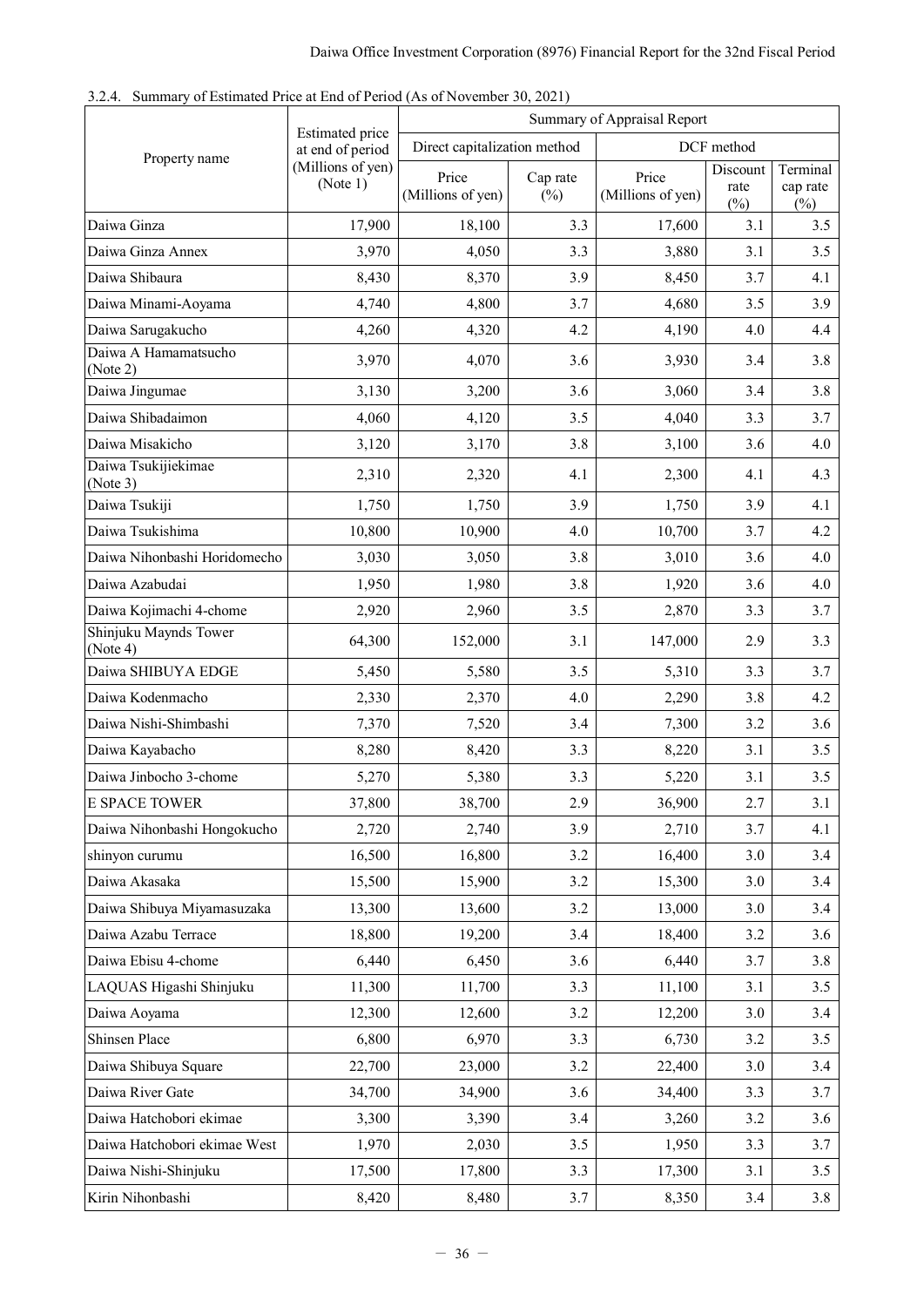|                                                                  |                                            |                              |                    | Summary of Appraisal Report |                            |                                |
|------------------------------------------------------------------|--------------------------------------------|------------------------------|--------------------|-----------------------------|----------------------------|--------------------------------|
|                                                                  | <b>Estimated</b> price<br>at end of period | Direct capitalization method |                    |                             | DCF method                 |                                |
| Property name                                                    | (Millions of yen)<br>(Note 1)              | Price<br>(Millions of yen)   | Cap rate<br>$(\%)$ | Price<br>(Millions of yen)  | Discount<br>rate<br>$(\%)$ | Terminal<br>cap rate<br>$($ %) |
| Daiwa Higashi-Nihonbashi                                         | 7,150                                      | 7,300                        | 3.8                | 7,090                       | 3.6                        | 4.0                            |
| Daiwa Daikanyama<br>(Note 5)                                     | 3,590                                      | 3,630                        | 3.2                | 3,570                       | 3.2                        | 3.4                            |
| Daiwa Shinjuku West                                              | 1,280                                      | 1,290                        | 3.8                | 1,270                       | 3.6                        | 4.0                            |
| Daiwa Kanda Mikuracho                                            | 1,850                                      | 1,840                        | 3.8                | 1,850                       | 3.8                        | 4.0                            |
| Daiwa Kanda East                                                 | 5,810                                      | 5,930                        | 3.3                | 5,690                       | 3.1                        | 3.5                            |
| Daiwa Kandasudacho                                               | 2,820                                      | 2,880                        | 3.6                | 2,790                       | 3.6                        | 3.8                            |
| Daiwa Sasazuka Tower                                             | 16,100                                     | 16,500                       | 3.8                | 15,900                      | 3.6                        | 4.0                            |
| Daiwa Sasazuka                                                   | 3,570                                      | 3,680                        | 4.0                | 3,520                       | 3.8                        | 4.2                            |
| Daiwa Harumi                                                     | 12,700                                     | 12,800                       | 3.6                | 12,600                      | 3.6                        | 3.8                            |
| Daiwa Mita 2-Chome                                               | 4,150                                      | 4,220                        | 3.6                | 4,070                       | 3.4                        | 3.8                            |
| Nihonbashi Central Square<br>(Note 6)                            | 3,820                                      | 3,900                        | 3.4                | 3,730                       | 3.2                        | 3.6                            |
| Nihonbashi-Bakurocho 1-Chome<br>Development Site (land) (Note 7) | 4,500                                      |                              |                    |                             |                            |                                |
| Kandabashi PR-EX                                                 | 2,050                                      | 2,130                        | 3.4                | 2,010                       | 3.2                        | 3.6                            |
| Daiwa Higashi-Ikebukuro                                          | 4,370                                      | 4,430                        | 4.0                | 4,340                       | 3.8                        | 4.2                            |
| Daiwa Shinagawa North                                            | 6,180                                      | 6,290                        | 4.1                | 6,060                       | 3.9                        | 4.3                            |
| Daiwa Kamiooka                                                   | 2,900                                      | 2,930                        | 4.5                | 2,890                       | 4.3                        | 4.7                            |
| Daiwa Ogikubo Tower                                              | 23,200                                     | 23,500                       | 3.6                | 23,100                      | 3.4                        | 3.8                            |
| Daiwa Meguro Square                                              | 7,290                                      | 7,460                        | 3.5                | 7,210                       | 3.3                        | 3.7                            |
| Daiwa Ogikubo                                                    | 4,830                                      | 4,910                        | 3.9                | 4,790                       | 3.7                        | 4.1                            |
| <b>CONCURRED Yokohama</b><br>(Note 8)                            | 41,200                                     | 42,300                       | 4.2                | 40,700                      | 4.0                        | 4.4                            |
| Daiwa Shinagawa Gotenyama                                        | 2,880                                      | 2,930                        | 3.9                | 2,860                       | 3.7                        | 4.1                            |
| Daiwa Nakano-Sakaue                                              | 2,660                                      | 2,760                        | 4.0                | 2,610                       | 3.7                        | 4.2                            |
| Daiwa Kitahama                                                   | 13,300                                     | 13,500                       | 3.7                | 13,200                      | 3.5                        | 3.9                            |
| Total                                                            | 577,590                                    | 669,800                      |                    | 649,510                     | $\overline{\phantom{0}}$   |                                |

(Note 1) "Estimated price at end of period" is the price as of November 30, 2021, stated in appraisal reports prepared by real estate appraisers of Tanizawa Sogo Appraisal Co., Ltd., Daiwa Real Estate Appraisal Co., Ltd., JLL Morii Valuation & Advisory K.K. and Japan Real Estate Institute in accordance with the articles of incorporation of the Investment Corporation and the rules of The Investment Trusts Association, Japan.

(Note 2) For Daiwa A Hamamatsucho, the prices are those pertaining to the Investment Corporation's ownership interest.

(Note 3) Discount rate for Daiwa Tsukijiekimae is the figure after the third fiscal year (4.0% up to the second fiscal year).

(Note 4) For Shinjuku Maynds Tower, the estimated price at end of period is the price pertaining to the Investment Corporation's ownership interest, and the price indicated by the direct capitalization method and price indicated by the DCF method are the prices pertaining to the entire property.

(Note 5) Discount rate for Daiwa Daikanyama is the figure after the 11th fiscal year (3.3% up to the 10th fiscal year).

(Note 6) For Nihonbashi Central Square, the prices are those pertaining to the Investment Corporation's ownership interest.

(Note 7) For Nihonbashi-Bakurocho 1-Chome Development Site (land), the estimated price at end of period is the income approach price indicated by the direct capitalization method (development leasing-type).

(Note 8) For CONCURRED Yokohama, the prices are those pertaining to the Investment Corporation's ownership interest.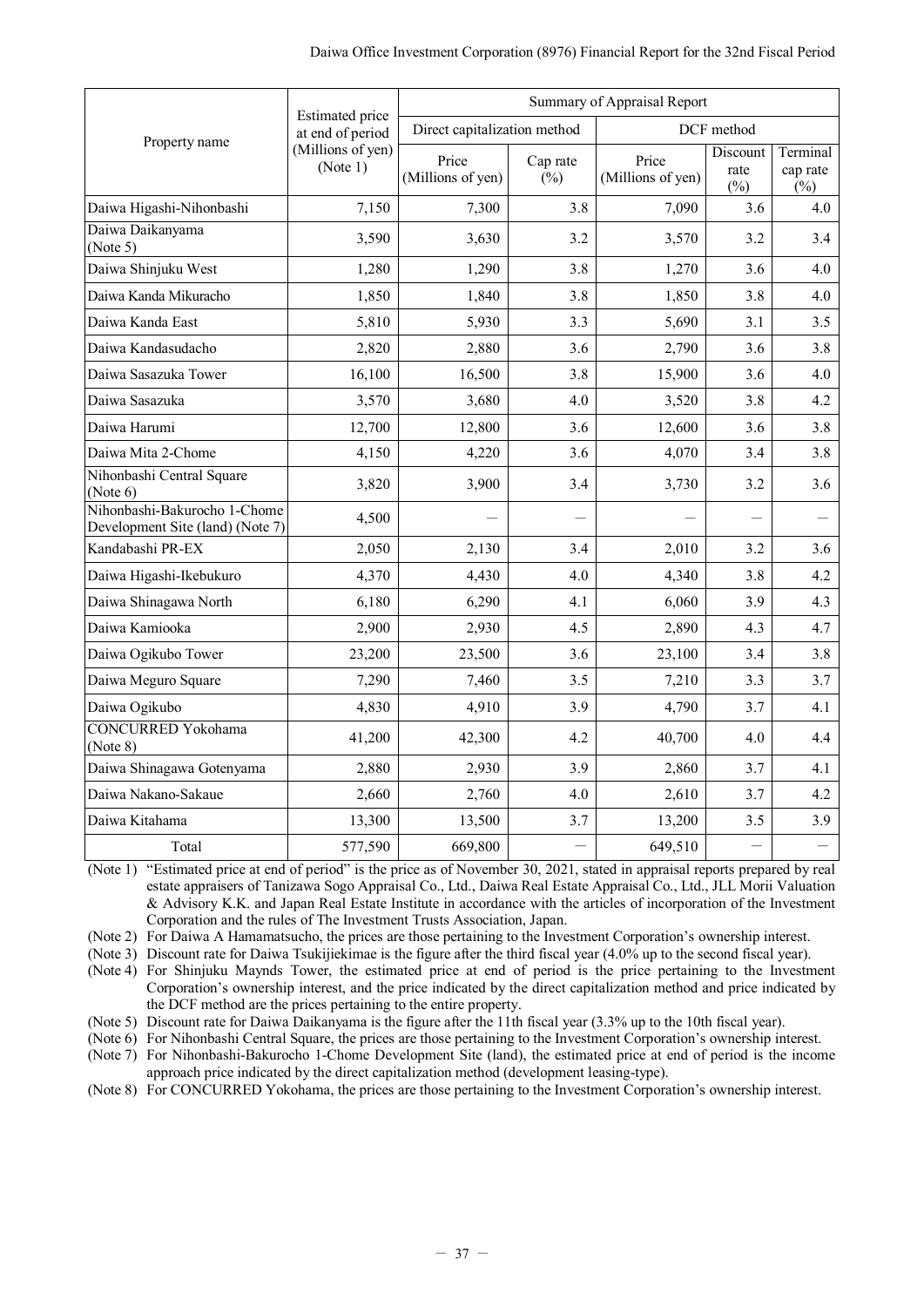# <span id="page-39-0"></span>3.2.5. Status of Income (Loss), Etc. of Individual Properties

The following table lists the status of income (loss), etc. of each property for the 32nd Fiscal Period (from June 1, 2021, to November 30, 2021). Income (loss) information is presented in accordance with "2. Financial Statements; 2.7. Notes to Significant Accounting Policies" outlined earlier.

|                           | Region                                                                                   | Five Central Wards of Tokyo |                      |                   |                            |                                  |  |
|---------------------------|------------------------------------------------------------------------------------------|-----------------------------|----------------------|-------------------|----------------------------|----------------------------------|--|
|                           | Property name                                                                            | Daiwa<br>Ginza              | Daiwa<br>Ginza Annex | Daiwa<br>Shibaura | Daiwa<br>Minami-<br>Aoyama | Daiwa<br>Sarugakucho<br>(Note 3) |  |
| Acquisition date          |                                                                                          | Oct. 2005                   | Oct. 2005            | Oct. 2005         | Oct. 2005                  | Oct. 2005                        |  |
|                           | Acquisition price (Millions of yen)                                                      | 14,100                      | 3,050                | 8,265             | 4,550                      | 3,190                            |  |
| Price                     | Investment ratio $(\% )$                                                                 | 3.0                         | 0.7                  | 1.8               | 1.0                        | 0.7                              |  |
| information               | Carrying amount (Millions of yen)                                                        | 12,629                      | 2,722                | 8.005             | 4,376                      | 3,083                            |  |
|                           | Estimated price at end of period<br>(Millions of yen)                                    | 17,900                      | 3,970                | 8,430             | 4,740                      | 4,260                            |  |
|                           | Total number of tenants (Note 1)                                                         | 23                          | 7                    | 56                | 5                          | 2                                |  |
|                           | Leasable floor area $(m^2)$                                                              | 8,114.93                    | 2,032.11             | 9,619.67          | 2,715.54                   | 3,657.43                         |  |
|                           | Leased floor area $(m2)$                                                                 | 8,106.30                    | 2,032.11             | 9,578.76          | 2,715.54                   | 3,657.43                         |  |
|                           | Occupancy rate $(\% )$                                                                   |                             |                      |                   |                            |                                  |  |
| Leasing<br>information    | End of Nov. 2019                                                                         | 99.4                        | 100.0                | 99.5              | 100.0                      | 100.0                            |  |
|                           | End of May 2020                                                                          | 99.4                        | 100.0                | 97.9              | 100.0                      | 100.0                            |  |
|                           | End of Nov. 2020                                                                         | 99.7                        | 93.2                 | 98.3              | 100.0                      | 100.0                            |  |
|                           | End of May 2021                                                                          | 99.7                        | 100.0                | 98.7              | 100.0                      | 100.0                            |  |
|                           | End of Nov. 2021                                                                         | 99.8                        | 100.0                | 99.5              | 100.0                      | 100.0                            |  |
|                           | Number of days of asset management                                                       | 183                         | 183                  | 183               | 183                        | 183                              |  |
|                           | Total property leasing revenue (A)<br>(Thousands of yen)                                 | 449,452                     | 80,964               | 269,392           | 132,067                    | (Not disclosed)                  |  |
|                           | Rent revenue - real estate                                                               | 449,452                     | 80,964               | 267,971           | 132,067                    | (Not disclosed)                  |  |
|                           | Other lease business revenue                                                             |                             |                      | 1,421             |                            | (Not disclosed)                  |  |
|                           | Total property leasing expenses (B)<br>(Thousands of yen)                                | 156,205                     | 37,372               | 100,477           | 39,877                     | (Not disclosed)                  |  |
|                           | Consignment expenses                                                                     | 19,637                      | 11,585               | 19,233            | 5,701                      | (Not disclosed)                  |  |
|                           | Utilities expenses                                                                       | 18,881                      | 4,472                | 12,852            | 5,314                      | (Not disclosed)                  |  |
|                           | Taxes and dues                                                                           | 33,896                      | 11,231               | 20,778            | 12,951                     | (Not disclosed)                  |  |
| Income<br>$(\text{loss})$ | Non-life insurance expenses                                                              | 538                         | 125                  | 484               | 186                        | (Not disclosed)                  |  |
| information               | Repair expenses                                                                          | 1,209                       | 792                  | 9,629             | 1,093                      | (Not disclosed)                  |  |
|                           | Depreciation (C)                                                                         | 65,552                      | 8,853                | 37,500            | 14,631                     | (Not disclosed)                  |  |
|                           | Other lease business expenses                                                            | 16,489                      | 310                  | $\equiv$          |                            | (Not disclosed)                  |  |
|                           | Operating income (loss) from<br>property leasing (D) $[(A) - (B)]$<br>(Thousands of yen) | 293,246                     | 43,592               | 168,914           | 92,189                     | (Not disclosed)                  |  |
|                           | $NOI(E) [(D) + (C)]$<br>(Thousands of yen)                                               | 358,799                     | 52,446               | 206,414           | 106,821                    | 99,044                           |  |
|                           | Capital expenditures (F)<br>(Thousands of yen)                                           | 22,780                      | 1,624                | 3,959             | 977                        | 564                              |  |
|                           | $NCF$ $[(E) - (F)]$<br>(Thousands of yen)                                                | 336,019                     | 50,822               | 202,455           | 105,844                    | 98,479                           |  |
|                           | Expense rate $(\%)$ [(B) $\div$ (A)]                                                     | 34.75                       | 46.16                | 37.30             | 30.19                      | (Not disclosed)                  |  |
| Reference<br>information  | Annual amount of fixed property tax,<br>etc. for fiscal 2021 (Thousands of yen)          | 67,778                      | 22,317               | 41,022            | 25,594                     | 14,071                           |  |
|                           | Estimated long-term repair expenses<br>(Thousands of yen) (Note 2)                       | 400,440                     | 80,790               | 302,630           | 184,613                    | 96,757                           |  |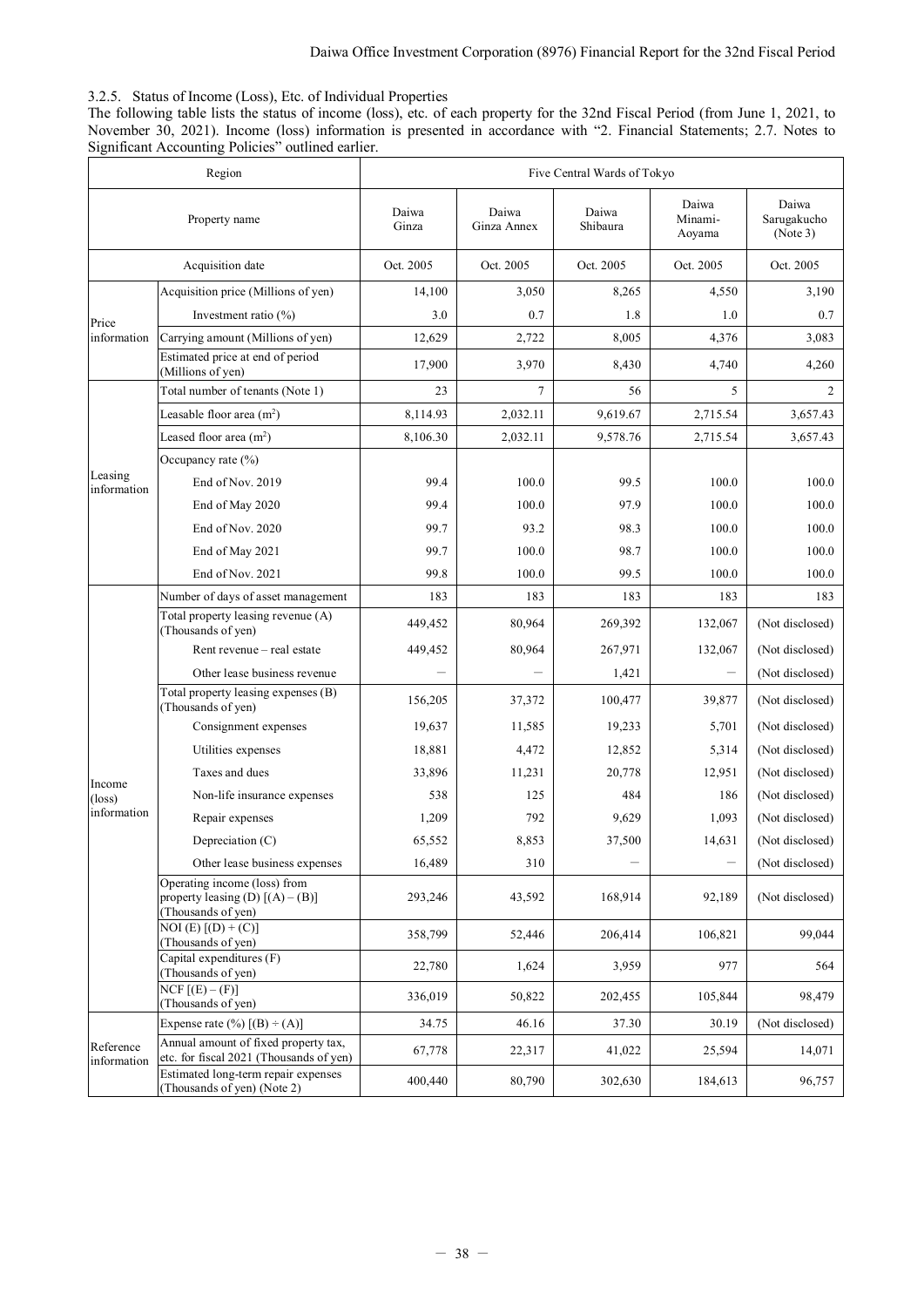|                          | Region                                                                                   | Five Central Wards of Tokyo |                   |                      |                                |                        |  |
|--------------------------|------------------------------------------------------------------------------------------|-----------------------------|-------------------|----------------------|--------------------------------|------------------------|--|
|                          | Property name                                                                            | Daiwa<br>A Hamamatsucho     | Daiwa<br>Jingumae | Daiwa<br>Shibadaimon | Daiwa<br>Misakicho<br>(Note 3) | Daiwa<br>Tsukijiekimae |  |
|                          | Acquisition date                                                                         | Oct. 2005                   | Oct. 2005         | Oct. 2005            | Oct. 2005                      | Jan. 2006              |  |
|                          | Acquisition price (Millions of yen)                                                      | 2,865                       | 2,800             | 2,578                | 2,346                          | 1,560                  |  |
| Price                    | Investment ratio $(\% )$                                                                 | 0.6                         | 0.6               | 0.6                  | 0.5                            | 0.3                    |  |
| information              | Carrying amount (Millions of yen)                                                        | 2,689                       | 2,654             | 2,335                | 2,096                          | 1,231                  |  |
|                          | Estimated price at end of period<br>(Millions of yen)                                    | 3,970                       | 3,130             | 4,060                | 3,120                          | 2,310                  |  |
|                          | Total number of tenants (Note 1)                                                         | 12                          | 4                 | 7                    | 1                              | 6                      |  |
|                          | Leasable floor area $(m2)$                                                               | 3,663.38                    | 2,198.61          | 2,386.48             | 2,137.53                       | 2,659.59               |  |
|                          | Leased floor area $(m2)$                                                                 | 3,663.38                    | 2,198.61          | 2,386.48             | 2,137.53                       | 2,659.59               |  |
|                          | Occupancy rate $(\% )$                                                                   |                             |                   |                      |                                |                        |  |
| Leasing<br>information   | End of Nov. 2019                                                                         | 100.0                       | 100.0             | 100.0                | 100.0                          | 100.0                  |  |
|                          | End of May 2020                                                                          | 100.0                       | 78.5              | 100.0                | 100.0                          | 100.0                  |  |
|                          | End of Nov. 2020                                                                         | 100.0                       | 78.5              | 100.0                | 100.0                          | 100.0                  |  |
|                          | End of May 2021                                                                          | 100.0                       | 100.0             | 100.0                | 100.0                          | 100.0                  |  |
|                          | End of Nov. 2021                                                                         | 100.0                       | 100.0             | 100.0                | 100.0                          | 100.0                  |  |
|                          | Number of days of asset management                                                       | 183                         | 183               | 183                  | 183                            | 183                    |  |
|                          | Total property leasing revenue (A)<br>(Thousands of yen)                                 | 137,378                     | 72,023            | 102,313              | (Not disclosed)                | 70,915                 |  |
|                          | Rent revenue – real estate                                                               | 137,378                     | 72,023            | 102,313              | (Not disclosed)                | 70,915                 |  |
|                          | Other lease business revenue                                                             |                             |                   |                      | (Not disclosed)                |                        |  |
|                          | Total property leasing expenses (B)<br>(Thousands of yen)                                | 74,002                      | 23,239            | 28,845               | (Not disclosed)                | 27,047                 |  |
|                          | Consignment expenses                                                                     | 10,252                      | 4,106             | 6,706                | (Not disclosed)                | 3,841                  |  |
|                          | Utilities expenses                                                                       | 6,518                       | 2,803             | 4,675                | (Not disclosed)                | 3,528                  |  |
| Income                   | Taxes and dues                                                                           | 9,072                       | 6,896             | 6,628                | (Not disclosed)                | 5,265                  |  |
| $(\text{loss})$          | Non-life insurance expenses                                                              | 230                         | 102               | 149                  | (Not disclosed)                | 121                    |  |
| information              | Repair expenses                                                                          | 3,765                       | 261               | 209                  | (Not disclosed)                | 134                    |  |
|                          | Depreciation (C)                                                                         | 14,762                      | 9,063             | 10,476               | (Not disclosed)                | 14,138                 |  |
|                          | Other lease business expenses                                                            | 29,400                      | 7                 |                      | (Not disclosed)                | 18                     |  |
|                          | Operating income (loss) from<br>property leasing (D) $[(A) - (B)]$<br>(Thousands of yen) | 63,375                      | 48,784            | 73,467               | (Not disclosed)                | 43,867                 |  |
|                          | $NOI(E) [(D) + (C)]$<br>(Thousands of yen)                                               | 78,138                      | 57,847            | 83,943               | 66,398                         | 58,006                 |  |
|                          | Capital expenditures (F)<br>(Thousands of yen)                                           | 3,261                       | 1,441             | 5,214                | 1,353                          | 748                    |  |
|                          | $NCF$ [ $(E) - (F)$ ]<br>(Thousands of yen)                                              | 74,876                      | 56,405            | 78,729               | 65,045                         | 57,257                 |  |
|                          | Expense rate $(\%)$ [(B) ÷ (A)]                                                          | 53.87                       | 32.27             | 28.19                | (Not disclosed)                | 38.14                  |  |
| Reference<br>information | Annual amount of fixed property tax,<br>etc. for fiscal 2021 (Thousands of yen)          | 17,988                      | 13,792            | 12,920               | 10,641                         | 10,498                 |  |
|                          | Estimated long-term repair expenses<br>(Thousands of yen) (Note 2)                       | 103,380                     | 99,700            | 87,656               | 114,585                        | 79,450                 |  |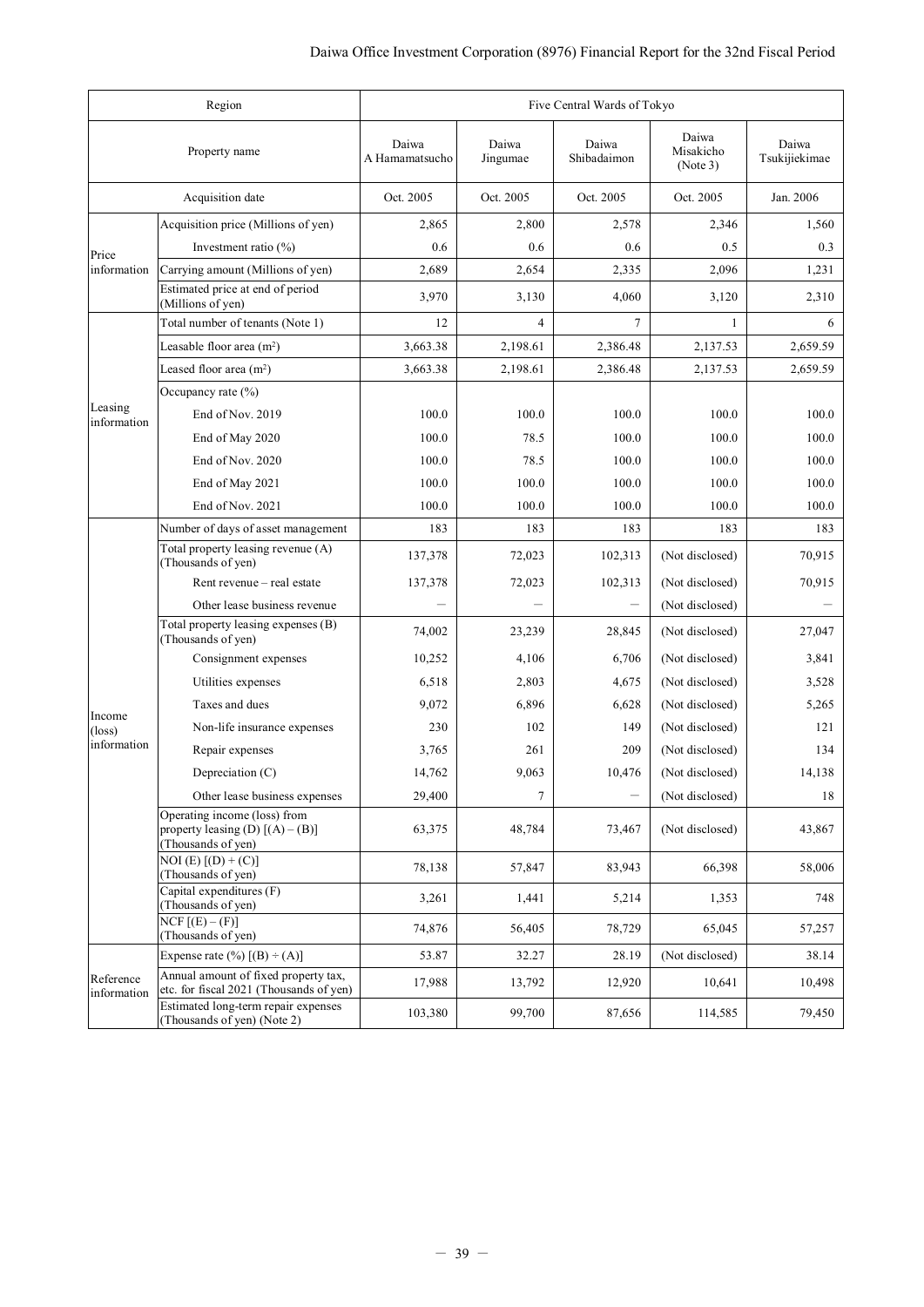| Region<br>Five Central Wards of Tokyo |                                                                                          |                  |                     |                                    |                   |                                |
|---------------------------------------|------------------------------------------------------------------------------------------|------------------|---------------------|------------------------------------|-------------------|--------------------------------|
|                                       | Property name                                                                            | Daiwa<br>Tsukiji | Daiwa<br>Tsukishima | Daiwa<br>Nihonbashi<br>Horidomecho | Daiwa<br>Azabudai | Daiwa<br>Kojimachi 4-<br>chome |
|                                       | Acquisition date                                                                         | Jan. 2006        | Mar. 2006           | May 2006                           | May 2006          | Oct. 2006                      |
|                                       | Acquisition price (Millions of yen)                                                      | 1,240            | 7,840               | 2,520                              | 1,600             | 2,910                          |
| Price                                 | Investment ratio $(\% )$                                                                 | 0.3              | 1.7                 | 0.5                                | 0.3               | 0.6                            |
| information                           | Carrying amount (Millions of yen)                                                        | 1,098            | 6,563               | 2,365                              | 1,466             | 2,808                          |
|                                       | Estimated price at end of period<br>(Millions of yen)                                    | 1,750            | 10,800              | 3,030                              | 1,950             | 2,920                          |
|                                       | Total number of tenants (Note 1)                                                         | 6                | $\overline{4}$      | 7                                  | 11                | $\tau$                         |
|                                       | Leasable floor area $(m2)$                                                               | 1,487.44         | 8,425.69            | 2,848.91                           | 1,697.88          | 2,695.31                       |
|                                       | Leased floor area $(m2)$                                                                 | 1,487.44         | 8,425.69            | 2,848.91                           | 1,697.88          | 2,695.31                       |
|                                       | Occupancy rate $(\% )$                                                                   |                  |                     |                                    |                   |                                |
| Leasing<br>information                | End of Nov. 2019                                                                         | 100.0            | 100.0               | 100.0                              | 100.0             | 100.0                          |
|                                       | End of May 2020                                                                          | 100.0            | 100.0               | 100.0                              | 100.0             | 100.0                          |
|                                       | End of Nov. 2020                                                                         | 100.0            | 100.0               | 100.0                              | 100.0             | 100.0                          |
|                                       | End of May 2021                                                                          | 100.0            | 100.0               | 100.0                              | 100.0             | 100.0                          |
|                                       | End of Nov. 2021                                                                         | 100.0            | 100.0               | 100.0                              | 100.0             | 100.0                          |
|                                       | Number of days of asset management                                                       | 183              | 183                 | 183                                | 183               | 183                            |
|                                       | Total property leasing revenue (A)<br>(Thousands of yen)                                 | 52,162           | 282,380             | 91,330                             | 49,264            | 91,185                         |
|                                       | Rent revenue – real estate                                                               | 50,018           | 282,380             | 91,330                             | 49,264            | 91,185                         |
|                                       | Other lease business revenue                                                             | 2,143            |                     |                                    |                   |                                |
|                                       | Total property leasing expenses (B)<br>(Thousands of yen)                                | 18,503           | 97,596              | 35,096                             | 20,334            | 43,270                         |
|                                       | Consignment expenses                                                                     | 3,520            | 12,550              | 4,919                              | 5,161             | 5,341                          |
|                                       | Utilities expenses                                                                       | 1,982            | 9,336               | 3,845                              | 2,142             | 5,230                          |
|                                       | Taxes and dues                                                                           | 4,096            | 14,929              | 7,012                              | 5,060             | 16,386                         |
| Income<br>$(\text{loss})$             | Non-life insurance expenses                                                              | 76               | 357                 | 160                                | 90                | 174                            |
| information                           | Repair expenses                                                                          | 783              | 2,800               | 3,590                              | 243               | 923                            |
|                                       | Depreciation (C)                                                                         | 8,044            | 57,620              | 15,567                             | 7,636             | 15,213                         |
|                                       | Other lease business expenses                                                            |                  |                     |                                    |                   |                                |
|                                       | Operating income (loss) from<br>property leasing (D) $[(A) - (B)]$<br>(Thousands of yen) | 33,658           | 184,784             | 56,233                             | 28,929            | 47,915                         |
|                                       | $NOI(E) [(D) + (C)]$<br>(Thousands of yen)                                               | 41,703           | 242,404             | 71,801                             | 36,566            | 63,128                         |
|                                       | Capital expenditures (F)<br>(Thousands of yen)                                           | 2,692            | 10,339              |                                    |                   | 450                            |
|                                       | $NCF$ [ $(E) - (F)$ ]<br>(Thousands of yen)                                              | 39,011           | 232,065             | 71,801                             | 36,566            | 62,678                         |
|                                       | Expense rate $(\%)$ $[(B) \div (A)]$                                                     | 35.47            | 34.56               | 38.43                              | 41.28             | 47.45                          |
| Reference<br>information              | Annual amount of fixed property tax,<br>etc. for fiscal 2021 (Thousands of yen)          | 8,133            | 29,859              | 13,816                             | 10,099            | 32,527                         |
|                                       | Estimated long-term repair expenses<br>(Thousands of yen) (Note 2)                       | 97,348           | 136,680             | 147,575                            | 110,990           | 142,915                        |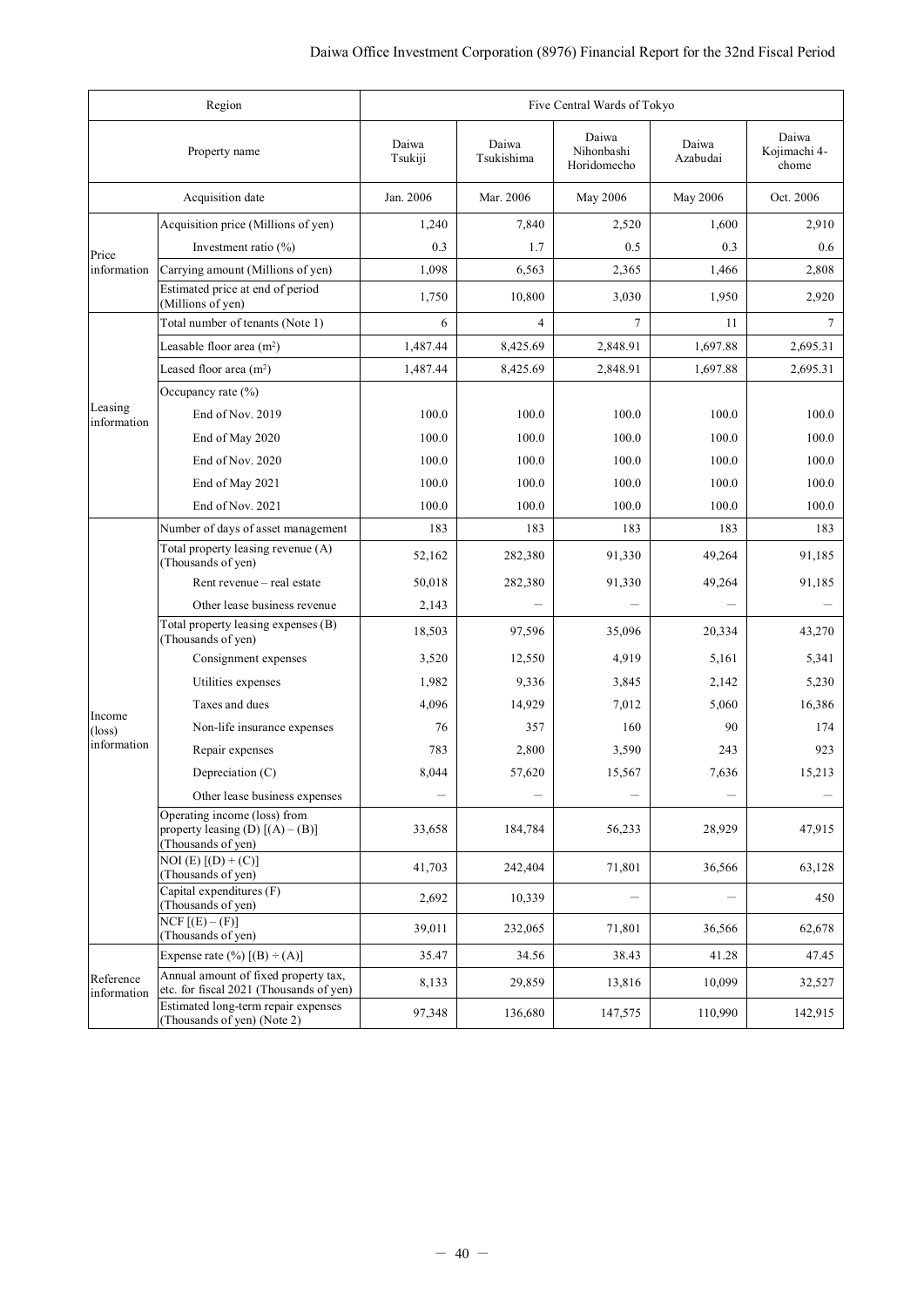|                           | Region                                                                                   | Five Central Wards of Tokyo |                                        |                     |                              |                                |  |
|---------------------------|------------------------------------------------------------------------------------------|-----------------------------|----------------------------------------|---------------------|------------------------------|--------------------------------|--|
|                           | Property name                                                                            | Shinjuku<br>Maynds<br>Tower | Daiwa<br><b>SHIBUYA</b><br><b>EDGE</b> | Daiwa<br>Kodenmacho | Daiwa<br>Nishi-<br>Shimbashi | Daiwa<br>Kayabacho<br>(Note 3) |  |
|                           | Acquisition date                                                                         | July 2007 and<br>Nov. 2007  | <b>July 2007</b>                       | Aug. 2007           | Aug. 2010                    | Mar. 2011                      |  |
|                           | Acquisition price (Millions of yen)                                                      | 66,900                      | 5,900                                  | 2,460               | 5,000                        | 5,600                          |  |
| Price                     | Investment ratio $(\% )$                                                                 | 14.4                        | 1.3                                    | 0.5                 | 1.1                          | 1.2                            |  |
| information               | Carrying amount (Millions of yen)                                                        | 63,307                      | 5,555                                  | 2,315               | 4,573                        | 5,114                          |  |
|                           | Estimated price at end of period<br>(Millions of yen)                                    | 64,300                      | 5,450                                  | 2,330               | 7,370                        | 8,280                          |  |
|                           | Total number of tenants (Note 1)                                                         | 38                          | $\overline{4}$                         | 8                   | 11                           | 1                              |  |
|                           | Leasable floor area $(m2)$                                                               | 22,768.41                   | 2,480.65                               | 2,379.31            | 4,815.84                     | 5,899.11                       |  |
|                           | Leased floor area $(m2)$                                                                 | 22,335.67                   | 1,833.79                               | 2,379.31            | 4,815.84                     | 5,899.11                       |  |
|                           | Occupancy rate $(\% )$                                                                   |                             |                                        |                     |                              |                                |  |
| Leasing<br>information    | End of Nov. 2019                                                                         | 95.1                        | 100.0                                  | 100.0               | 100.0                        | 100.0                          |  |
|                           | End of May 2020                                                                          | 100.0                       | 100.0                                  | 100.0               | 100.0                        | 100.0                          |  |
|                           | End of Nov. 2020                                                                         | 100.0                       | 100.0                                  | 100.0               | 100.0                        | 100.0                          |  |
|                           | End of May 2021                                                                          | 99.6                        | 100.0                                  | 100.0               | 100.0                        | 100.0                          |  |
|                           | End of Nov. 2021                                                                         | 98.0                        | 73.9                                   | 100.0               | 100.0                        | 100.0                          |  |
|                           | Number of days of asset management                                                       | 183                         | 183                                    | 183                 | 183                          | 183                            |  |
|                           | Total property leasing revenue (A)<br>(Thousands of yen)                                 | 1,363,175                   | 119,201                                | 67,951              | 182,760                      | (Not disclosed)                |  |
|                           | Rent revenue - real estate                                                               | 1,363,175                   | 119,201                                | 67,951              | 182,760                      | (Not disclosed)                |  |
|                           | Other lease business revenue                                                             |                             |                                        |                     |                              | (Not disclosed)                |  |
|                           | Total property leasing expenses (B)<br>(Thousands of yen)                                | 563,976                     | 31,579                                 | 23,452              | 81,136                       | (Not disclosed)                |  |
|                           | Consignment expenses                                                                     | 93,416                      | 6,833                                  | 5,274               | 16,880                       | (Not disclosed)                |  |
|                           | Utilities expenses                                                                       | 121,643                     | 4,990                                  | 4,350               | 8,587                        | (Not disclosed)                |  |
|                           | Taxes and dues                                                                           | 134,680                     | 8,118                                  | 3,829               | 16,241                       | (Not disclosed)                |  |
| Income<br>$(\text{loss})$ | Non-life insurance expenses                                                              | 2,329                       | 130                                    | 116                 | 297                          | (Not disclosed)                |  |
| information               | Repair expenses                                                                          | 10,956                      | 1,637                                  | 939                 | 1,805                        | (Not disclosed)                |  |
|                           | Depreciation (C)                                                                         | 199,993                     | 9,867                                  | 8,120               | 37,317                       | (Not disclosed)                |  |
|                           | Other lease business expenses                                                            | 955                         |                                        | 822                 | 6                            | (Not disclosed)                |  |
|                           | Operating income (loss) from<br>property leasing (D) $[(A) - (B)]$<br>(Thousands of yen) | 799.199                     | 87,621                                 | 44,499              | 101,624                      | (Not disclosed)                |  |
|                           | $NOI(E) [(D) + (C)]$<br>(Thousands of yen)                                               | 999,193                     | 97,489                                 | 52,619              | 138,941                      | 147,698                        |  |
|                           | Capital expenditures (F)<br>(Thousands of yen)                                           | 46,312                      | 1,079                                  | 1,336               | 1,601                        | 45,685                         |  |
|                           | $NCF$ [ $(E) - (F)$ ]<br>(Thousands of yen)                                              | 952,880                     | 96,410                                 | 51,283              | 137,340                      | 102,013                        |  |
|                           | Expense rate $(\%)$ [(B) $\div$ (A)]                                                     | 41.37                       | 26.49                                  | 34.51               | 44.40                        | (Not disclosed)                |  |
| Reference<br>information  | Annual amount of fixed property tax,<br>etc. for fiscal 2021 (Thousands of yen)          | 266,565                     | 16,236                                 | 7,658               | 32,230                       | 25,515                         |  |
|                           | Estimated long-term repair expenses<br>(Thousands of yen) (Note 2)                       | 5,834,950                   | 45,350                                 | 84,051              | 178,710                      | 138,850                        |  |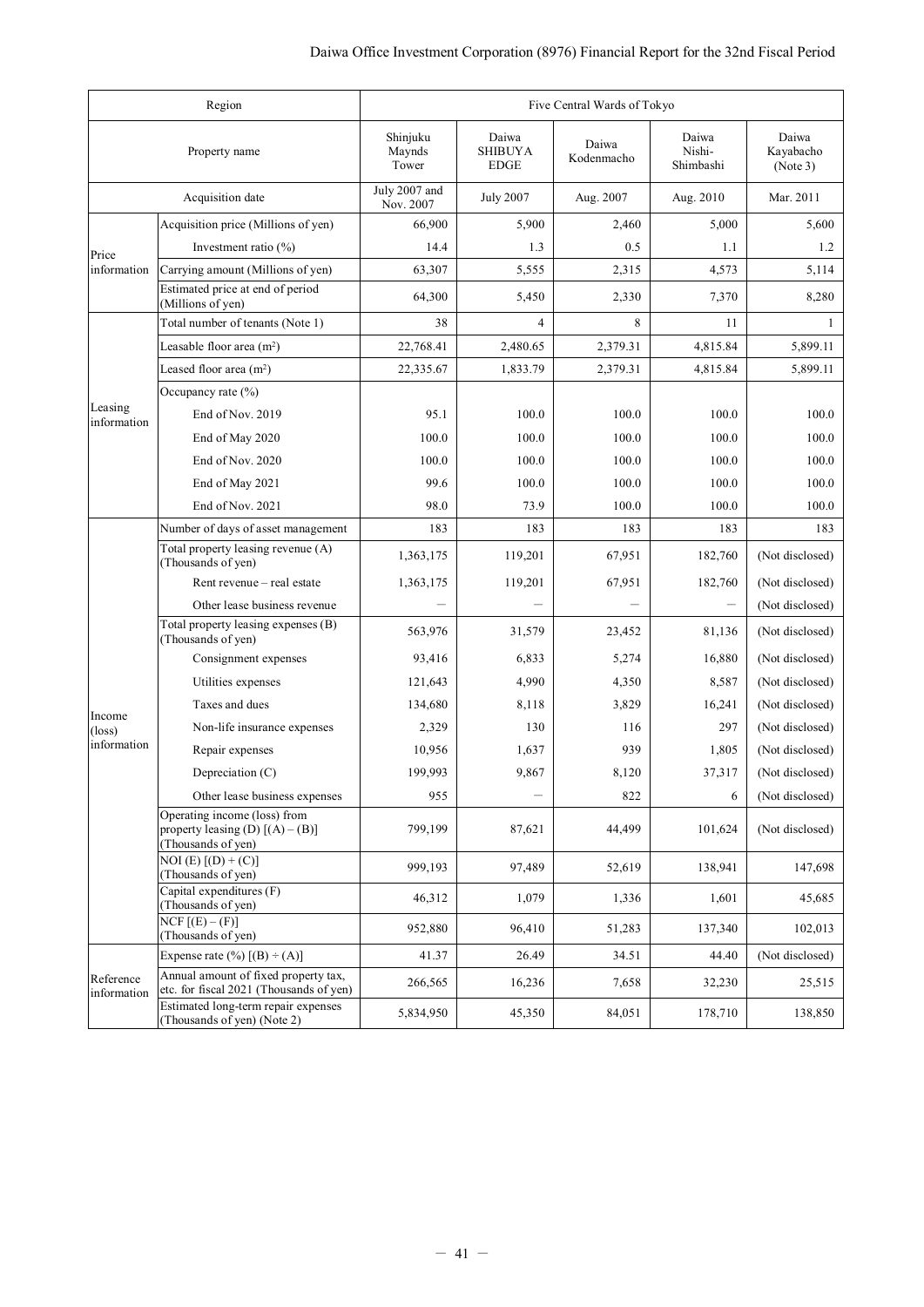| Region<br>Five Central Wards of Tokyo |                                                                                          |                              |                         |                                   |                            |                  |
|---------------------------------------|------------------------------------------------------------------------------------------|------------------------------|-------------------------|-----------------------------------|----------------------------|------------------|
|                                       | Property name                                                                            | Daiwa<br>Jinbocho<br>3-chome | E SPACE<br><b>TOWER</b> | Daiwa<br>Nihonbashi<br>Hongokucho | shinyon<br>curumu          | Daiwa<br>Akasaka |
|                                       | Acquisition date                                                                         | Mar. 2011                    | <b>July 2011</b>        | May 2012                          | Dec. 2012 and<br>Apr. 2013 | Aug. 2013        |
|                                       | Acquisition price (Millions of yen)                                                      | 3,550                        | 24,000                  | 1,721                             | 9,650                      | 9,200            |
| Price                                 | Investment ratio $(\% )$                                                                 | 0.8                          | 5.2                     | 0.4                               | 2.1                        | 2.0              |
| information                           | Carrying amount (Millions of yen)                                                        | 3,235                        | 23,382                  | 1,502                             | 9,474                      | 10.055           |
|                                       | Estimated price at end of period<br>(Millions of yen)                                    | 5,270                        | 37,800                  | 2,720                             | 16,500                     | 15,500           |
|                                       | Total number of tenants (Note 1)                                                         | 8                            | 14                      | 6                                 | 17                         | 14               |
|                                       | Leasable floor area $(m2)$                                                               | 2,889.34                     | 13,960.84               | 2,143.08                          | 6,751.31                   | 8,751.27         |
|                                       | Leased floor area $(m2)$                                                                 | 2,889.34                     | 13,960.84               | 2,143.08                          | 6,751.31                   | 7,180.28         |
|                                       | Occupancy rate $(\% )$                                                                   |                              |                         |                                   |                            |                  |
| Leasing<br>information                | End of Nov. 2019                                                                         | 100.0                        | 97.0                    | 93.9                              | 100.0                      | 100.0            |
|                                       | End of May 2020                                                                          | 100.0                        | 100.0                   | 100.0                             | 100.0                      | 100.0            |
|                                       | End of Nov. 2020                                                                         | 100.0                        | 92.8                    | 100.0                             | 96.7                       | 100.0            |
|                                       | End of May 2021                                                                          | 88.1                         | 100.0                   | 100.0                             | 93.3                       | 96.7             |
|                                       | End of Nov. 2021                                                                         | 100.0                        | 100.0                   | 100.0                             | 100.0                      | 82.0             |
|                                       | Number of days of asset management                                                       | 183                          | 183                     | 183                               | 183                        | 183              |
|                                       | Total property leasing revenue (A)<br>(Thousands of yen)                                 | 114,585                      | 767,203                 | 75,678                            | 377,301                    | 301,012          |
|                                       | Rent revenue - real estate                                                               | 114,585                      | 767,203                 | 75,678                            | 377,301                    | 301,012          |
|                                       | Other lease business revenue                                                             |                              |                         |                                   |                            |                  |
|                                       | Total property leasing expenses (B)<br>(Thousands of yen)                                | 47,995                       | 244,338                 | 24,972                            | 123,246                    | 153,740          |
|                                       | Consignment expenses                                                                     | 10,534                       | 61,199                  | 3,490                             | 27,691                     | 32,846           |
|                                       | Utilities expenses                                                                       | 6,475                        | 41,618                  | 2,540                             | 17,124                     | 15,907           |
| Income                                | Taxes and dues                                                                           | 9,921                        | 62,049                  | 4,549                             | 37,898                     | 35,353           |
| $(\text{loss})$                       | Non-life insurance expenses                                                              | 154                          | 798                     | 94                                | 408                        | 525              |
| information                           | Repair expenses                                                                          | 1,026                        | 5,482                   | 870                               | 1,958                      | 8,704            |
|                                       | Depreciation (C)                                                                         | 19,883                       | 73,117                  | 13,426                            | 38,165                     | 60,402           |
|                                       | Other lease business expenses                                                            |                              | 72                      |                                   | -                          |                  |
|                                       | Operating income (loss) from<br>property leasing (D) $[(A) - (B)]$<br>(Thousands of yen) | 66,590                       | 522,865                 | 50,706                            | 254,055                    | 147,272          |
|                                       | $NOI(E) [(D) + (C)]$<br>(Thousands of yen)                                               | 86,474                       | 595,983                 | 64,132                            | 292,220                    | 207,675          |
|                                       | Capital expenditures (F)<br>(Thousands of yen)                                           | 120                          | 34,468                  | 360                               | 3,275                      | 35,658           |
|                                       | $NCF$ [ $(E) - (F)$ ]<br>(Thousands of yen)                                              | 86,354                       | 561,514                 | 63,772                            | 288,945                    | 172,016          |
|                                       | Expense rate $(\%)$ [(B) $\div$ (A)]                                                     | 41.89                        | 31.85                   | 33.00                             | 32.67                      | 51.07            |
| Reference<br>information              | Annual amount of fixed property tax,<br>etc. for fiscal 2021 (Thousands of yen)          | 19,809                       | 124,052                 | 9,087                             | 75,768                     | 70,633           |
|                                       | Estimated long-term repair expenses<br>(Thousands of yen) (Note 2)                       | 98,780                       | 696,050                 | 50,940                            | 166,089                    | 327,392          |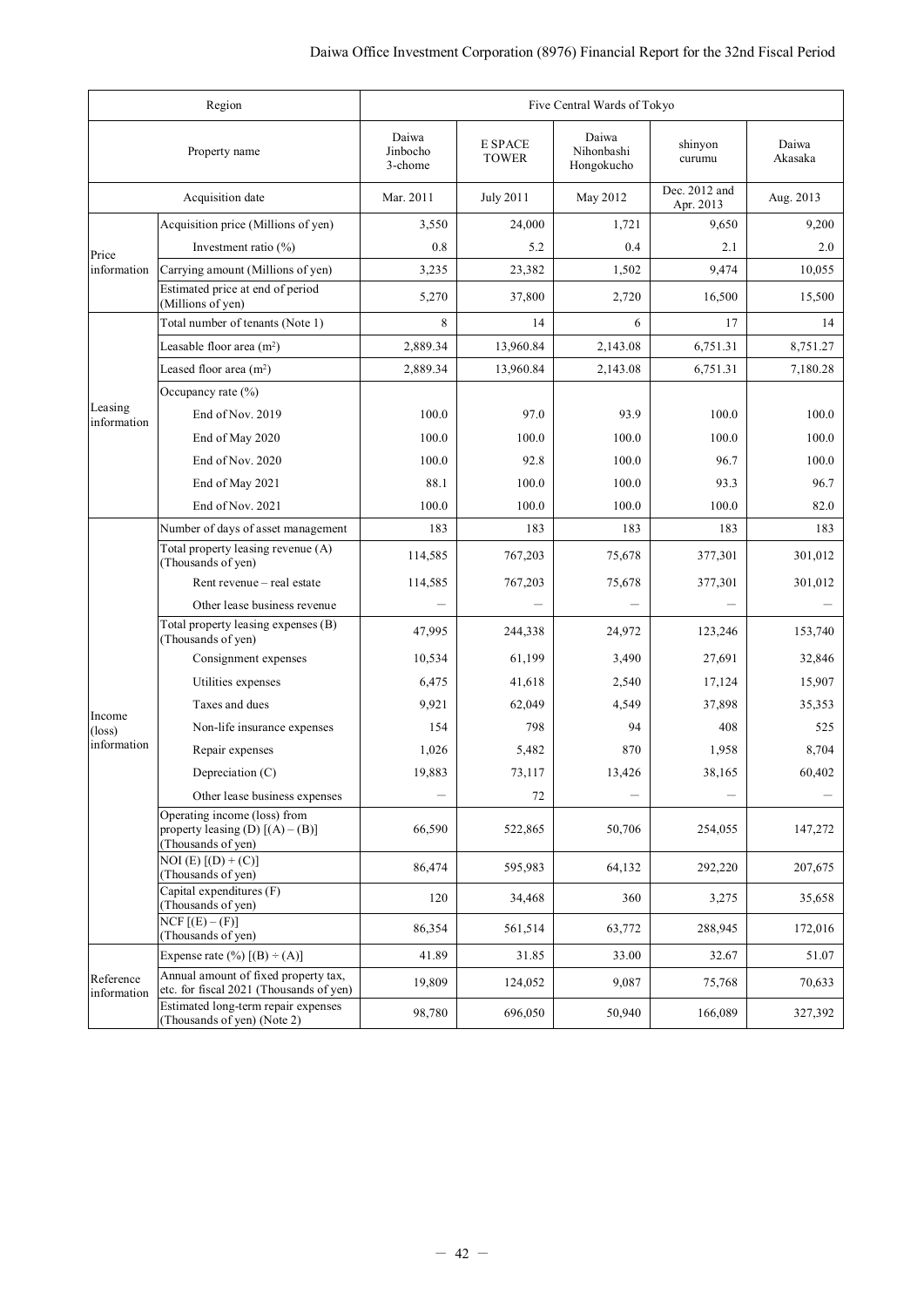|                          | Region                                                                                   | Five Central Wards of Tokyo      |                        |                                    |                                   |                 |  |
|--------------------------|------------------------------------------------------------------------------------------|----------------------------------|------------------------|------------------------------------|-----------------------------------|-----------------|--|
|                          | Property name                                                                            | Daiwa<br>Shibuya<br>Miyamasuzaka | Daiwa<br>Azabu Terrace | Daiwa<br>Ebisu 4-chome<br>(Note 3) | <b>LAQUAS</b><br>Higashi Shinjuku | Daiwa<br>Aoyama |  |
|                          | Acquisition date                                                                         | Sept. 2013                       | <b>July 2014</b>       | Dec. 2014                          | Dec. 2014                         | Mar. 2015       |  |
|                          | Acquisition price (Millions of yen)                                                      | 7,000                            | 14,000                 | 4,135                              | 8,450                             | 9,800           |  |
| Price                    | Investment ratio (%)                                                                     | 1.5                              | 3.0                    | 0.9                                | 1.8                               | 2.1             |  |
| information              | Carrying amount (Millions of yen)                                                        | 7,248                            | 13,779                 | 4,151                              | 8,286                             | 9,965           |  |
|                          | Estimated price at end of period<br>(Millions of yen)                                    | 13,300                           | 18,800                 | 6,440                              | 11,300                            | 12,300          |  |
|                          | Total number of tenants (Note 1)                                                         | 8                                | 11                     | 1                                  | 4                                 | 7               |  |
|                          | Leasable floor area $(m2)$                                                               | 6,328.28                         | 13,234.39              | 2,951.70                           | 7,498.33                          | 4,426.10        |  |
|                          | Leased floor area $(m2)$                                                                 | 6,280.84                         | 13,234.39              | 2,951.70                           | 7,498.33                          | 4,426.10        |  |
|                          | Occupancy rate $(\% )$                                                                   |                                  |                        |                                    |                                   |                 |  |
| Leasing<br>information   | End of Nov. 2019                                                                         | 100.0                            | 100.0                  | 100.0                              | 100.0                             | 100.0           |  |
|                          | End of May 2020                                                                          | 100.0                            | 100.0                  | 100.0                              | 100.0                             | 100.0           |  |
|                          | End of Nov. 2020                                                                         | 100.0                            | 100.0                  | 100.0                              | 100.0                             | 85.9            |  |
|                          | End of May 2021                                                                          | 88.1                             | 100.0                  | 100.0                              | 100.0                             | 100.0           |  |
|                          | End of Nov. 2021                                                                         | 99.2                             | 100.0                  | 100.0                              | 100.0                             | 100.0           |  |
|                          | Number of days of asset management                                                       | 183                              | 183                    | 183                                | 183                               | 183             |  |
|                          | Total property leasing revenue (A)<br>(Thousands of yen)                                 | 265,104                          | 487,450                | (Not disclosed)                    | 233,767                           | 254,569         |  |
|                          | Rent revenue – real estate                                                               | 265,104                          | 487,450                | (Not disclosed)                    | 233,767                           | 254,569         |  |
|                          | Other lease business revenue                                                             |                                  |                        | (Not disclosed)                    |                                   |                 |  |
|                          | Total property leasing expenses (B)<br>(Thousands of yen)                                | 83,917                           | 157,522                | (Not disclosed)                    | 82,920                            | 53,291          |  |
|                          | Consignment expenses                                                                     | 20,199                           | 30,042                 | (Not disclosed)                    | 11,343                            | 12,664          |  |
|                          | Utilities expenses                                                                       | 9,932                            | 36,304                 | (Not disclosed)                    | 13,544                            | 5,470           |  |
| Income                   | Taxes and dues                                                                           | 23,377                           | 33,702                 | (Not disclosed)                    | 21,115                            | 15,234          |  |
| $(\text{loss})$          | Non-life insurance expenses                                                              | 383                              | 742                    | (Not disclosed)                    | 375                               | 192             |  |
| information              | Repair expenses                                                                          | 2,433                            | 2,700                  | (Not disclosed)                    | 2,434                             | 535             |  |
|                          | Depreciation (C)                                                                         | 27,425                           | 54,029                 | (Not disclosed)                    | 33,949                            | 19,194          |  |
|                          | Other lease business expenses                                                            | 165                              | -                      | (Not disclosed)                    | 158                               |                 |  |
|                          | Operating income (loss) from<br>property leasing (D) $[(A) - (B)]$<br>(Thousands of yen) | 181,186                          | 329,927                | (Not disclosed)                    | 150,846                           | 201,277         |  |
|                          | $NOI(E) [(D) + (C)]$<br>(Thousands of yen)                                               | 208,612                          | 383,956                | 140,681                            | 184,795                           | 220,471         |  |
|                          | Capital expenditures (F)<br>(Thousands of yen)                                           | 4,066                            |                        | 250                                | 3,133                             | 416             |  |
|                          | $NCF$ [ $(E) - (F)$ ]<br>(Thousands of yen)                                              | 204,545                          | 383,956                | 140,431                            | 181,662                           | 220,055         |  |
|                          | Expense rate $(\%)$ [(B) ÷ (A)]                                                          | 31.65                            | 32.32                  | (Not disclosed)                    | 35.47                             | 20.93           |  |
| Reference<br>information | Annual amount of fixed property tax,<br>etc. for fiscal 2021 (Thousands of yen)          | 46,705                           | 67,093                 | 19,334                             | 41,980                            | 30,469          |  |
|                          | Estimated long-term repair expenses<br>(Thousands of yen) (Note 2)                       | 457,625                          | 491,112                | 98,692                             | 162,700                           | 175,290         |  |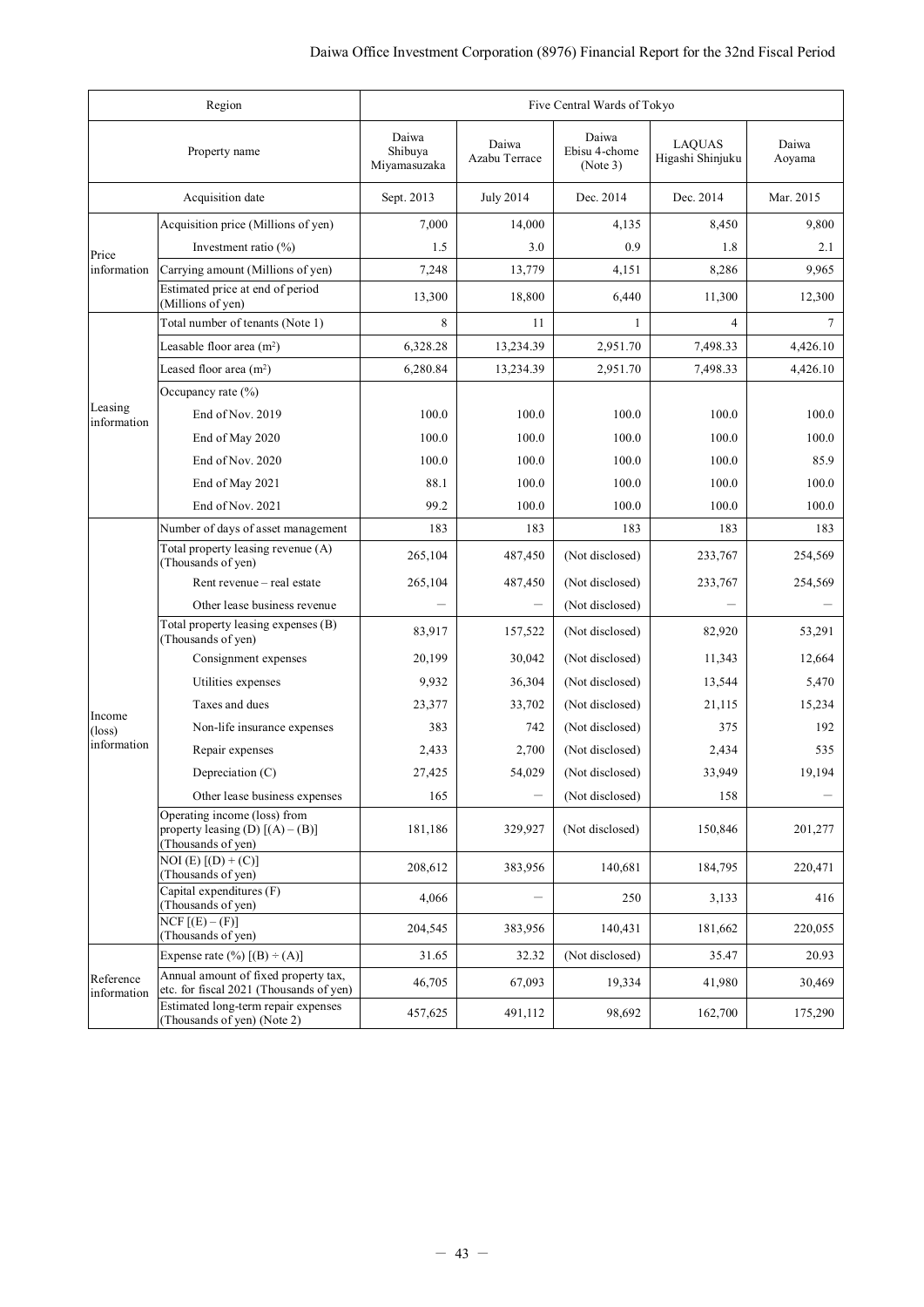| Region                   |                                                                                          |                           | Five Central Wards of Tokyo |                     |                               |                                    |  |
|--------------------------|------------------------------------------------------------------------------------------|---------------------------|-----------------------------|---------------------|-------------------------------|------------------------------------|--|
|                          | Property name                                                                            | Shinsen Place<br>(Note 3) | Daiwa<br>Shibuya Square     | Daiwa<br>River Gate | Daiwa<br>Hatchobori<br>ekimae | Daiwa<br>Hatchobori<br>ekimae West |  |
|                          | Acquisition date                                                                         | Mar. 2015                 | May 2015                    | June 2015           | Sept. 2015                    | Sept. 2015                         |  |
|                          | Acquisition price (Millions of yen)                                                      | 4,800                     | 16,000                      | 28,000              | 2,871                         | 1,647                              |  |
| Price                    | Investment ratio $(\% )$                                                                 | 1.0                       | 3.5                         | 6.0                 | 0.6                           | 0.4                                |  |
| information              | Carrying amount (Millions of yen)                                                        | 4,883                     | 15,774                      | 27,367              | 2,884                         | 1,702                              |  |
|                          | Estimated price at end of period<br>(Millions of yen)                                    | 6,800                     | 22,700                      | 34,700              | 3,300                         | 1,970                              |  |
|                          | Total number of tenants (Note 1)                                                         | 1                         | 9                           | 93                  | 10                            | 9                                  |  |
|                          | Leasable floor area $(m2)$                                                               | 2,811.35                  | 8,566.73                    | 32,046.93           | 2,622.42                      | 1,734.68                           |  |
|                          | Leased floor area $(m2)$                                                                 | 2,811.35                  | 8,300.74                    | 29,685.48           | 2,622.42                      | 1,734.68                           |  |
|                          | Occupancy rate $(\% )$                                                                   |                           |                             |                     |                               |                                    |  |
| Leasing<br>information   | End of Nov. 2019                                                                         | 100.0                     | 100.0                       | 98.9                | 100.0                         | 100.0                              |  |
|                          | End of May 2020                                                                          | 100.0                     | 100.0                       | 99.4                | 100.0                         | 100.0                              |  |
|                          | End of Nov. 2020                                                                         | 100.0                     | 100.0                       | 96.4                | 100.0                         | 95.8                               |  |
|                          | End of May 2021                                                                          | 100.0                     | 100.0                       | 83.4                | 100.0                         | 100.0                              |  |
|                          | End of Nov. 2021                                                                         | 100.0                     | 96.8                        | 92.6                | 100.0                         | 100.0                              |  |
|                          | Number of days of asset management                                                       | 183                       | 183                         | 183                 | 183                           | 183                                |  |
|                          | Total property leasing revenue (A)<br>(Thousands of yen)                                 | (Not disclosed)           | 478,581                     | 886,598             | 83,174                        | 50,501                             |  |
|                          | Rent revenue – real estate                                                               | (Not disclosed)           | 478,581                     | 881,896             | 83,174                        | 50,501                             |  |
|                          | Other lease business revenue                                                             | (Not disclosed)           |                             | 4,701               |                               |                                    |  |
|                          | Total property leasing expenses (B)<br>(Thousands of yen)                                | (Not disclosed)           | 99,710                      | 492,928             | 36,814                        | 16,759                             |  |
|                          | Consignment expenses                                                                     | (Not disclosed)           | 22,887                      | 139,714             | 8,969                         | 4,403                              |  |
|                          | Utilities expenses                                                                       | (Not disclosed)           | 20,449                      | 100,915             | 5,705                         | 2,283                              |  |
| Income                   | Taxes and dues                                                                           | (Not disclosed)           | 28,731                      | 102,325             | 9,270                         | 4,260                              |  |
| $(\text{loss})$          | Non-life insurance expenses                                                              | (Not disclosed)           | 467                         | 2,112               | 159                           | 82                                 |  |
| information              | Repair expenses                                                                          | (Not disclosed)           | 824                         | 9,244               | 1,741                         | 724                                |  |
|                          | Depreciation (C)                                                                         | (Not disclosed)           | 26,350                      | 138,614             | 10,967                        | 5,004                              |  |
|                          | Other lease business expenses                                                            | (Not disclosed)           |                             |                     |                               |                                    |  |
|                          | Operating income (loss) from<br>property leasing (D) $[(A) - (B)]$<br>(Thousands of yen) | (Not disclosed)           | 378,870                     | 393,670             | 46,359                        | 33,742                             |  |
|                          | NOI (E) $\boxed{(\text{D}) + (\text{C})}$<br>(Thousands of yen)                          | 124,759                   | 405,220                     | 532,285             | 57,327                        | 38,746                             |  |
|                          | Capital expenditures (F)<br>(Thousands of yen)                                           | 851                       | 2,140                       | 18,762              | 10,575                        | 5,038                              |  |
|                          | $NCF$ $[(E) - (F)]$<br>(Thousands of yen)                                                | 123,908                   | 403,080                     | 513,523             | 46,752                        | 33,708                             |  |
|                          | Expense rate $(\%)$ [(B) $\div$ (A)]                                                     | (Not disclosed)           | 20.83                       | 55.60               | 44.26                         | 33.19                              |  |
| Reference<br>information | Annual amount of fixed property tax,<br>etc. for fiscal 2021 (Thousands of yen)          | 17,188                    | 56,961                      | 200,111             | 18,352                        | 8,457                              |  |
|                          | Estimated long-term repair expenses<br>(Thousands of yen) (Note 2)                       | 178,610                   | 234,380                     | 2,001,250           | 159,500                       | 91,420                             |  |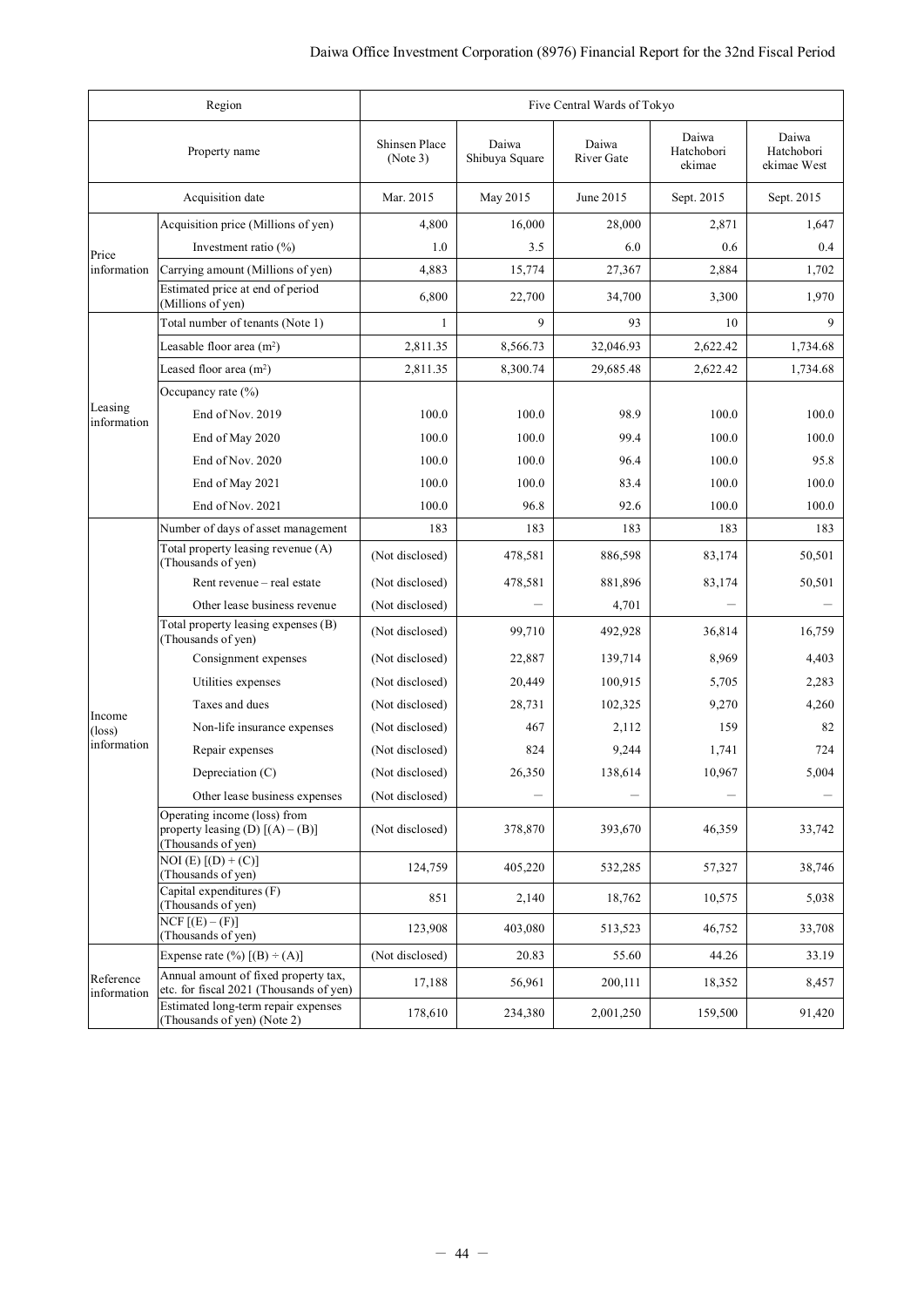| Region<br>Five Central Wards of Tokyo |                                                                                          |                         |                                 |                                 |                                 |                        |
|---------------------------------------|------------------------------------------------------------------------------------------|-------------------------|---------------------------------|---------------------------------|---------------------------------|------------------------|
|                                       | Property name                                                                            | Daiwa<br>Nishi-Shinjuku | Kirin<br>Nihonbashi<br>(Note 3) | Daiwa<br>Higashi-<br>Nihonbashi | Daiwa<br>Daikanyama<br>(Note 3) | Daiwa<br>Shinjuku West |
|                                       | Acquisition date                                                                         | Mar. 2016               | May 2016                        | June 2016                       | June 2016                       | <b>July 2016</b>       |
|                                       | Acquisition price (Millions of yen)                                                      | 13,710                  | 8,180                           | 6,370                           | 2,280                           | 942                    |
| Price                                 | Investment ratio $(\% )$                                                                 | 3.0                     | 1.8                             | 1.4                             | 0.5                             | 0.2                    |
| information                           | Carrying amount (Millions of yen)                                                        | 13,925                  | 8,290                           | 6,240                           | 2,355                           | 989                    |
|                                       | Estimated price at end of period<br>(Millions of yen)                                    | 17,500                  | 8,420                           | 7,150                           | 3,590                           | 1,280                  |
|                                       | Total number of tenants (Note 1)                                                         | 7                       | 1                               | 5                               | 1                               | 9                      |
|                                       | Leasable floor area $(m2)$                                                               | 6,967.61                | 5,630.17                        | 5,015.88                        | 1,642.83                        | 1,118.74               |
|                                       | Leased floor area $(m2)$                                                                 | 6,967.61                | 5,630.17                        | 5,015.88                        | 1,642.83                        | 1,118.74               |
|                                       | Occupancy rate $(\% )$                                                                   |                         |                                 |                                 |                                 |                        |
| Leasing<br>information                | End of Nov. 2019                                                                         | 90.5                    | 100.0                           | 100.0                           | 100.0                           | 100.0                  |
|                                       | End of May 2020                                                                          | 100.0                   | 100.0                           | 100.0                           | 100.0                           | 100.0                  |
|                                       | End of Nov. 2020                                                                         | 100.0                   | 100.0                           | 100.0                           | 100.0                           | 100.0                  |
|                                       | End of May 2021                                                                          | 100.0                   | 100.0                           | 100.0                           | 100.0                           | 100.0                  |
|                                       | End of Nov. 2021                                                                         | 100.0                   | 100.0                           | 100.0                           | 100.0                           | 100.0                  |
|                                       | Number of days of asset management                                                       | 183                     | 183                             | 183                             | 183                             | 183                    |
|                                       | Total property leasing revenue (A)<br>(Thousands of yen)                                 | 398,118                 | (Not disclosed)                 | 180,820                         | (Not disclosed)                 | 38,235                 |
|                                       | Rent revenue – real estate                                                               | 398,118                 | (Not disclosed)                 | 180,820                         | (Not disclosed)                 | 38,235                 |
|                                       | Other lease business revenue                                                             |                         | (Not disclosed)                 |                                 | (Not disclosed)                 |                        |
|                                       | Total property leasing expenses (B)<br>(Thousands of yen)                                | 91,848                  | (Not disclosed)                 | 57,342                          | (Not disclosed)                 | 13,796                 |
|                                       | Consignment expenses                                                                     | 15,210                  | (Not disclosed)                 | 7,247                           | (Not disclosed)                 | 3,305                  |
|                                       | Utilities expenses                                                                       | 15,246                  | (Not disclosed)                 | 9,017                           | (Not disclosed)                 | 2,369                  |
|                                       | Taxes and dues                                                                           | 38,904                  | (Not disclosed)                 | 11,672                          | (Not disclosed)                 | 3,128                  |
| Income<br>$(\text{loss})$             | Non-life insurance expenses                                                              | 383                     | (Not disclosed)                 | 249                             | (Not disclosed)                 | 50                     |
| information                           | Repair expenses                                                                          | 1,467                   | (Not disclosed)                 | 1,124                           | (Not disclosed)                 | 2,682                  |
|                                       | Depreciation (C)                                                                         | 20,634                  | (Not disclosed)                 | 28,001                          | (Not disclosed)                 | 2,259                  |
|                                       | Other lease business expenses                                                            |                         | (Not disclosed)                 | 30                              | (Not disclosed)                 |                        |
|                                       | Operating income (loss) from<br>property leasing (D) $[(A) - (B)]$<br>(Thousands of yen) | 306,269                 | (Not disclosed)                 | 123,478                         | (Not disclosed)                 | 24,438                 |
|                                       | NOI (E) $\boxed{(\text{D}) + (\text{C})}$<br>(Thousands of yen)                          | 326,904                 | 161,295                         | 151,479                         | 66,702                          | 26,698                 |
|                                       | Capital expenditures (F)<br>(Thousands of yen)                                           | 27,405                  |                                 | 6,713                           |                                 | 5,469                  |
|                                       | $NCF$ $[(E) - (F)]$<br>(Thousands of yen)                                                | 299,499                 | 161,295                         | 144,765                         | 66,702                          | 21,228                 |
|                                       | Expense rate $(\%)$ [(B) $\div$ (A)]                                                     | 23.07                   | (Not disclosed)                 | 31.71                           | (Not disclosed)                 | 36.08                  |
| Reference<br>information              | Annual amount of fixed property tax,<br>etc. for fiscal 2021 (Thousands of yen)          | 77,393                  | 22,088                          | 23,149                          | 11,029                          | 6,254                  |
|                                       | Estimated long-term repair expenses<br>(Thousands of yen) (Note 2)                       | 252,590                 | 116,090                         | 157,360                         | 60,548                          | 59,380                 |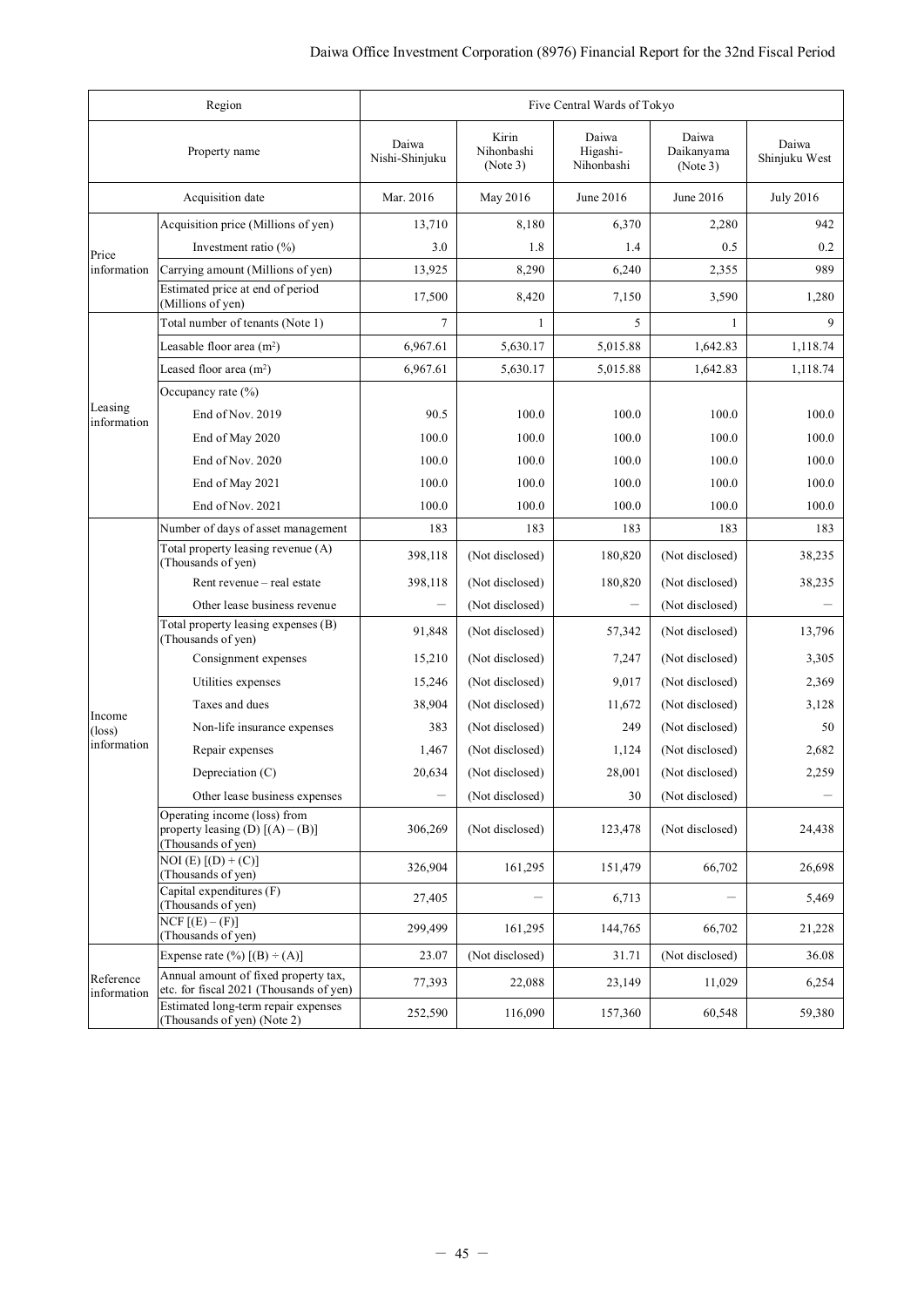| Region<br>Five Central Wards of Tokyo |                                                                                          |                          |                     |                            |                         |                   |
|---------------------------------------|------------------------------------------------------------------------------------------|--------------------------|---------------------|----------------------------|-------------------------|-------------------|
|                                       | Property name                                                                            | Daiwa<br>Kanda Mikuracho | Daiwa<br>Kanda East | Daiwa<br>Kandasudacho      | Daiwa<br>Sasazuka Tower | Daiwa<br>Sasazuka |
|                                       | Acquisition date                                                                         | Dec. 2016                | Jan. 2018           | June 2018 and<br>Nov. 2018 | Oct. 2018               | Dec. 2018         |
|                                       | Acquisition price (Millions of yen)                                                      | 1,592                    | 4,200               | 2,295                      | 15,500                  | 3,000             |
| Price                                 | Investment ratio $(\% )$                                                                 | 0.3                      | 0.9                 | 0.5                        | 3.3                     | 0.6               |
| information                           | Carrying amount (Millions of yen)                                                        | 1,612                    | 4,202               | 2,381                      | 15,908                  | 3,169             |
|                                       | Estimated price at end of period<br>(Millions of yen)                                    | 1,850                    | 5,810               | 2,820                      | 16,100                  | 3,570             |
|                                       | Total number of tenants (Note 1)                                                         | 7                        | 5                   | 7                          | $\tau$                  | 9                 |
|                                       | Leasable floor area $(m2)$                                                               | 1,719.51                 | 3,980.56            | 2,211.64                   | 16,158.16               | 3,828.95          |
|                                       | Leased floor area $(m2)$                                                                 | 1,719.51                 | 3,980.56            | 2,211.64                   | 16,158.16               | 3,828.95          |
|                                       | Occupancy rate $(\% )$                                                                   |                          |                     |                            |                         |                   |
| Leasing<br>information                | End of Nov. 2019                                                                         | 100.0                    | 100.0               | 100.0                      | 100.0                   | 92.7              |
|                                       | End of May 2020                                                                          | 100.0                    | 100.0               | 100.0                      | 100.0                   | 95.1              |
|                                       | End of Nov. 2020                                                                         | 100.0                    | 100.0               | 97.6                       | 100.0                   | 100.0             |
|                                       | End of May 2021                                                                          | 100.0                    | 100.0               | 100.0                      | 100.0                   | 100.0             |
|                                       | End of Nov. 2021                                                                         | 100.0                    | 100.0               | 100.0                      | 100.0                   | 100.0             |
|                                       | Number of days of asset management                                                       | 183                      | 183                 | 183                        | 183                     | 183               |
|                                       | Total property leasing revenue (A)<br>(Thousands of yen)                                 | 53,894                   | 132,073             | 68,534                     | 455,098                 | 91,751            |
|                                       | Rent revenue – real estate                                                               | 53,894                   | 132,073             | 68,534                     | 455,098                 | 91,751            |
|                                       | Other lease business revenue                                                             |                          |                     |                            |                         |                   |
|                                       | Total property leasing expenses (B)<br>(Thousands of yen)                                | 15,420                   | 55,076              | 27,308                     | 224,257                 | 42,684            |
|                                       | Consignment expenses                                                                     | 4,114                    | 16,922              | 10,167                     | 51,156                  | 7,808             |
|                                       | Utilities expenses                                                                       | 2,227                    | 7,452               | 3,467                      | 50,496                  | 8,901             |
| Income                                | Taxes and dues                                                                           | 3,492                    | 10,389              | 4,525                      | 54,699                  | 8,975             |
| $(\text{loss})$                       | Non-life insurance expenses                                                              | 68                       | 182                 | 86                         | 955                     | 175               |
| information                           | Repair expenses                                                                          | 167                      | 1,452               | 3,068                      | 10,407                  | 3,924             |
|                                       | Depreciation (C)                                                                         | 5,350                    | 18,676              | 5,982                      | 56,542                  | 12,899            |
|                                       | Other lease business expenses                                                            |                          |                     | 11                         | —                       |                   |
|                                       | Operating income (loss) from<br>property leasing (D) $[(A) - (B)]$<br>(Thousands of yen) | 38,474                   | 76,996              | 41,226                     | 230,841                 | 49,066            |
|                                       | $NOI(E) [(D) + (C)]$<br>(Thousands of yen)                                               | 43,824                   | 95,673              | 47,208                     | 287,383                 | 61,965            |
|                                       | Capital expenditures (F)<br>(Thousands of yen)                                           | 5,156                    | 3,700               | 17,136                     | 42,540                  | 12,359            |
|                                       | $NCF$ [ $(E) - (F)$ ]<br>(Thousands of yen)                                              | 38,668                   | 91,973              | 30,071                     | 244,843                 | 49,606            |
|                                       | Expense rate $(\%)$ $[(B) \div (A)]$                                                     | 28.61                    | 41.70               | 39.85                      | 49.28                   | 46.52             |
| Reference<br>information              | Annual amount of fixed property tax,<br>etc. for fiscal 2021 (Thousands of yen)          | 6,943                    | 20,507              | 8,949                      | 109,343                 | 17,823            |
|                                       | Estimated long-term repair expenses<br>(Thousands of yen) (Note 2)                       | 74,026                   | 133,611             | 76,730                     | 718,270                 | 129,490           |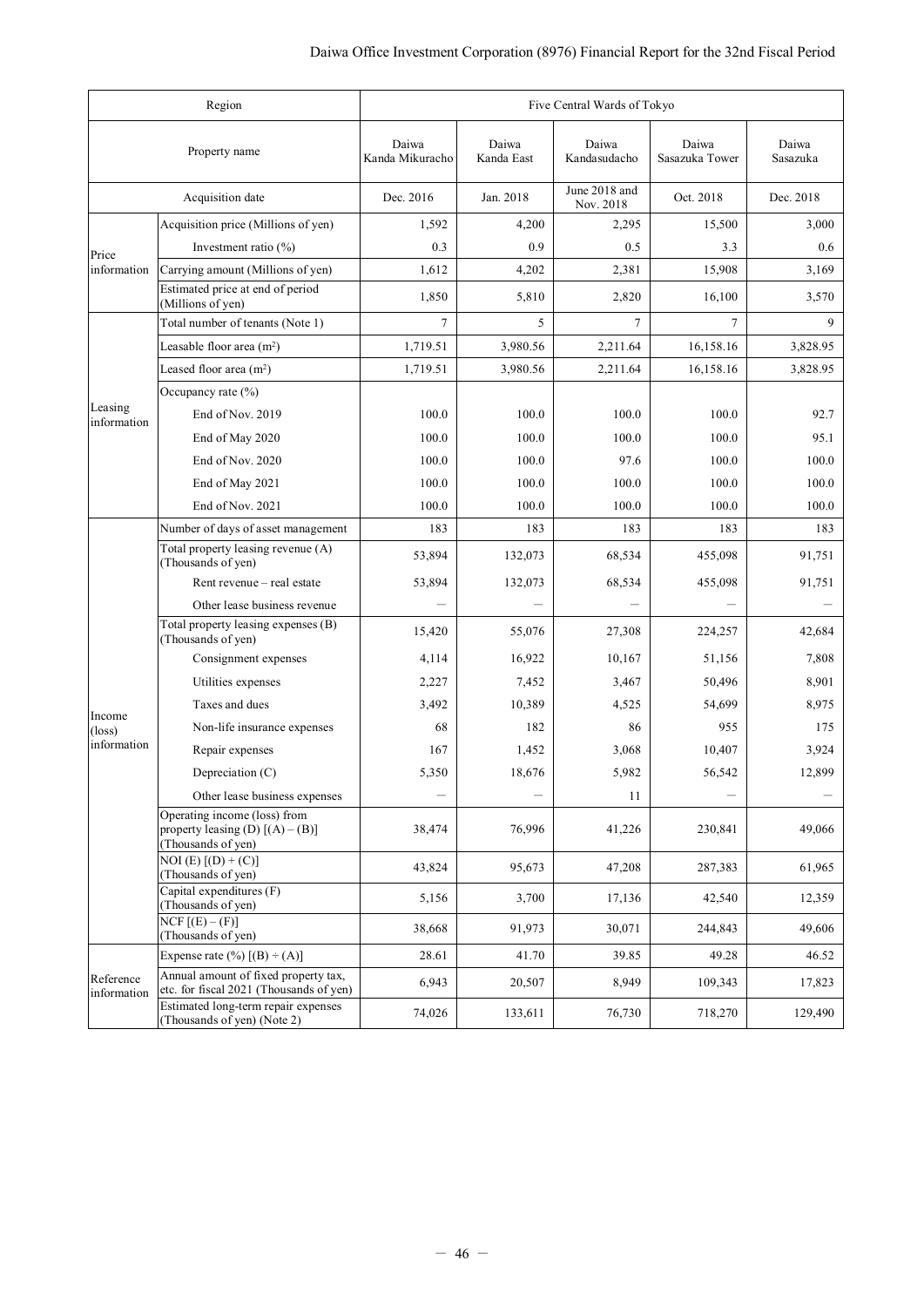|                          | Region                                                                                   | Five Central Wards of Tokyo |                                   |                                |                                                                               |                      |  |
|--------------------------|------------------------------------------------------------------------------------------|-----------------------------|-----------------------------------|--------------------------------|-------------------------------------------------------------------------------|----------------------|--|
|                          | Property name                                                                            | Daiwa<br>Harumi             | Daiwa<br>Mita 2-Chome<br>(Note 3) | Nihonbashi<br>Central Square   | Nihonbashi-<br>Bakurocho 1-<br>Chome<br>Development Site<br>$(land)$ (Note 4) | Kandabashi PR-<br>EX |  |
|                          | Acquisition date                                                                         | Feb. 2019                   | <b>July 2019</b>                  | <b>May 2020</b>                | Nov. 2020                                                                     | Sept. 2021           |  |
|                          | Acquisition price (Millions of yen)                                                      | 11,200                      | 2,635                             | 3,521                          | 3,775                                                                         | 1,970                |  |
| Price                    | Investment ratio $(\% )$                                                                 | 2.4                         | 0.6                               | 0.8                            | 0.8                                                                           | 0.4                  |  |
| information              | Carrying amount (Millions of yen)                                                        | 11,175                      | 1,577                             | 3,605                          | 3,803                                                                         | 2,049                |  |
|                          | Estimated price at end of period<br>(Millions of yen)                                    | 12,700                      | 4,150                             | 3,820                          | 4,500                                                                         | 2,050                |  |
|                          | Total number of tenants (Note 1)                                                         | 7                           | 1                                 | 10                             |                                                                               | 10                   |  |
|                          | Leasable floor area (m <sup>2</sup> )                                                    | 11,227.10                   | 2,101.61                          | 1,837.05                       | $\overline{\phantom{0}}$                                                      | 1,224.00             |  |
|                          | Leased floor area $(m^2)$                                                                | 11,227.10                   | 2,101.61                          | 1,837.05                       | $\overline{\phantom{0}}$                                                      | 970.60               |  |
|                          | Occupancy rate $(\% )$                                                                   |                             |                                   |                                |                                                                               |                      |  |
| Leasing<br>information   | End of Nov. 2019                                                                         | 100.0                       | 100.0                             |                                |                                                                               |                      |  |
|                          | End of May 2020                                                                          | 100.0                       | 100.0                             | 100.0                          |                                                                               |                      |  |
|                          | End of Nov. 2020                                                                         | 100.0                       | 100.0                             | 100.0                          |                                                                               |                      |  |
|                          | End of May 2021                                                                          | 100.0                       | 100.0                             | 100.0                          |                                                                               |                      |  |
|                          | End of Nov. 2021                                                                         | 100.0                       | 100.0                             | 100.0                          |                                                                               | 79.2                 |  |
|                          | Number of days of asset management                                                       | 183                         | 183                               | 183                            | 183                                                                           | 63                   |  |
|                          | Total property leasing revenue (A)<br>(Thousands of yen)                                 | 344,542                     | (Not disclosed)                   | 91,679                         | -                                                                             | 17,208               |  |
|                          | Rent revenue - real estate                                                               | 344,542                     | (Not disclosed)                   | 91,679                         |                                                                               | 12,818               |  |
|                          | Other lease business revenue                                                             | $\overline{\phantom{0}}$    | (Not disclosed)                   |                                | $\overline{\phantom{0}}$                                                      | 4,389                |  |
|                          | Total property leasing expenses (B)<br>(Thousands of yen)                                | 137,199                     | (Not disclosed)                   | 24,669                         |                                                                               | 7,675                |  |
|                          | Consignment expenses                                                                     | 31,327                      | (Not disclosed)                   | 5,759                          |                                                                               | 1,413                |  |
|                          | Utilities expenses                                                                       | 21,063                      | (Not disclosed)                   | 3,857                          |                                                                               | 320                  |  |
| Income                   | Taxes and dues                                                                           | 27,292                      | (Not disclosed)                   | 5,743                          |                                                                               | 11                   |  |
| $(\text{loss})$          | Non-life insurance expenses                                                              | 543                         | (Not disclosed)                   | 93                             |                                                                               | 17                   |  |
| information              | Repair expenses                                                                          | 543                         | (Not disclosed)                   | 771                            |                                                                               | 3,910                |  |
|                          | Depreciation $(C)$                                                                       | 35,891                      | (Not disclosed)                   | 8,425                          |                                                                               | 1,967                |  |
|                          | Other lease business expenses                                                            | 20,538                      | (Not disclosed)                   | 18                             |                                                                               | 36                   |  |
|                          | Operating income (loss) from<br>property leasing (D) $[(A) - (B)]$<br>(Thousands of yen) | 207,342                     | (Not disclosed)                   | 67,009                         |                                                                               | 9,532                |  |
|                          | $NOI(E) [(D) + (C)]$<br>(Thousands of yen)                                               | 243,233                     | 79,969                            | 75,434                         |                                                                               | 11,499               |  |
|                          | Capital expenditures (F)<br>(Thousands of yen)                                           | 3,569                       | 639                               | $\qquad \qquad \longleftarrow$ | —                                                                             | 150                  |  |
|                          | $NCF$ [ $(E) - (F)$ ]<br>(Thousands of yen)                                              | 239,663                     | 79,329                            | 75,434                         |                                                                               | 11,349               |  |
|                          | Expense rate $(\%)$ [(B) $\div$ (A)]                                                     | 39.82                       | (Not disclosed)                   | 26.91                          | -                                                                             | 44.60                |  |
| Reference<br>information | Annual amount of fixed property tax,<br>etc. for fiscal 2021 (Thousands of yen)          | 54,160                      | 17,836                            | 11,438                         | -                                                                             |                      |  |
|                          | Estimated long-term repair expenses<br>(Thousands of yen) (Note 2)                       | 253,020                     | 5,360                             | 134,280                        |                                                                               | 34,848               |  |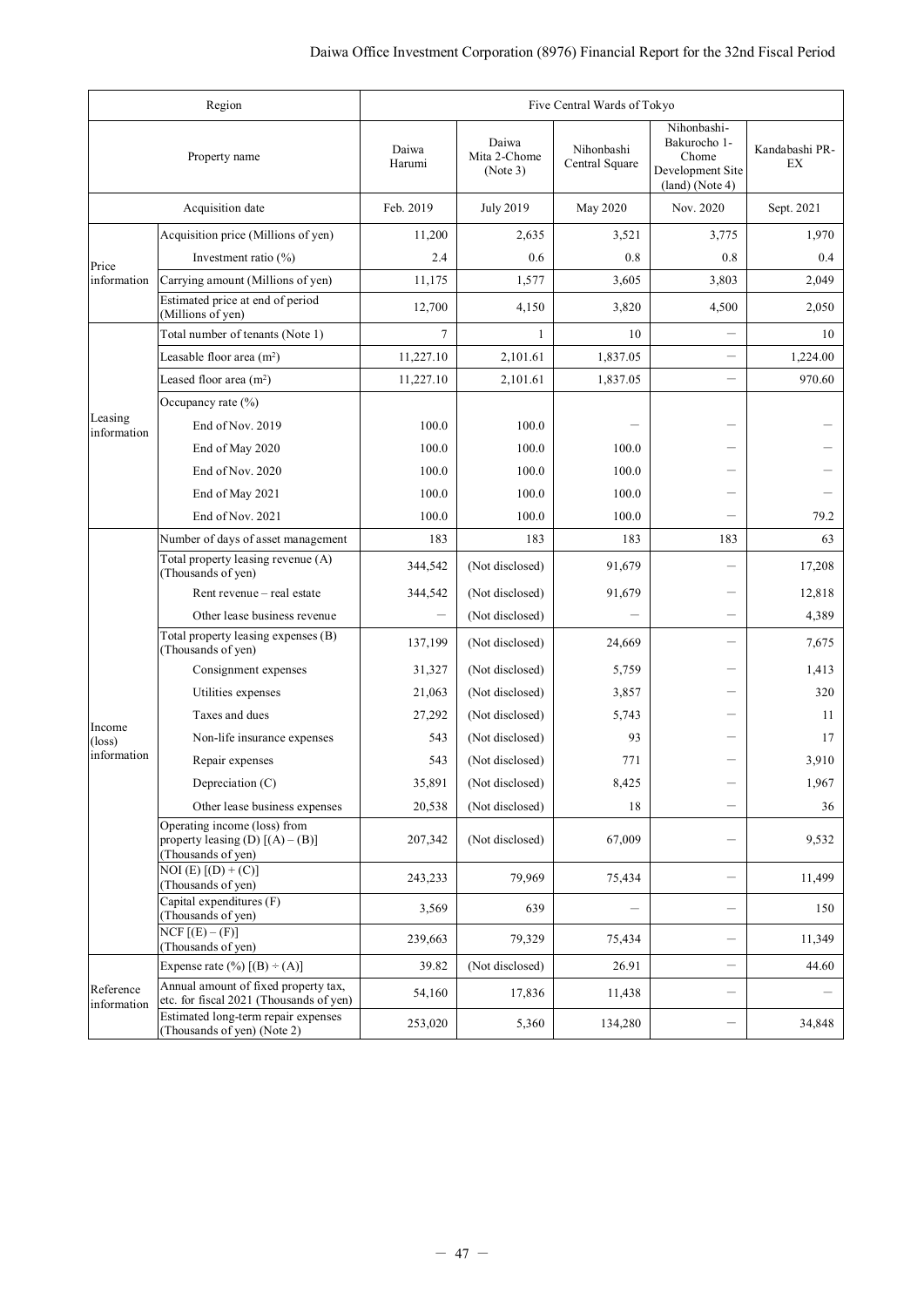|                           | Region                                                                                   | Greater Tokyo                  |                          |                   |                        |                        |  |
|---------------------------|------------------------------------------------------------------------------------------|--------------------------------|--------------------------|-------------------|------------------------|------------------------|--|
|                           | Property name                                                                            | Daiwa<br>Higashi-<br>Ikebukuro | Daiwa<br>Shinagawa North | Daiwa<br>Kamiooka | Daiwa<br>Ogikubo Tower | Daiwa<br>Meguro Square |  |
|                           | Acquisition date                                                                         | Oct. 2005                      | <b>July 2007</b>         | Mar. 2013         | May 2014               | May 2015               |  |
|                           | Acquisition price (Millions of yen)                                                      | 2,958                          | 7,710                    | 2,000             | 15,220                 | 5,600                  |  |
| Price                     | Investment ratio (%)                                                                     | 0.6                            | 1.7                      | 0.4               | 3.3                    | 1.2                    |  |
| information               | Carrying amount (Millions of yen)                                                        | 2,535                          | 6,954                    | 1,788             | 16,098                 | 5,386                  |  |
|                           | Estimated price at end of period<br>(Millions of yen)                                    | 4,370                          | 6,180                    | 2,900             | 23,200                 | 7,290                  |  |
|                           | Total number of tenants (Note 1)                                                         | 9                              | 14                       | 9                 | 9                      | 15                     |  |
|                           | Leasable floor area $(m2)$                                                               | 4,462.28                       | 6,546.03                 | 2,630.30          | 17,778.14              | 3,519.50               |  |
|                           | Leased floor area $(m2)$                                                                 | 4,462.28                       | 6,235.34                 | 2,630.30          | 16,747.26              | 3,313.71               |  |
|                           | Occupancy rate $(\% )$                                                                   |                                |                          |                   |                        |                        |  |
| Leasing<br>information    | End of Nov. 2019                                                                         | 100.0                          | 100.0                    | 100.0             | 100.0                  | 100.0                  |  |
|                           | End of May 2020                                                                          | 100.0                          | 100.0                    | 100.0             | 100.0                  | 100.0                  |  |
|                           | End of Nov. 2020                                                                         | 100.0                          | 100.0                    | 100.0             | 100.0                  | 100.0                  |  |
|                           | End of May 2021                                                                          | 100.0                          | 95.2                     | 100.0             | 94.2                   | 100.0                  |  |
|                           | End of Nov. 2021                                                                         | 100.0                          | 95.2                     | 100.0             | 94.2                   | 94.1                   |  |
|                           | Number of days of asset management                                                       | 183                            | 183                      | 183               | 183                    | 183                    |  |
|                           | Total property leasing revenue (A)<br>(Thousands of yen)                                 | 140,560                        | 172,104                  | 93,200            | 616,652                | 168,815                |  |
|                           | Rent revenue - real estate                                                               | 140,560                        | 172,104                  | 93,200            | 616,652                | 168,815                |  |
|                           | Other lease business revenue                                                             |                                |                          |                   |                        |                        |  |
|                           | Total property leasing expenses (B)<br>(Thousands of yen)                                | 56,847                         | 87,814                   | 38,201            | 285,186                | 59,277                 |  |
|                           | Consignment expenses                                                                     | 11,046                         | 19,457                   | 5,629             | 54,026                 | 12,461                 |  |
|                           | Utilities expenses                                                                       | 9,354                          | 10,684                   | 6,690             | 53,614                 | 7,696                  |  |
|                           | Taxes and dues                                                                           | 8,328                          | 18,815                   | 6,338             | 43,725                 | 13,780                 |  |
| Income<br>$(\text{loss})$ | Non-life insurance expenses                                                              | 279                            | 413                      | 145               | 1,056                  | 209                    |  |
| information               | Repair expenses                                                                          | 2,633                          | 1,671                    | 1,220             | 1,273                  | 1,472                  |  |
|                           | Depreciation (C)                                                                         | 25,205                         | 36,762                   | 18,178            | 131,370                | 23,657                 |  |
|                           | Other lease business expenses                                                            |                                | 9                        |                   | 120                    |                        |  |
|                           | Operating income (loss) from<br>property leasing (D) $[(A) - (B)]$<br>(Thousands of yen) | 83,713                         | 84,289                   | 54,998            | 331,465                | 109,537                |  |
|                           | $\overline{NOI(E) [(D) + (C)]}$<br>(Thousands of yen)                                    | 108,918                        | 121,052                  | 73,176            | 462,835                | 133,194                |  |
|                           | Capital expenditures (F)<br>(Thousands of yen)                                           | 9,170                          | 1,773                    | 443               | 16,520                 | 539                    |  |
|                           | $NCF$ $[(E) - (F)]$<br>(Thousands of yen)                                                | 99,747                         | 119,279                  | 72,733            | 446,315                | 132,655                |  |
|                           | Expense rate $(\%)$ $[(B) \div (A)]$                                                     | 40.44                          | 51.02                    | 40.99             | 46.25                  | 35.11                  |  |
| Reference<br>information  | Annual amount of fixed property tax,<br>etc. for fiscal 2021 (Thousands of yen)          | 16,589                         | 36,969                   | 12,676            | 87,079                 | 27,276                 |  |
|                           | Estimated long-term repair expenses<br>(Thousands of yen) (Note 2)                       | 294,300                        | 441,710                  | 63,700            | 575,795                | 122,800                |  |